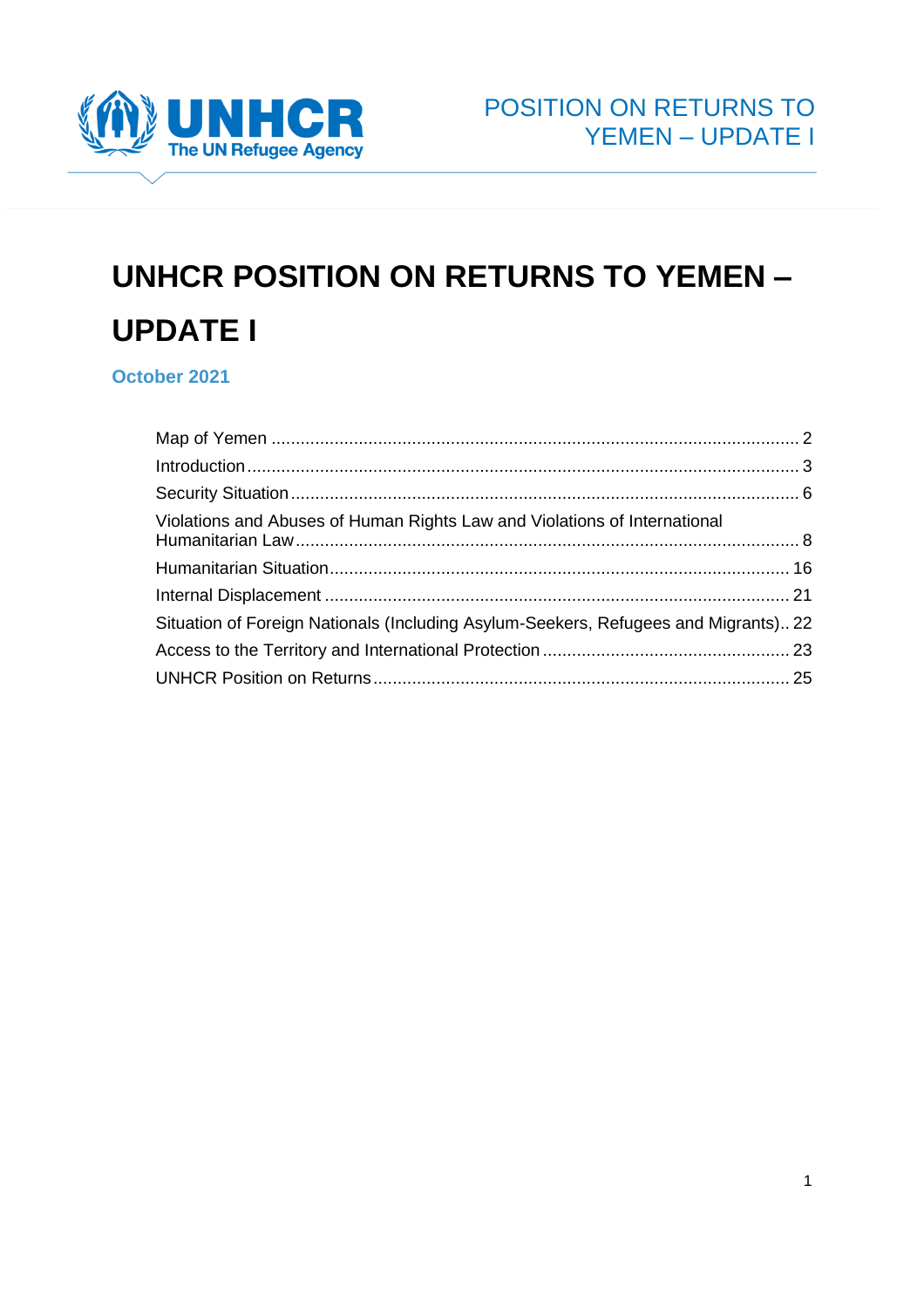

# POSITION ON RETURNS TO YEMEN – UPDATE I

# <span id="page-1-0"></span>Map of Yemen



Map No. 3847 Rev. 3 UNITED NATION:<br>January 2004

scekeeping Operation Department of Pe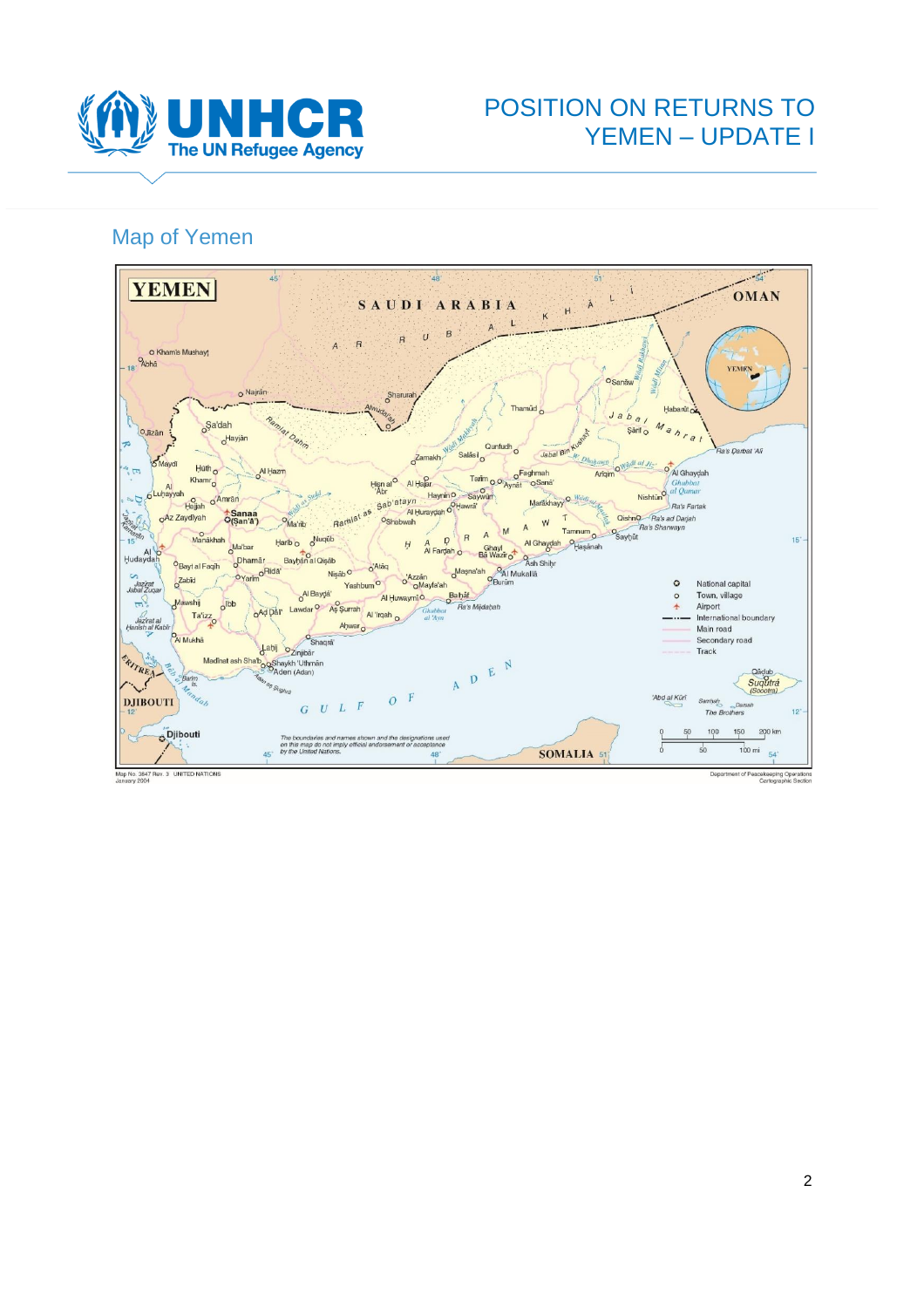

#### <span id="page-2-0"></span>**Introduction**

- 1. This position supersedes UNHCR's *Position on Returns to Yemen* from April 2015.<sup>1</sup> It is based on information available up until 15 October 2021, unless otherwise stated.
- 2. Since 2015, protracted conflict in Yemen, which is marked by violations of international humanitarian law and human rights violations and abuses, $^2$  has resulted in large numbers of civilian casualties, $^3$ displaced millions of people, <sup>4</sup> destroyed vital infrastructure and disrupted people's access to basic services and livelihoods.<sup>5</sup> According to the UN, Yemen is one of the world's worst humanitarian crises, with millions food insecure or at risk of famine. 6
- 3. A failed political transition in November 2011 led to civil war in 2014 when the Houthi / Ansar Allah forces, supported by forces loyal to former president Ali Abdullah Saleh, seized the capital Sana'a, deposing the government of President Abdu Rabbu Mansour Hadi. <sup>7</sup> The conflict has since continued unabated,<sup>8</sup> with repeated unsuccessful efforts to broker a ceasefire and a political settlement.<sup>9</sup> The current situation is characterized by political, military and institutional fragmentation, <sup>10</sup> hostilities and infighting between competing military factions, particularly in the South, weak governance and rule of

<sup>2</sup> See below paras 8-15 ("*Violations and Abuses of Human Rights Law and Violations of International Humanitarian Law"*).

<sup>1</sup> UNHCR, *UNHCR Position on Returns to Yemen*, April 2015[, www.refworld.org/docid/5523fdf84.html.](http://www.refworld.org/docid/5523fdf84.html) 

<sup>3</sup> See below para. 6 ("*Security Situation'*).

<sup>4</sup> See below para. 23 ("*Internal Displacement*").

<sup>5</sup> See below para. 16 ("*Humanitarian Situation*"). <sup>6</sup> See below para. 16 ("*Humanitarian Situation*").

<sup>7</sup> For an overview and timeline of the conflict, see Council on Foreign Relations (CFR), *Yemen's Tragedy: War, Stalemate, and Suffering*, last updated 2 September 2021, [https://on.cfr.org/2h4uq35;](https://on.cfr.org/2h4uq35) Arab Center Washington DC, *A Timeline of the Yemen Crisis, from the 1990s to the Present*, 19 February 2021[, https://bit.ly/3EpVP9e.](https://bit.ly/3EpVP9e)

<sup>8</sup> "The conflict that has been raging in Yemen for over six years did not reduce in intensity in the 2020-2021 period (...). Moreover, military *confrontations have escalated over a myriad of fronts within Yemen and outside its borders*"; UN Human Rights Council, *Situation of Human Rights in Yemen, Including Violations and Abuses since September 2014: Report of the Group of Eminent International and Regional Experts on Yemen*, A/HRC/48/20, 13 September 2021[, www.ecoi.net/en/document/2060340.html](http://www.ecoi.net/en/document/2060340.html) (hereafter: UN Human Rights Council, *Situation of Human Rights in Yemen, Including Violations and Abuses since September 2014*, 13 September 2021[, www.ecoi.net/en/document/2060340.html\)](http://www.ecoi.net/en/document/2060340.html), para. 12.

<sup>9</sup> According to the three-member UN Group of Eminent International and Regional Experts on Yemen, the "*conflict is moving into its seventh year against the backdrop of an intolerable lack of political will towards its peaceful resolution*"; UN Human Rights Council, *Situation of Human Rights in Yemen, Including Violations and Abuses since September 2014*, 13 September 2021, [www.ecoi.net/en/document/2060340.html,](http://www.ecoi.net/en/document/2060340.html) p. *i*. "*The conflict parties have not discussed a comprehensive settlement since 2016. This has left Yemenis stuck in an indefinite state of war, with no clear way forward*"; Office of the Special Envoy of the Secretary-General for Yemen (OSESGY), *Briefing to United Nations Security Council by the Special Envoy for Yemen: Hans Grundberg*, 10 September 2021[, https://bit.ly/3tJX8e9.](https://bit.ly/3tJX8e9) See also, UN News, *No End to Yemen Civil War on the Horizon, Senior UN Official Briefs Security Council*, 23 August 2021[, https://bit.ly/3lFP1LZ.](https://bit.ly/3lFP1LZ) On the United Nations-led peace talks in Kuwait in 2016 and in Sweden in 2018 (which resulted in the so-called "Stockholm Agreement", which *inter alia* provided for a ceasefire for Hodeidah governorate), see Carnegie Endowment for International Peace (CEIP), *The Wealth of Ma'rib Is Reshaping the Future of Yemen*, 10 August 2021, [https://bit.ly/3EhJNP3;](https://bit.ly/3EhJNP3) International Crisis Group (ICG), *The Case for more Inclusive – and more Effective – Peacemaking in Yemen*, 18 March 2021[, www.ecoi.net/de/dokument/2047763.html;](http://www.ecoi.net/de/dokument/2047763.html) Congressional Research Service (CRS), *Yemen: Civil War and Regional Intervention*, 12 March 2021[, https://bit.ly/3ELzaEf.](https://bit.ly/3ELzaEf) 

<sup>10</sup> "*The war is far more complex than it has often been painted abroad: it is not simply a two-party power struggle between Iranian- and Saudi-backed forces, but fundamentally an internal conflict in which a dizzying array of rival factions are taking part, with outside powers fanning the flames*"; Foreign Affairs, *The Shattering of Yemen: Why Ending the War Is more Difficult than Ever*, 19 August 2021, [https://fam.ag/3tXSn0x.](https://fam.ag/3tXSn0x) "*Yemen remains a country divided – not in half, but along a spider web of innumerable political and social fault lines.* (…) *power in Yemen is divided between a dizzying array of actors. Some, like the Houthis and the exiled government of the president, Abdu Rabbu Mansour Hadi, are pretenders to state power. Others function as hybrid or nonstate actors, some armed and some civilian*"; The Century Foundation, *Fantasies of State Power Cannot Solve Yemen's War*, 13 July 2021[, https://bit.ly/3zuXaYB.](https://bit.ly/3zuXaYB) "*After six years of war, Yemen and its state institutions have undergone dramatic changes, having fragmented along multiple fault lines*"; Yemen Policy Center, *Local Security Governance in Yemen in Times of War*, April 2021, [https://bit.ly/3EF5OHK,](https://bit.ly/3EF5OHK) p. 4. "*For over a decade, the Republic of Yemen has been torn apart by multiple armed conflicts to which several internal militant groups and foreign nations are parties. Collectively, these conflicts have eroded central governance in Yemen, and have fragmented the nation into various local centers of power*"; CRS, *Yemen: Civil War and Regional Intervention*, 12 March 2021[, https://bit.ly/3ELzaEf,](https://bit.ly/3ELzaEf) p. 2. "*None of these various armed groups – whether Hadi's forces* [affiliated with the Internationally Recognized Government of Yemen / IRG]*, the Houthis, or the STC* [*Southern Transitional Council*] *– are strong enough to impose their will on the rest of the country. Yet nearly all of these groups possess enough men and munitions to act as a spoiler to any national peace deal they feel does not adequately address their interests. More concerning still is the fact that the longer the fighting continues, the more armed groups are likely to emerge*"; Brookings, *The End of Yemen*, 25 March 2021, [https://brook.gs/3rnnwb1.](https://brook.gs/3rnnwb1) See also, Zenith, *The Many Facets of the Yemen Conflict*, 12 February 2021[, https://bit.ly/3AAqdew.](https://bit.ly/3AAqdew)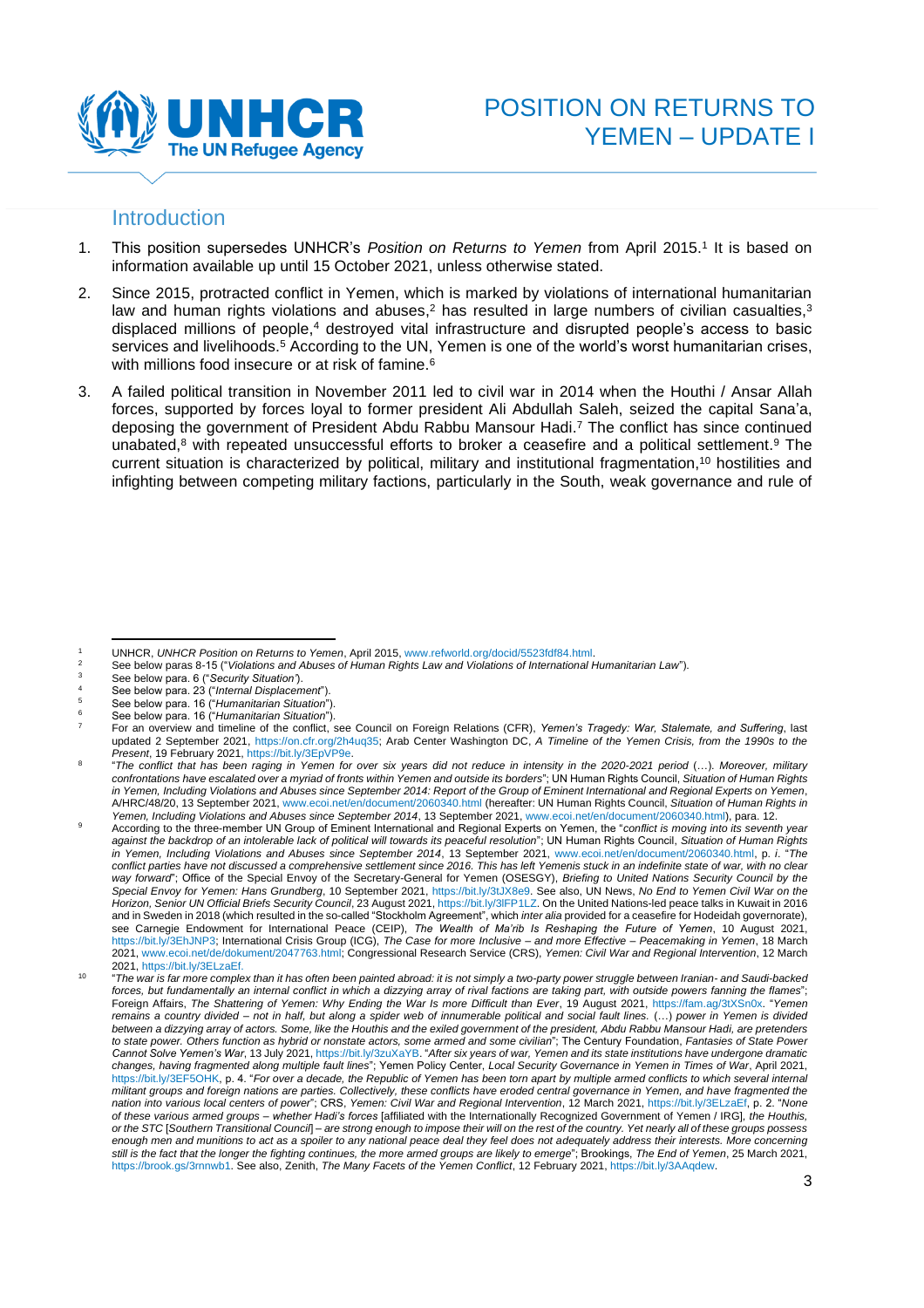

<span id="page-3-0"></span>law,<sup>11</sup> and a deteriorating human rights situation,<sup>12</sup> with the civilian population paying the price.<sup>13</sup> At the time of writing, there are multiple parallel and overlapping non-international armed conflicts taking place in Yemen,<sup>14</sup> involving the forces aligned with the Internationally Recognized Government (IRG), which has been backed by a multinational coalition led by Saudi Arabia since March 2015; the De Facto Authorities (DFA, also referred to as the Houthis);<sup>15</sup> the Southern Transitional Council (STC), which has intermittently fought with the IRG as it tried to assert control over southern Yemen and has in November 2019 entered a fragile power-sharing agreement with the IRG ("*Riyadh Agreement*"); <sup>16</sup> the National Resistance Forces; <sup>17</sup> Al-Qa'eda in the Arabian Peninsula (AQAP); <sup>18</sup> and the Islamic State in Iraq and

13 "*Across the country, civilians are paying a heavy price as armed groups control territory and exercise authority in complete disregard for human rights and international humanitarian law*"; Office of the High Commissioner for Human Rights (OHCHR), *Press Briefing Notes on Yemen*, 21 September 2021, [https://bit.ly/3CBuG1p.](https://bit.ly/3CBuG1p) "(…) *everyday life in Yemen is now 'unbearable for many', as, in addition to the conflict, people have to contend with disease outbreaks, the COVID-19 pandemic, flooding, import restrictions, an economic and fuel crisis, and limited humanitarian aid*"; UN News, *Yemen: 'Climate of Fear' Grows, All Sides to Blame, Say Rights Experts*, 8 September 2021, [https://bit.ly/3tVzLhX.](https://bit.ly/3tVzLhX) "*The conflict has cast a shadow over civilians and has had a devastating impact on vital civilian infrastructure across the country. Throughout the war, civilians have suffered displacement, fuel shortages, and the interruption of salaries and basic services*"*;* Mwatana for Human Rights, *Civilians in Yemen Remain Stuck Between the Warring Parties and Waiting for Justice*, 28 March 2021, [https://bit.ly/39oyEOo.](https://bit.ly/39oyEOo) 

<sup>11</sup> According to Kamel Jendoubi, the Chairperson of the UN Group of Eminent Experts, "[T]*he climate of fear, lawlessness and impunity for all those living in Yemen has worsened further despite political agreements and high-level discussions between key actors*"; UN News, *Yemen: 'Climate of Fear' Grows, All Sides to Blame, Say Rights Experts*, 8 September 2021, [https://bit.ly/3tVzLhX.](https://bit.ly/3tVzLhX) "*The breakdown in law and order, including the targeting of judges, prosecutors and lawyers by parties to the conflict, has indelibly had an impact on the independent, impartial and effective administration of justice in ways that have fomented public fear and insecurity*"; UN Human Rights Council, *Situation of Human Rights in Yemen, Including Violations and Abuses since September 2014; Comprehensive Report of the Group of Eminent International and Regional Experts on Yemen*, A/HRC/45/6, 28 September 2020, [www.ecoi.net/en/document/2037637.html](https://www.ecoi.net/en/document/2037637.html) (hereafter: UN Human Rights Council, *Situation of Human Rights in Yemen, Including Violations and Abuses since September 2014*, 28 September 2020[, www.ecoi.net/en/document/2037637.html\)](https://www.ecoi.net/en/document/2037637.html), para. 93. "*The nominally independent judiciary is weak and susceptible to executive interference, and enforcement of judicial rulings is poor*"; The Heritage Foundation, *2021 Index of Economic Freedom,* March 2021[, https://herit.ag/3atGcj2.](https://herit.ag/3atGcj2) Corruption is reported to be pervasive, and Yemen ranked 176 of 180 in Transparency International's 2020 Corruption Perceptions Index; Transparency International, *Yemen*, accessed 15 October 2021, [https://bit.ly/3mCaRjX.](https://bit.ly/3mCaRjX) See also, The Arab Weekly, *Ineptitude, Corruption Render Yemenis' Lives even more Dire*, 3 February 2021, [https://bit.ly/3CvrGU7.](https://bit.ly/3CvrGU7) 

<sup>12</sup> See Section "*Violations and Abuses of Human Rights Law and Violations of International Humanitarian Law*".

<sup>14</sup> Geneva Academy / RULAC, *Non-International Armed Conflicts in Yemen*, last updated 15 April 2021, [https://bit.ly/3hwmRSo.](https://bit.ly/3hwmRSo) "*The protracted conflict has been characterized by fragmenting coalitions and a multitude of fronts* (…)"; Global Centre for the Responsibility to Protect (GCR2P), *Yemen*, 1 September 2021[, www.globalr2p.org/countries/yemen.](http://www.globalr2p.org/countries/yemen) "*The anti-Houthi side is also riven with divisions with government forces, southern separatists, and loyalists of ex-President Ali Abdullah Saleh's nephew, Tariq, all ostensibly on the same side, but in reality opposed to each other*"; Al Jazeera, *Yemeni Government Forces again on the Backfoot*, 14 September 2021[, https://aje.io/geuvck.](https://aje.io/geuvck) "*Although media coverage of the Saudiled intervention has characterized the war as a binary conflict (the Saudi-led coalition versus the Houthis), there actually have been a multitude of combatants whose alliances and loyalties have been somewhat fluid*"; CRS, *Yemen: Civil War and Regional Intervention*, 12 March 2021, [https://bit.ly/3ELzaEf,](https://bit.ly/3ELzaEf) p. 2.

<sup>&</sup>lt;sup>15</sup> The term "De Facto Authorities (DFA)" is used to refer to the authorities based in the capital Sana'a, where Ansar Allah as a political movement is the main actor, supported by an armed group referred to as the "Houthis". "*Yemen continues to experience a non-international armed conflict between the Government of Yemen and the Houthis, to which article 3 common to the Geneva Conventions of 12 August 1949, the Protocol Additional to the Geneva Conventions of 12 August 1949, and relating to the Protection of Victims of Non-International Armed Conflicts (Protocol II), and relevant customary international humanitarian law apply*"; UN Human Rights Council, *Situation of Human Rights in Yemen, Including Violations and Abuses since September 2014*, 28 September 2020[, www.ecoi.net/en/document/2037637.html,](https://www.ecoi.net/en/document/2037637.html) para. 12.

<sup>16</sup> "*In summer 2019 in southern Yemen, long-simmering tensions between the internationally recognized Republic of Yemen government* (…) *and the separatist Southern Transitional Council (STC) boiled over, leading to open warfare between the local allies of Saudi Arabia and the United Arab Emirates. In 2020, periodic clashes continued, though both sides finally implemented a power sharing agreement at the end of the year and formed a coalition government*"; CRS, *Yemen: Civil War and Regional Intervention*, 12 March 2021[, https://bit.ly/3ELzaEf,](https://bit.ly/3ELzaEf) p. 2. The Eminent Group of Experts called the power-sharing agreement "*dysfunctional*"; UN Human Rights Council, *Situation of Human Rights in Yemen, Including Violations and Abuses since September 2014*, 13 September 2021[, www.ecoi.net/en/document/2060340.html,](http://www.ecoi.net/en/document/2060340.html) para. 12. As the two parties have yet to implement the security annex of the "Riyadh Agreement", which requires them to redeploy their forces from Aden, tensions remain high and have occasionally resulted in renewed military confrontations; Associated Press, *Yemen's Separatists to Give up Self-Rule, Push Peace Deal*, 29 July 2021[, https://bit.ly/3nIkUGe;](https://bit.ly/3nIkUGe) Armed Conflict Location & Event Data Project (ACLED)*, ACLED Regional Overview: Middle East (3-9 July 2021)*, 14 July 2021, [https://bit.ly/3hPwxaI;](https://bit.ly/3hPwxaI) Reuters, *Fighting Between Separatist Brigades Kills Two in Yemen's Aden: Sources*, 24 June 2021, [https://reut.rs/3kn8oKs;](https://reut.rs/3kn8oKs) Xinhua, *Military Conflict Looms in Southern Yemen as Tension Rises Between Rivals: Sources*, 22 May 2021, [https://bit.ly/3EDb2nc.](https://bit.ly/3EDb2nc) See also, Aljazeera, *Yemen's Riyadh Agreement: An Overview*, 29 July 2020[, https://aje.io/rxzmf.](https://aje.io/rxzmf)

The National Resistance Forces have been under the command of former President Ali Abdullah Saleh's nephew, Tareq Saleh, following the former President's assassination by Houthi Forces in December 2017. They are allied with the IRG; Middle East Eye, *'Our Children Are Fuel for War': Village Sons Leave Yemen Countryside for the Battlefield*, 14 August 2021[, https://bit.ly/3Ck8A34;](https://bit.ly/3Ck8A34) Sana'a Center for Strategic Studies, *The Battle of All Yemenis Against the Houthi Coup': A Q&A with Tareq Saleh*, 19 May 2021, [https://bit.ly/3Cggtqm;](https://bit.ly/3Cggtqm) Associated Press, *UAE-Backed Yemen Leader Says His Troops at Island Air Base*, 15 June 2021, [https://bit.ly/39bzE8b;](https://bit.ly/39bzE8b) Jamestown Foundation, *Yemen's Fate Hinges on The Battle for Marib*, Terrorism Monitor Vol. 19/4, 26 February 2021[, https://bit.ly/3zsMrxP.](https://bit.ly/3zsMrxP)

<sup>18</sup> "*Though it has become less active in recent years, AQAP* [Al-Qa'eda in the Arabian Peninsula] *still vies for influence with the Houthis and the Islamic State, especially in the central al-Bayda Governorate*"; CFR, *Yemen's Tragedy: War, Stalemate, and Suffering*, 2 September 2021, [https://on.cfr.org/2h4uq35.](https://on.cfr.org/2h4uq35) "*In Al Bayda and Shabwah governorates, increases in political violence last week* [mid-June 2021] *were driven by resumed AQAP activity. In Al Bayda, AQAP claims to have ambushed Houthi forces in Mukayras district, representing the first attack claimed by AQAP this month* (…)*. In Shabwah, militants kidnapped pro-Hadi forces in two separate incidents in Mayfaa and Merkhah As Sufla districts, before bringing them to Al Bayda governorate*"; ACLED, *ACLED Regional Overview: Middle East (12 - 18 June 2021)*, 23 June 2021[, https://bit.ly/3iuoT5R,](https://bit.ly/3iuoT5R) p. 1. "*Sources stated that the lack of a strong central government in the country continued to provide a fertile environment for AQAP to operate*"; US Department of State, *2020 Report on International Religious Freedom: Yemen*, 12 May 2021[, www.ecoi.net/en/document/2051733.html.](http://www.ecoi.net/en/document/2051733.html) See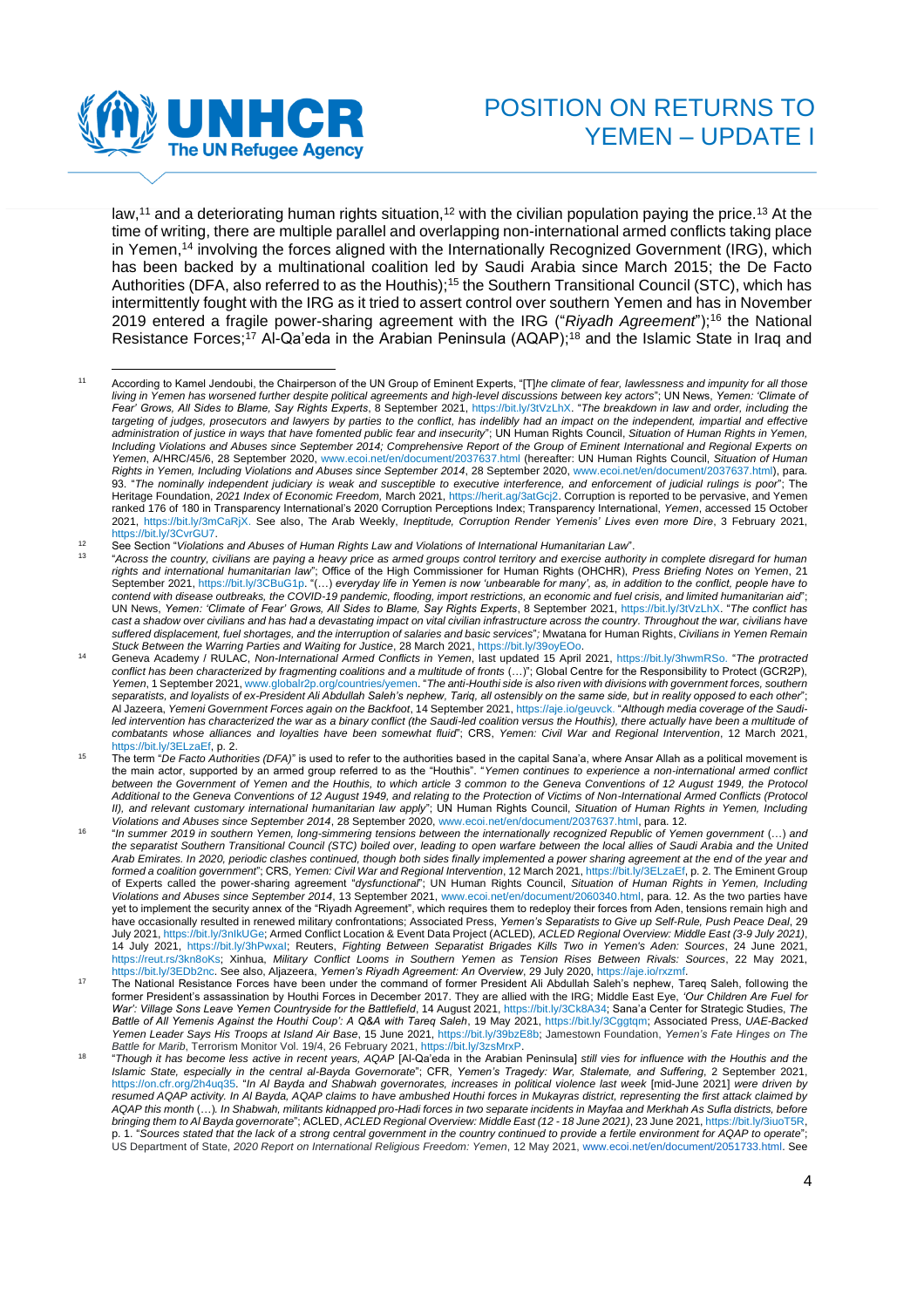

the Levant – Yemen (ISIS-Yemen);<sup>19</sup> in addition to an array of local armed groups with shifting allegiances and primarily driven by local agendas and tribal affiliations. 20

4. The country has been divided into separate areas of control and influence.<sup>21</sup> As of September 2021, DFA forces were reported to control about one-third of the country, including the capital Sana'a and much of the populous north-west, and comprising the vast majority of Yemen's population; <sup>22</sup> the IRG and government-aligned forces<sup>23</sup> controlled the south and the east (governorates of Marib, Hadhramaut, Shabwah, and Al-Mahrah, parts of Abyan and Al-Jawf governorates), although with varying degrees of control;<sup>24</sup> the STC held the southern port city and temporary capital Aden and the surrounding governorates of Lahj and Dhale'e; the National Resistance Forces controlled parts along the western Red Sea coast; and AQAP remained active mostly in the south and east of the country. 25 Large areas, including in the governorates of Marib, Hodeidah and Ta'iz remain contested between parties, with active frontlines close to populated areas, exposing civilians to continuous risks.<sup>26</sup> At the time of writing, fighting continues along many frontlines, with the security situation particularly fluid and

also, The National, *Al Qaeda Shows Signs of Resurgence in Yemen*, 10 April 2021[, https://bit.ly/3AsefDU;](https://bit.ly/3AsefDU) The Defense Post, *Yemen's Al-Qaeda Regenerates Amid Battle for the North*, 16 March 2021, [https://bit.ly/3EiiCDT;](https://bit.ly/3EiiCDT) ACLED, *The Wartime Transformation of AQAP in Yemen*, 14 December 2020[, https://bit.ly/3Av00Os.](https://bit.ly/3Av00Os) 

<sup>19</sup> "[ISIS-Yemen] *is weak by comparison* [to AQAP], *having suffered losses in fighting with the Houthis and AQAP. It has been in decline for an extended period and is assessed to be preoccupied with stabilizing itself and regrouping. One Member State put its fighting strength at just a few hundred. Its most likely future attacks are expected to take place in the south of Yemen, especially against Government of Yemen figures located in or moving to Aden*"; UN Security Council, *Letter Dated 15 July 2021 from the Chair of the Security Council Committee Pursuant to Resolutions 1267 (1999), 1989 (2011) and 2253 (2015) Concerning Islamic State in Iraq and the Levant (Da'esh), Al-Qaida and Associated Individuals, Groups, Undertakings and Entities Addressed to the President of the Security Council*, S/2021/655, 21 July 2021[, www.ecoi.net/en/document/2057424.htm,](http://www.ecoi.net/en/document/2057424.htm) para. 44. "*The Islamic State marked its 2015 entrance into Yemen with suicide attacks on two Zaydi mosques in Sanaa, which killed close to 140 worshippers. Though the group has claimed other high-profile attacks, including the assassination of Aden's governor in late 2015, its following* 

*lags behind that of AQAP*"; CFR, *Yemen's Tragedy: War, Stalemate, and Suffering*, 2 September 2021[, https://on.cfr.org/2h4uq35.](https://on.cfr.org/2h4uq35) 20 "*The Huthis, who control Yemen's populous north west, are lined up against a wide array of local forces, from northern tribesmen and formerly allied military units to southern secessionists and Salafi militias, across several fronts. As these armed and political factions have proliferated, they have turned to regional actors for arms, money and political support, and have often devoted as much of their energy to fighting each other as the Huthis*"; ICG, *A New UN Envoy Is an Opportunity for a New Approach in Yemen*, 18 June 2021, [https://bit.ly/3u09aA1.](https://bit.ly/3u09aA1) For more information on various armed actors and divisions within, see The Century Foundation, Fantasies of State Power Cannot Solve Yemen's War, 13 July 2021, https://bit.ly/3zuXaYB; Geneva Academy / RULAC, Non-International Armed Conflicts in Y [https://bit.ly/3zuXaYB;](https://bit.ly/3zuXaYB) Geneva Academy / RULAC, Non-International Armed Conflicts in Yemen, last updated 15 April [https://bit.ly/3hwmRSo;](https://bit.ly/3hwmRSo) CRS, *Yemen: Civil War and Regional Intervention*, 12 March 2021, [https://bit.ly/3ELzaEf;](https://bit.ly/3ELzaEf) ACLED, *The Myth of Stability: Infighting and Repression in Houthi-Controlled Territories*, 9 February 2021, [https://bit.ly/3o2IcHn;](https://bit.ly/3o2IcHn) ACLED, *Little-Known Military Brigades and* 

Armed Groups in Yemen: A Series, 13 August 2020[, https://bit.ly/3hWfnbB.](https://bit.ly/3hWfnbB)<br><sup>21</sup> CFR, Yemen's Tragedy: War, Stalemate, and Suffering, 2 September 2021[, https://on.cfr.org/2h4uq35;](https://on.cfr.org/2h4uq35) Foreign Affairs, *The Shattering of Y Why Ending the War Is more Difficult than Ever*, 19 August 2021, [https://fam.ag/3tXSn0x;](https://fam.ag/3tXSn0x) The Century Foundation, *Fantasies of State Power Cannot Solve Yemen's War*, 13 July 2021[, https://bit.ly/3zuXaYB;](https://bit.ly/3zuXaYB) The Economist, *Houthi Rebels Look to Take Marib, Prolonging Yemen's War*, 8 May 2021[, https://econ.st/2XmTnzI.](https://econ.st/2XmTnzI) "*Effectively, the Yemeni state no longer exists. The Houthis control the northwest from the Saudi border to the city of Taiz in the southwest, with active frontlines running along the border of the formerly independent south. Saleh's nephew dominates Southwestern Yemen (Tehama). Yemen's south and southeast are now riddled with divides between the Hadi government and the STC, with all coastal areas in the South under STC control, which have declared self-rule*"; Zenith, *The Many Facets of the Yemen Conflict*, 12 February 2021, [https://bit.ly/3AAqdew.](https://bit.ly/3AAqdew) For a district-level map of territorial control as of June 2021, see ACLED, *The State of Yemen: Q1 2021 – Q2 2021*, 11 August 2021[, https://bit.ly/3zl6ePv.](https://bit.ly/3zl6ePv) 

<sup>22</sup> "*At year's end* [2020]*, the Houthis continued to control approximately one-third of Yemeni territory and nearly 80 percent of the population*"; US Department of State, *2020 Report on International Religious Freedom: Yemen*, 12 May 2021[, www.ecoi.net/en/document/2051733.html.](http://www.ecoi.net/en/document/2051733.html) See also, The Economist, *Houthi Rebels Look to Take Marib, Prolonging Yemen's War*, 8 May 2021, [https://econ.st/3Cgtpwk.](https://econ.st/3Cgtpwk) "*In these territories they* [the DFA] *have established centralized security over the land and the people, and have imposed complete de facto authority without concern for whether they are an internationally recognized governing body*"; CEIP, *The Wealth of Ma'rib Is Reshaping the Future of Yemen*, 10 August 2021, https://bit.lv/2XHMRU4

 $23$ "*Since the war began, Yemen's politics have been more convoluted and locally driven than any side cares to admit. The internationally recognized government may portray itself as commanding a national army, but in reality the forces opposing the Houthis are a jumble of groups whose principal*  goal is defending their home turf and preventing a complete Houthi takeover, rather than restoring Hadi to power in Sanaa"; Foreign Affairs, The *Shattering of Yemen: Why Ending the War Is more Difficult than Ever*, 19 August 2021, [https://fam.ag/3tXSn0x.](https://fam.ag/3tXSn0x)

<sup>24</sup> "(…) *it could be argued that the internationally-recognized government has not been in control of Hadramawt, certain areas of Marib, and Al Mahrah since 2015, as these areas have been under intense contestation by AQAP and Islamic State cells*"; ACLED, *Mapping Territorial Control, Contestation, and Activity in Yemen*, August 2021[, https://bit.ly/3krDK2y,](https://bit.ly/3krDK2y) p. 2.

<sup>25</sup> "*Following a period of relative inactivity in January* [2021]*, AQAP began a steady pace of operations aimed against Security Belt Forces* [military wing of the STC] *and other groups affiliated with the United Arab Emirates and Saudi Arabia in Shabwah and Abyan Governorates. It has also*  clashed with Houthi forces in Bayda Governorate. AQAP remains the most combat-ready terrorist group in Yemen and is well established in the *central and eastern provinces. Its priority is to establish control over ports along the Gulf of Aden and oil and gas infrastructure facilities*"; UN Security Council, *Letter Dated 15 July 2021 from the Chair of the Security Council Committee Pursuant to Resolutions 1267 (1999), 1989 (2011) and 2253 (2015) Concerning Islamic State in Iraq and the Levant (Da'esh), Al-Qaida and Associated Individuals, Groups, Undertakings and Entities Addressed to the President of the Security Council*, S/2021/655, 21 July 2021, www.ecoi.net/en/document/2057424.htm, para. 43.

<sup>26</sup> CFR, *Yemen's Tragedy: War, Stalemate, and Suffering*, 2 September 2021[, https://on.cfr.org/2h4uq35;](https://on.cfr.org/2h4uq35) ACLED, *The State of Yemen: Q1 2021 – Q2 2021*, 11 August 2021[, https://bit.ly/3zl6ePv.](https://bit.ly/3zl6ePv)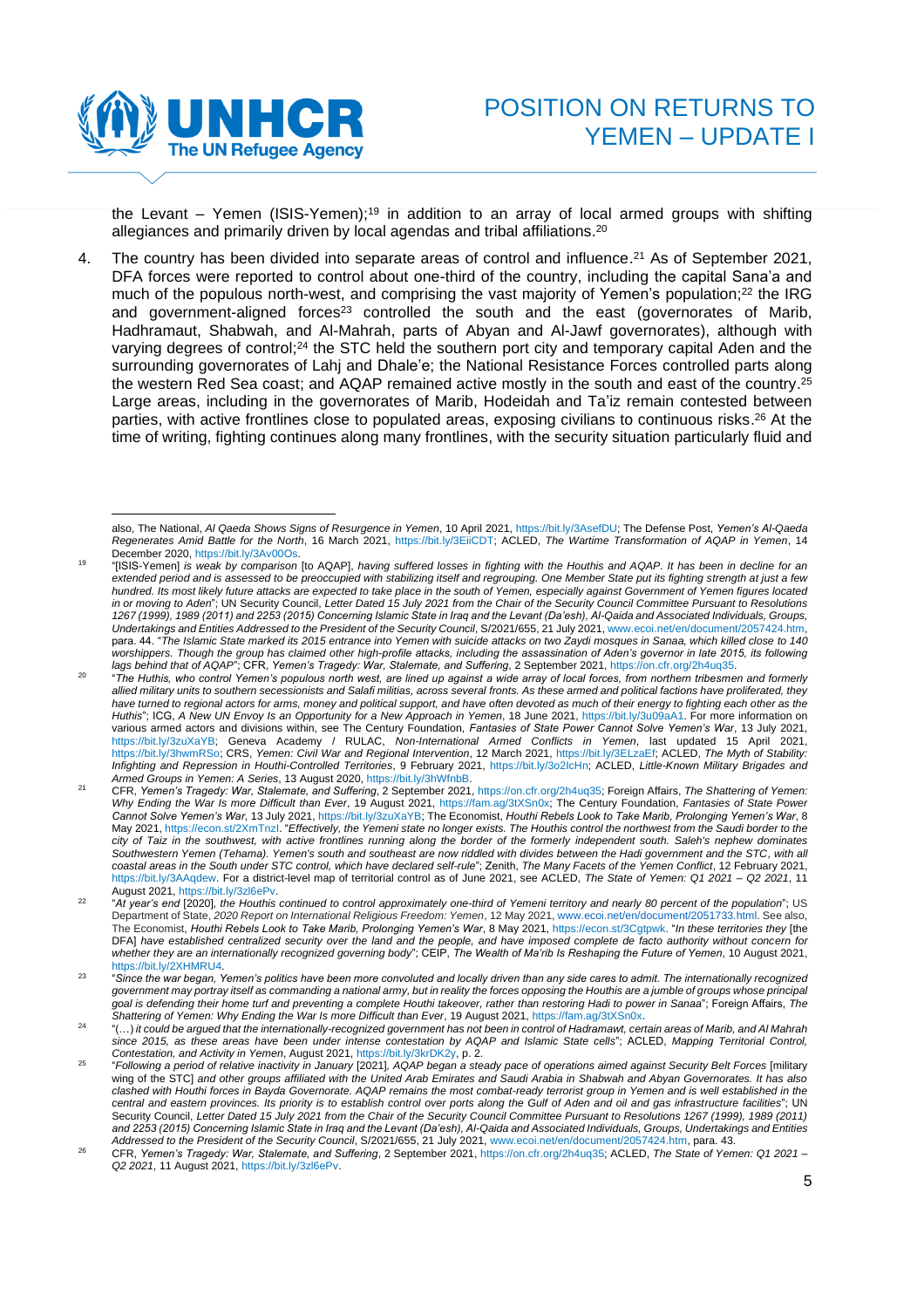

volatile in the contested city of Marib in northern Yemen.<sup>27</sup> The International Crisis Group (ICG) stated in May 2021 that Yemen was in "freefall" and that "*fighting is also likely to intensify on other* [besides Marib] *fronts*".<sup>28</sup>

## <span id="page-5-0"></span>**Security Situation**

5. In 2021, the government and allied forces continued to be engaged in conflict with the Houthis across the country.<sup>29</sup> A renewed offensive from multiple fronts on the IRG-held governorate and city of Marib,  $30$ which was launched by the Houthi forces in February 2021 and continues at the time of writing, has resulted in civilian casualties, displacement, and the damaging of civilian infrastructure.<sup>31</sup> In late July 2021, the Houthi forces also captured areas in central Al-Bayda governorate, which they subsequently used to launch military advances into the southern Shabwah governorate.<sup>32</sup> As at August 2021, it was reported that there was fighting with fluctuating intensity along more than 50

<sup>27</sup> "*In addition to the importance of its location, which links many local trade lines, Ma'arib has the largest station in Yemen for generating electric*  power, Ma'rib's location and wealth of natural resources, particularly the oil and gas that supplies 90 percent of the country's needs, make it a *coveted prize for both the Houthis and the Internationally Recognized Government (IRG), for whom Ma'rib is the last stronghold in the north*"; CEIP, *The Wealth of Ma'rib Is Reshaping the Future of Yemen*, 10 August 2021, [https://bit.ly/2XHMRU4.](https://bit.ly/2XHMRU4) See also below Section "*Security Situation*".

 $28$ "In the spring 2020 EU Watch List, Crisis Group warned that the military, political and humanitarian situation in Yemen could go 'from bad to worse'. *That has happened: Yemen is in freefall. UN-led, U.S.-supported efforts to reach a nationwide ceasefire have borne no fruit. Nor have attempts to prevent a battle for Marib, the internationally recognized government's last bastion in the north. Huthi rebels appear poised to launch another offensive on the city in the coming weeks and months. If Marib falls, and even if it does not, fighting is also likely to intensify on other fronts. A Saudi-brokered deal between the government and southern secessionists hangs by a thread, even after the sides formed a power-sharing government in December 2020*"; ICG, *Watch List 2021 – Spring Update: Arresting Yemen's Freefall*, 26 May 2021, [www.ecoi.net/en/document/2052330.html.](http://www.ecoi.net/en/document/2052330.html) "*The overall security situation will remain fluid and unstable, especially on the Marib and Al Houdaydah fronts. Other active conflict areas have also emerged in Taizz, Al Dahle and Abjan governorates*"; UNHCR, *UNHCR Yemen 2021 Country Operational Plan*, 4 April 2021, [https://bit.ly/2XwufpS,](https://bit.ly/2XwufpS) p. 1.

<sup>29</sup> Associated Press, *Costly and Critical: The Battle for a Key Yemeni City*, 7 July 2021, [https://bit.ly/3z8cCK9;](https://bit.ly/3z8cCK9) ACLED, *Regional Overview: Middle East*, 30 June 2021, [https://bit.ly/39pMXCe;](https://bit.ly/39pMXCe) Al Jazeera Centre for Studies, *The Escalation of War and Peace Initiatives in Yemen: Dimensions and Scenarios*, 5 April 2021[, https://bit.ly/39cJXJj;](https://bit.ly/39cJXJj) Associated Press, *UN: Yemen Conflict Escalates as Country Speeds Toward Famine*, 17 March 2021[, https://bit.ly/2YZ8RdA.](https://bit.ly/2YZ8RdA)

<sup>30</sup> The Economist, *Houthi Rebels Look to Take Marib, Prolonging Yemen's War*, 8 May 2021, [https://econ.st/3Cgtpwk;](https://econ.st/3Cgtpwk) The New Humanitarian, *Marib's Descent back into War Is Shocking, but it Shouldn't Be a Surprise*, 19 April 2021, [https://bit.ly/3zeuraq;](https://bit.ly/3zeuraq) Al Jazeera, *Battle for Marib: Last City in North Yemen under Gov't Control*, 25 March 2021, [https://aje.io/hzlta.](https://aje.io/hzlta)

<sup>31</sup> "*The Houthi offensive has led to large waves of displacement within the Ma'rib Governorate, especially after the sites hosting internally displaced persons were shelled*"; UN Human Rights Council, *Situation of Human Rights in Yemen, Including Violations and Abuses since September 2014*, 13 September 2021[, www.ecoi.net/en/document/2060340.html,](http://www.ecoi.net/en/document/2060340.html) para. 13. "*Since early September* [2021*] fighting has intensified in Marib, Yemen, due to an ongoing Houthi offensive that has displaced thousands of civilians. Indiscriminate missile and artillery fire has regularly hit markets, displacement camps and other civilian objects in and around Marib City causing dozens of casualties. Hundreds of coalition airstrikes and fierce ground fighting have also taken place across the governorate, particularly in Sirwah and Rahabah districts*"; GCR2P, *Atrocity Alert No. 270: Afghanistan, Yemen and China*, 15 September 2021[, https://bit.ly/3CxSfYX.](https://bit.ly/3CxSfYX) See also, AFP, *At least 50 Dead as Fighting Intensifies for Yemen's Marib – Military Sources*, 26 September 2021[, https://bit.ly/3zHJREj;](https://bit.ly/3zHJREj) Al Jazeera, *Yemeni Government Forces again on the Backfoot*, 14 September 2021[, https://aje.io/geuvck;](https://aje.io/geuvck) AFP, *65 Dead as Fighting for Yemen's Marib Flares Anew*, 2 September 202[1 https://f24.my/7x5t.T;](https://f24.my/7x5t.T) ACLED, *Mid-Year Update: 10 Conflicts to Worry about in 2021*, 5 August 2021[, https://bit.ly/3iw4Zrb;](https://bit.ly/3iw4Zrb) UNHCR, *Civilians at Risk from Escalating Fighting in Yemen's Marib*, 16 April 2021[, www.ecoi.net/en/document/2049729.html.](http://www.ecoi.net/en/document/2049729.html)

<sup>32</sup> ACLED, *ACLED Regional Overview: Middle East (18-24 September 2021)*, 29 September 2021, [https://bit.ly/3BdtLDO,](https://bit.ly/3BdtLDO) p. 1; Reuters, *Houthis Rally in North Yemen as Their Fighters Push South,* 21 September 2021, [https://reut.rs/3A9xd1a;](https://reut.rs/3A9xd1a) Xinhua, *Recent Fighting in Central Yemen Displaces over 1,500 Families: Official*, 3 August 2021, [https://bit.ly/3Boti1C;](https://bit.ly/3Boti1C) Defense Post / AFP, *Yemen Houthis Say Made Gains in Central Al-Bayda Province*, 30 July 2021[, https://bit.ly/3iAtC66.](https://bit.ly/3iAtC66)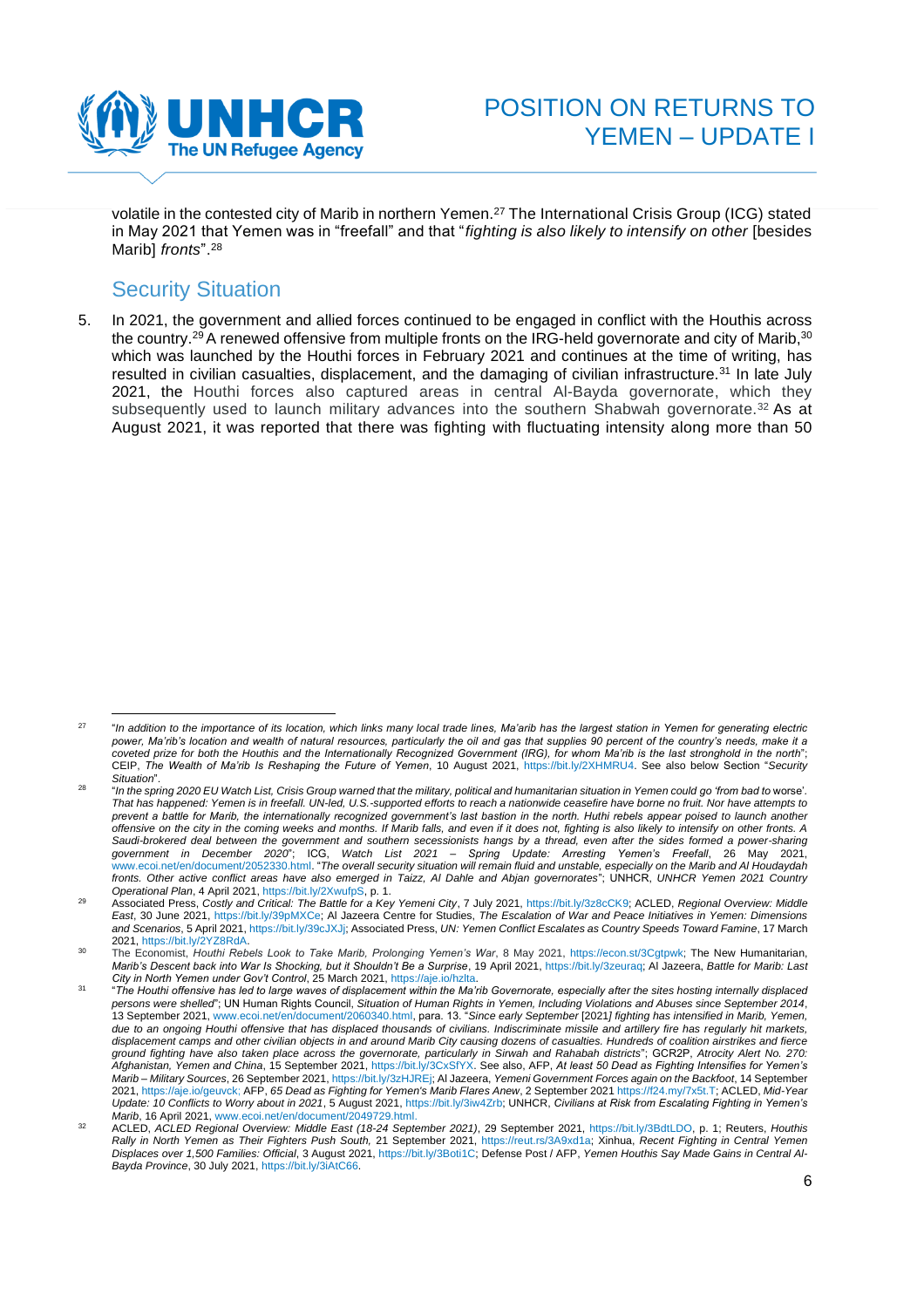

active frontlines across Yemen.<sup>33</sup> The southern parts of Yemen, including the main city of Aden, also experience insecurity due to factional infighting and civil unrest over deteriorating living conditions. 34

6. Fighting and indiscriminate attacks resulted in the deaths of thousands of civilians since March 2015. Airstrikes, mortar and rocket shelling and other forms of indiscriminate attacks by parties to the conflict have been a major feature of the conflict in Yemen, with a devastating impact on the civilian population. <sup>35</sup> In December 2020, the UN estimated that since 2015, some 102,000 people (civilians and non-civilians) had lost their lives as a direct result of hostilities, in addition to over 130,000 people who died from the indirect consequences of conflict, including the lack of food, health services and infrastructure.<sup>36</sup> In 2020 alone, over 2,000 civilians were killed or injured by armed violence.<sup>37</sup>

<sup>35</sup> See below para. 9 ("*Violations and Abuses of International Human Rights and Violations of International Humanitarian Law*").

<sup>33</sup> This compares to 35 active frontlines in 2019; UNHCR, *Yemen Fact Sheet: September 2021*, 30 September 2021[, https://bit.ly/3ot0TEf,](https://bit.ly/3ot0TEf) p. 2; Office for the Coordination of Humanitarian Affairs (OCHA), *2020 Humanitarian Needs Overview: Yemen*, February 2021, [www.ecoi.net/en/document/2045902.html,](http://www.ecoi.net/en/document/2045902.html) p. 14. In September 2021, "(…) *hostilities escalated sharply* (…)*, Huthis made gains in western Marib governorate and 8 Sept* [2021] *captured Rahabah district in Marib's south. In strategic and central al-Bayda governorate, Huthis consolidated control, enabling offensives into Bayhan district in Shebwa governorate and Lawdar district in Abyan governorate, threatening key road interchanges and transport lines between govt-held areas; Huthis could further intensify assaults in Marib, Shebwa and Abyan in coming weeks. In Hodeida governorate, fighting took place in southern al-Tuhayta, al-Hayma and Hays districts; Huthis reportedly deployed multiple brigades to al-Tuhayta in preparation for what local forces speculate is major offensive to restore control of Red Sea coast taken by United Arab Emirates (UAE)-backed forces in 2018* (…) *In south, Huthis 11 Sept fired five drones, three missiles at Red Sea port Mocha, Taiz governorate, reportedly injuring six soldiers. Fighting in al-Dhale governorate continued at same levels in Qataba, al-Husha and al-Masharih districts*"; ICG, *Crisis Watch: Yemen*, September 2021[, https://bit.ly/3FyJvE3.](https://bit.ly/3FyJvE3) Since March 2021, "[F]*ighting has escalated in Ma'rib, Ta'iz, Hudaydah and other places*"; OCHA, Under-Secretary-General for Humanitarian Affairs and Emergency Relief Coordinator, Martin Griffiths, Opening Remarks on the High-Level Side<br>Event on the Humanitarian Crisis in Yemen, at the 76<sup>th</sup> United Nations General A *2021, the Houthis began their attack on Ma'rib Governorate. Within weeks, the Ta'izz and Hajjah fronts became active once more. Other fronts in Hudaydah, Dhale', Jawf, and Bayda' governorates also witnessed fighting. Heavy fighting has continued across frontline areas in Ma'rib*  Governorate, with hostilities particularly dominant in the Sirwah area, specifically in Mashjah, Kassarah, Zour and Tala'ah Hamraa. Currently, the *frontlines are only a few kilometres away from the city of Ma'rib*"; UN Human Rights Council, *Situation of Human Rights in Yemen, Including Violations and Abuses since September 2014*, 13 September 2021, [www.ecoi.net/en/document/2060340.html,](http://www.ecoi.net/en/document/2060340.html) para. 13. "(…) *military activity continues to ebb and flow,* (…) *with sporadic fighting observed in Al Jawf and Taiz. Ma'rib remains the key strategic focus. In Al Bayda, gains made by Yemeni forces supported by the Saudi-led coalition were reversed by the Houthis, who have moved towards the border between Ma'rib and Shabwa governorates, threatening the main arterial routes*"; UN News, *No End to Yemen Civil War on the Horizon, Senior UN Official Briefs Security Council*, 23 August 2021[, https://bit.ly/3lFP1LZ.](https://bit.ly/3lFP1LZ) See also, Arab News, *Yemen Government Troops Make New Advances in Jouf Province,*  3 October 2021[, https://arab.news/v3nvk;](https://arab.news/v3nvk) GCR2P, *Yemen*, 1 September 2021[, www.globalr2p.org/countries/yemen.](http://www.globalr2p.org/countries/yemen)

<sup>34</sup> "(…) *in the south of Yemen, the fragility of the security situation was highlighted last week when a car bomb targeted the convoy of Aden governor and the minister of agriculture in Aden, killing at least six people and injuring others. Both the governor and the minister survived the blast. The perpetrators remain unknown*"; ACLED, *ACLED Regional Overview: Middle East (9-15 October 2021)*, 21 October 2021, [https://bit.ly/3juh8NM.](https://bit.ly/3juh8NM) "*Civil unrest and demonstrations have reached new levels of intensity in IRG-controlled areas since mid-September* [2021]*, where many of the poorest households – including those dependent on daily wage labor – continue to be impacted disproportionately by rising living expenses and*  deterioration in public services due to insufficient government revenue. Shops were closed and petty trading was interrupted due to the insecurity, *preventing impacted households from accessing income for around four days in Aden and around one week in Taizz and Al Mukalla cities. According to data from Intelyse as of September 27, 2021, 54 demonstrations had been recorded that month in Aden, Shabwah, Abyan, Socotra, Lahj, and Hadhramaut, already the highest monthly total on record and more than 2.5 times the monthly average since September 2016. More recently, as of September 28, violent protests and shop closures have resumed in Aden*"; Famine Early Warning System Network (FEWS NET), *Protests Intensify in the South due to Further Sharp Depreciation of Currency and Food Price Increases*, 6 October 2021, [https://bit.ly/3FjsvBL,](https://bit.ly/3FjsvBL) p. 1. "*Southern parts of Yemen, in particular Aden, Abyan and Shabwah Governorates, were the scene of high levels of insecurity and civil unrest*"; UN Security Council, *Children and Armed Conflict in Yemen: Report of the Secretary-General*, S/2021/761, 27 August 2021, [www.ecoi.net/en/document/2061538.html](https://www.ecoi.net/en/document/2061538.html) (hereafter: UN Security Council, *Children and Armed Conflict in Yemen*, 27 August 2021, [www.ecoi.net/en/document/2061538.html\),](https://www.ecoi.net/en/document/2061538.html) para. 8. "*South Yemen has been paralysed by the power struggle between the government and the United Arab Emirates-backed STC, leading to protests in recent months over widespread poverty and poor public services*"; Reuters, *Clashes Between Separatist Forces Kill Four Fighters in Yemen's Aden*, 2 October 2021, [https://reut.rs/3mkoB2U.](https://reut.rs/3mkoB2U) See also, Reuters, *Three Protesters Killed in South Yemen as Conflict Cripples Economy*, 15 September 2021[, https://reut.rs/3Fjozka;](https://reut.rs/3Fjozka) Xinhua, *Blast Strikes Security Patrol in Yemen's Aden, 2 Killed*, 14 August 2021, [https://bit.ly/3FjRu86.](https://bit.ly/3FjRu86) See also ICG, *Crisis Watch: Yemen*, September 2021, [www.crisisgroup.org/crisiswatch,](https://www.crisisgroup.org/crisiswatch) and above footnote [16.](#page-3-0)

<sup>36</sup> UN News, *UN Humanitarian Office Puts Yemen War Dead at 233,000, Mostly from 'Indirect Causes'*, 1 December 2020[, https://shar.es/aWGaug.](https://shar.es/aWGaug) The UN, based on the Yemen Data Project, estimates that more than 18,500 civilians have been killed or injured as a result of over 23,000 coalition airstrikes alone, including over 2,300 children. This includes 8,772 civilians killed and 9,841 injured; UN Human Rights Council, *Situation of Human Rights in Yemen, Including Violations and Abuses since September 2014*, 13 September 2021[, www.ecoi.net/en/document/2060340.html,](http://www.ecoi.net/en/document/2060340.html) para. 20. See also, Yemen Data Project, *Six Years of the Saudi-Led Air War in Yemen*, 25 March 2021, [https://bit.ly/3nSmrKj.](https://bit.ly/3nSmrKj) In 2019 / 2020, the UN "*verified that a total of 2,612 children (1,889 boys, 723 girls) were killed (678) or maimed (1,934) (…). Of those children, 1,488 were killed or maimed (1,073 boys, 415 girls) in 2019 and 1,124 (816 boys, 308 girls) in 2020. Those figures represent a slight reduction compared with the preceding two years (1,354 in 2017 and 1,689 in 2018). It should be noted that while conflict escalated during the reporting period, several new frontlines were not accessible to the country task force. It is therefore possible that the reduction was also linked to a lack of access and underreporting*"; UN Security Council, *Children and Armed Conflict in Yemen*, 27 August 2021[, www.ecoi.net/en/document/2061538.html,](https://www.ecoi.net/en/document/2061538.html) para. 23. See also paras 24-29 of the same report.

<sup>37</sup> Civilian Impact Monitoring Project (CIMP), *2020 Annual Report: 1 January - 31 December 2020*, February 2021[, https://bit.ly/3Bv86aE.](https://bit.ly/3Bv86aE) For earlier reports, see CIMP, *Annual Analytical Reports*, available at[: https://civilianimpactmonitoring.org/reports.](https://civilianimpactmonitoring.org/reports)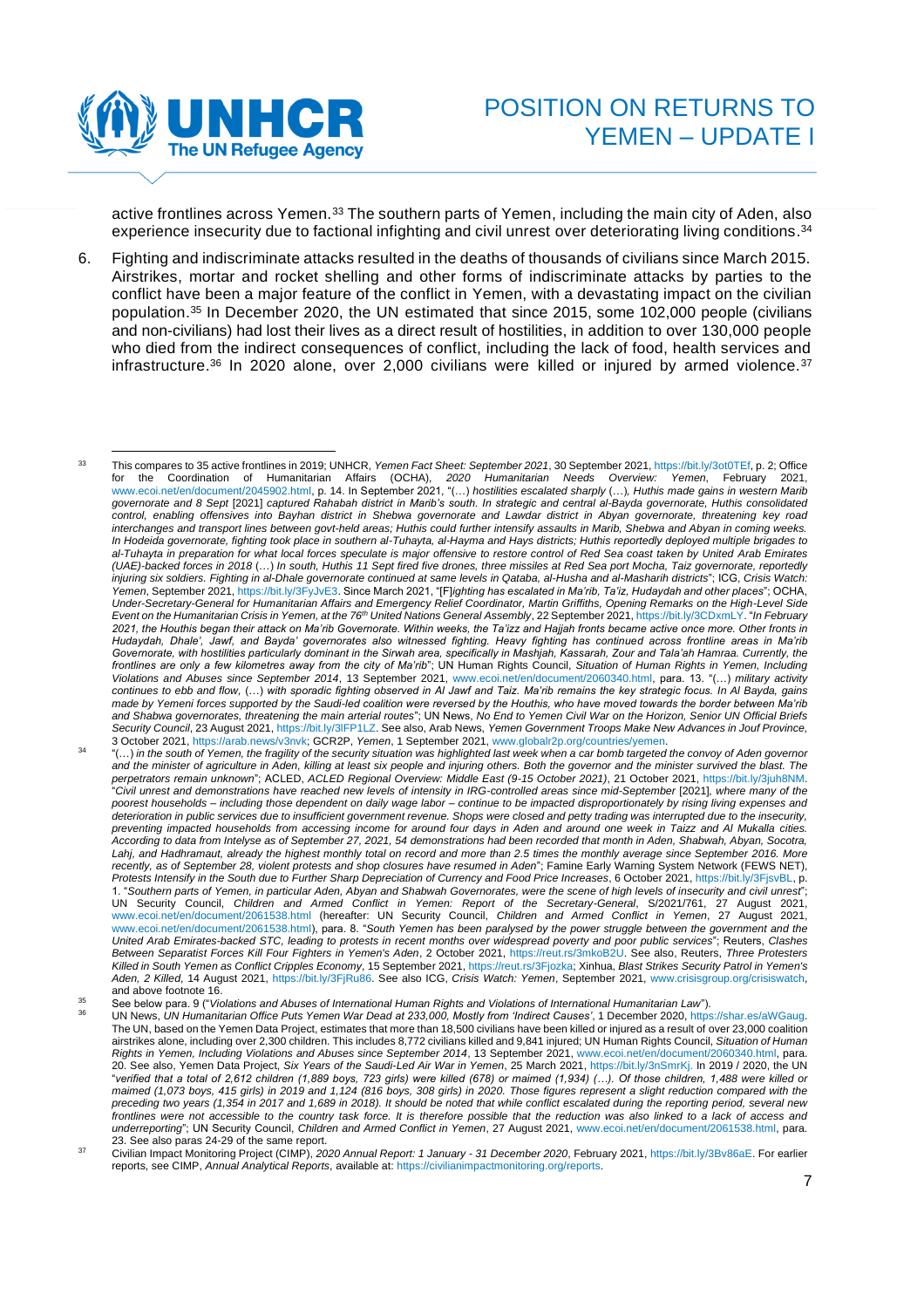

Conflict continues to claim civilian lives in 2021 with the UN having recorded more than 1,200 civilians killed or injured between January and August 2021. <sup>38</sup>

7. Landmines, improvised explosive devices (IEDs) and unexploded ordnance continue to kill and injure civilians in Yemen, including many children.<sup>39</sup>

# <span id="page-7-0"></span>Violations and Abuses of Human Rights Law and Violations of International Humanitarian Law

- 8. According to numerous reports, all parties to the conflict commit serious violations of international humanitarian law, which may amount to war crimes, as well as serious violations and abuses of human rights law, <sup>40</sup> with widespread impunity.<sup>41</sup>
- 9. Parties to the conflict are reported to launch indiscriminate attacks, which kill and injure civilians and impact on civilian objects, including, *inter alia*, medical facilities, <sup>42</sup> schools, markets, displacement

<sup>38</sup> OCHA, *Under-Secretary-General for Humanitarian Affairs and Emergency Relief Coordinator Mr. Martin Griffiths Statement Briefing to the Security Council on Yemen*, 23 August 2021,<https://bit.ly/3nzRFFR> (hereafter: OCHA, *Briefing to the Security Council on Yemen*, 23 August 2021, [https://bit.ly/3nzRFFR\).](https://bit.ly/3nzRFFR) According to the Civilian Impact Monitoring Project (CIMP), "*the number of civilian casualties (deaths and injuries) due to*  armed violence across Yemen increased by 26 percent from the first to the second quarter of 2021. (…) The highest number of casualties occurred in Sa'ada due to shelling in border areas. In Marib, the number of civilian casualties was almost twice that of the first quarter, driven by an increase *in incidents impacting civilians in Marib City. Other worst affected governorates include Al Hudaydah and Taizz*"; FEWS NET, *Yemen Food Security Outlook Update, August 2021*, 8 September 2021[, https://bit.ly/39jxlQM,](https://bit.ly/39jxlQM) p. 2. In June and July 2021, the "*number of civilian casualties has reached levels not seen in Yemen since the signing of the Stockholm Agreement on 13 December 2018*"; OCHA, *Yemen Situation Report*, 5 August 2021, [https://bit.ly/3tXMNva,](https://bit.ly/3tXMNva) p. 4. See also, Save the Children, *Yemen: Three Children Killed among 56 Casualties in 72 Hours as Conflict Escalates*, 4 October 2021[, https://bit.ly/3B8Mb8Z.](https://bit.ly/3B8Mb8Z)

<sup>39</sup> "*Since 2018, landmines, IEDs and unexploded ordnance have killed or injured more than 1,400 civilians in Yemen, many of them children. In addition to causing direct and deadly harm, these explosive weapons and remnants – which are littered across large swathes of the country – instill terror in communities and have a deeply negative impact on people's livelihoods and the wider economy. Many farms and fishing communities in Yemen are standing idle due to the presence or fear of land- and sea mines. This presents a further hit to domestic food production and to people's incomes, when Yemen is already facing dire levels of food insecurity and poverty*"; OCHA, *On Behalf of the Under-Secretary-General for Humanitarian Affairs and Emergency Relief Coordinator, Mr. Martin Griffiths, UN OCHA Deputy Director, Ms. Ghada Eltahir Mudawi, Statement to the Security Council on Yemen*, 10 September 2021[, https://bit.ly/39i6rIZ.](https://bit.ly/39i6rIZ) "(…) *data gathered from Yemen indicated a more than threefold increase in such casualties* [explosive ordnance accidents] *between 2019 and 2020, with 1,606 recorded in 2020, compared with 498 in 2019*"; UN General Assembly, *Assistance in Mine Action: Report of the Secretary-General*, A/76/283, 10 August 2021[, https://bit.ly/3hQCAvT,](https://bit.ly/3hQCAvT) para. 13. See also, OCHA, *Yemen Humanitarian Update: Issue 9 / September 2021*, 3 October 2021[, https://bit.ly/3Ab4nx8,](https://bit.ly/3Ab4nx8) pp. 4-5.

<sup>40</sup> "*Numerous attacks targeting or disproportionately impacting civilians or civilian objects during the past year may amount to war crimes. Parties to the conflict also continue to commit extrajudicial killings, enforced disappearances, arbitrary detentions, torture, child recruitment and forced displacement, among other violations and abuses of international human rights and humanitarian law*"; OHCHR, *Item 10: Presentation of the*  Secretary-General's and High Commissioner's Country Reports and Oral Updates: Statement by Michelle Bachelet, UN High Commissioner for<br>Human Rights, 48<sup>th</sup> Session of the Human Rights Council, 7 October 2021, https://bit.l *law, including war crimes, and egregious human rights abuses by all parties to the conflict have contributed to the world's worst human-made humanitarian crisis*"; Amnesty International, *Yemen: Saudi Arabia Forces an End to Mandate of only International Mechanism to Investigate HR Abuses*, 7 October 2021, [https://bit.ly/2YuQhcY.](https://bit.ly/2YuQhcY) "*All parties to the conflict have perpetrated indiscriminate attacks and targeted civilian infrastructure, amounting to war crimes and crimes against humanity.* (…) *All parties to the conflict in Yemen appear manifestly unable or unwilling to uphold their responsibility to protect*"; GCR2P, *Yemen*, 1 September 2021[, www.globalr2p.org/countries/yemen.](https://www.globalr2p.org/countries/yemen/) "*All parties continue to commit egregious violations of international humanitarian law and international human rights law, including indiscriminate attacks against civilians, enforced disappearances and torture. The widespread use of landmines by Houthis poses a constant threat to civilians and contributes to displacement. Houthis continue to recruit children. Migrants are regularly victims of serious human rights abuses*"; UN Security Council, *Letter Dated 22 January 2021 from the Panel of Experts on Yemen Addressed to the President of the Security Council: Final Report of the Panel of Experts on Yemen*, S/2021/79, 25 January 2021, [www.ecoi.net/en/document/2044723.html,](http://www.ecoi.net/en/document/2044723.html) p. 3.

<sup>41</sup> "(…) *impunity continues largely unabated for those who perpetrate serious violations in Yemen. The Group* [of Eminent Experts on Yemen] *has seen little progress in terms of investigations conducted by the parties. A small number of cases are currently pending before the Yemeni judicial system or Saudi Arabia's courts martial. These minor developments, however, have by no means been adequate or sufficient to quell the 'pandemic of impunity' in Yemen. Victims remain without redress*"; UN Human Rights Council, *Statement by Mr. Kamel Jendoubi, Chairperson of the Group of Eminent Experts on Yemen at the 48th Session of the Human Rights Council,* 14 September 2021[, https://bit.ly/39e9Ici.](https://bit.ly/39e9Ici) See also, UN Human Rights Council, *Accountability Update: Group of Eminent International and Regional Experts on Yemen*, A/HRC/48/CRP.4, 14 September 2021, [https://bit.ly/2Z3SP27;](https://bit.ly/2Z3SP27) Associated Press, *Lawyers Seek ICC Probe into Alleged War Crimes in Yemen*, 30 August 2021[, https://bit.ly/3AqlrR1.](https://bit.ly/3AqlrR1) On 7 October 2021, the UN Human Rights Council decided to not renew the mandate of the Eminent Group of Experts, the international mechanism established in 2017 to investigate violations and abuses committed by all parties to the conflict since September 2014. The Group's mandate had previously been renewed in 2018, 2019 and 2020; Reuters, *U.N. Ends Yemen War Crimes Probe in Defeat for Western* States, 8 October 2021, [https://reut.rs/3mvXEJm.](https://reut.rs/3mvXEJm) See also, UN Human Rights Council, *Statement by Group of Experts on Yemen on HRC Rejection of Resolution to Renew Their Mandate*, 8 October 2021, [https://bit.ly/2YD44P8;](https://bit.ly/2YD44P8) International Commission of Jurists (ICJ), *Yemen: Failure to Renew Group of* 

Eminent Experts' Mandate a Serious Blow to Accountability, 8 October 2021, https://bit.ly/3Dpl8Hc.<br><sup>42</sup> In 2019/2020, the UN verified 35 attacks on hospitals. "*The majority of the attacks came in the form of mortar and ar hospital buildings and medical equipment, and injuring patients and staff, which led to the suspension of medical services. There were also several incidents that involved the looting of essential medical supplies*"; UN Security Council, *Children and Armed Conflict in Yemen*, 27 August 2021, [www.ecoi.net/en/document/2061538.html,](https://www.ecoi.net/en/document/2061538.html) paras 39-40. "*Between March 2015 and March 2021, Mwatana documented repeated attacks impacting*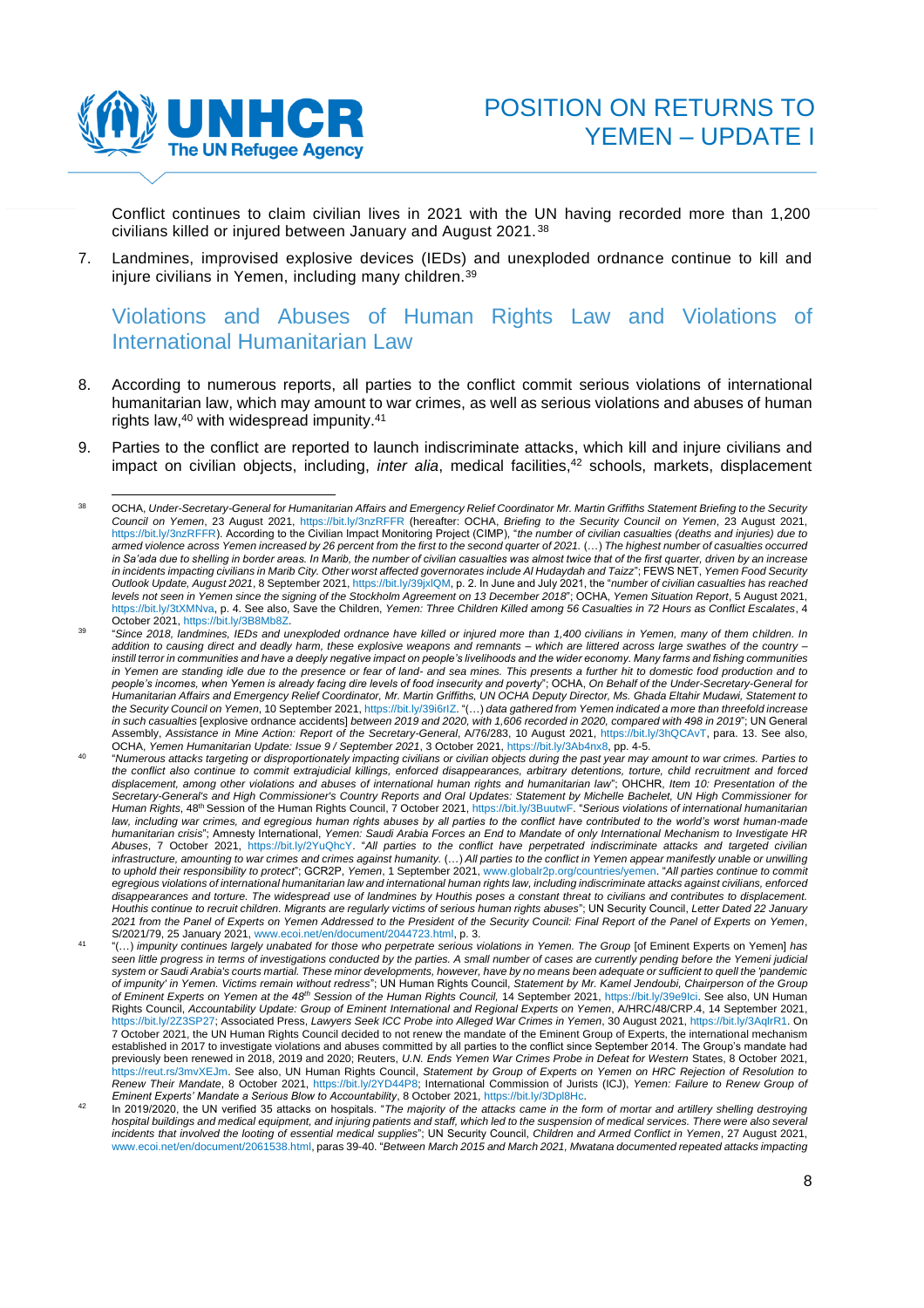

camps, and mosques.<sup>43</sup> Parties to the conflict have also been accused by observers of using starvation as a weapon of war<sup>44</sup> and as a form of "collective punishment" of civilians.<sup>45</sup>

10. The most common human rights violations and abuses reportedly include arbitrary arrest, abductions,

*hospitals, health facilities, and medical staff. Mwatana has documented the Saudi/UAE-led coalition conducing 35 airstrikes and one ground attack on or impacting health facilities, and 9 incidents of UAE-backed forces attacking medical staff, or storming and looting health facilities. Ansar Allah (Houthi) were responsible for 88 attacks on or impacting health facilities documented by Mwatana, with IRG forces for 55 attacks*"; Mwatana for Human Rights, *Civilians in Yemen Remain Stuck Between the Warring Parties and Waiting for Justice*, 28 March 2021[, https://bit.ly/3EvNAIy.](https://bit.ly/3EvNAIy) "*The Safeguarding Health in Conflict Coalition (SHCC) identified 81 incidents of violence against or obstruction of health care in Yemen in 2020, compared to 35 such incidents in 2019. In these incidents health facilities were destroyed and damaged and health workers were killed and injured. Years of ongoing war have left only half of Yemen's health facilities functional*"; Safeguarding Health in Conflict Coalition, *Violence Against or Obstruction of Health Care in Yemen in 2020*, 22 June 2021[, https://bit.ly/39qlNLq,](https://bit.ly/39qlNLq) p. 3. See also, UN Human Rights Council, *Situation of Human Rights in Yemen, Including Violations and Abuses since September 2014*, 13 September 2021[, www.ecoi.net/en/document/2060340.html,](http://www.ecoi.net/en/document/2060340.html) para. 35.

<sup>43</sup> "*Another source of concern is the repeated use of drones and missile attacks both by the Houthis and by the Saudi-led coalition, which have resulted in civilian casualties and damaged or destroyed civilian objects in Yemen and Saudi Arabia*"; OHCHR, *Press Briefing Notes on Yemen*, 21 September 2021[, https://bit.ly/3CBuG1p.](https://bit.ly/3CBuG1p) "*Since 2018, the Group of Eminent Experts has investigated some 30 airstrikes that killed and injured civilians, including civilians shopping at markets, receiving care in hospitals, or attending weddings and funerals; children on buses; fishers in*  boats; migrants seeking a better life; individuals strolling through their neighbourhoods; and people who were at home. (...) The launching of *missiles, rockets and shells by parties to the conflict into densely populated civilian areas, markets, prisons, camps for internally displaced persons and homes have been found to constitute indiscriminate attacks, prohibited under international humanitarian law*"; UN Human Rights Council, *Situation of Human Rights in Yemen, Including Violations and Abuses since September 2014*, 13 September 2021, [www.ecoi.net/en/document/2060340.html,](http://www.ecoi.net/en/document/2060340.html) paras 21, 26. "*Among recent attacks, a civilian compound in Marib City – which includes the Governor's office, the local branch of the Ministry of Planning, police headquarters, a mosque and a women's prison –- was hit on 10 June* [2021] *by what are believed to have been missiles, and possibly an explosive-laden drone, launched by Ansar Allah. Eight civilians, all police officers, were killed and 30 other civilians, including one woman whose house is near the compound, were injured. In addition, three ambulances responding to the first attacks were damaged by the drone explosion and two ambulance staff were injured*"; OHCHR, *Press Briefing Notes on Yemen*, 18 June 2021, [www.ecoi.net/de/dokument/2054304.html.](http://www.ecoi.net/de/dokument/2054304.html) "Saudi-led coalition air strikes have failed to distinguish between military and civilian targets, and artillery *fire from Houthi forces has been similarly indiscriminate*"; Freedom House, *Freedom in the World 2021: Yemen*, 3 March 2021, [www.ecoi.net/en/document/2052879.html.](http://www.ecoi.net/en/document/2052879.html) "*All parties to the conflict continued to commit serious violations of international humanitarian law with impunity, including indiscriminate attacks which killed and injured civilians and destroyed and damaged civilian objects*"; Amnesty International, *The State of the World's Human Rights: Yemen 2020*, April 2021, [www.ecoi.net/en/document/2048793.html.](https://www.ecoi.net/en/document/2048793.html) "*The scale of the attacks, the weaponry used, and the resulting number of casualties share certain commonalities, regardless of whether the attacks are being committed by the Government of Yemen, the Coalition, or the de facto authorities. In no instance have the warring parties shown any genuine commitment to their obligations under international law to take all feasible precautions in attack, and to avoid or minimise incidental loss of civilian life, injury to civilians, and damage to civilian objects*"; UN Human Rights Council, *Oral Update of the Group of Eminent Experts on Yemen to the 46th Session of the Human Rights Council*, 25 February 2021, [https://bit.ly/3hNXHyH.](https://bit.ly/3hNXHyH) See also, UN Security Council, *Children and Armed Conflict in Yemen*, 27 August 2021[, www.ecoi.net/en/document/2061538.html,](https://www.ecoi.net/en/document/2061538.html) paras 32-33; Mwatana for Human Rights, *Civilians in Yemen Remain Stuck Between the Warring Parties and Waiting for Justice*, 28 March 2021, [https://bit.ly/3EvNAIy;](http://reliefweb.int/report/yemen/civilians-yemen-remain-stuck-between-warring-parties-and-waiting-justice) Human Rights Watch (HRW), *Yemen: Houthis Attacking Displaced People's Camps*, 23 March 2021[, https://bit.ly/2VWghNB.](https://bit.ly/2VWghNB)

<sup>44</sup> "(…) *the Yemen-based Mwatana Organization for Human Rights and another group, Global Rights Compliance, said they documented airstrikes by the Saudi-led coalition that hit farms, water facilities and small fishing boats during fighting with the Iran-backed Houthi rebels. The report also documented the Houthis' restrictions on humanitarian activities, which deprived civilians in areas under their control of 'indispensable aid, including food.' It also documented the rebels' widespread and indiscriminate use of land mines, which have killed and maimed shepherds and their livestock and prevented farmers from accessing agricultural land* (…)"; Associated Press, *Groups: Both Sides Used Starvation as Tool in Yemen War*, [https://abcn.ws/3gREmfv.](https://abcn.ws/3gREmfv) See full report by Mwatana for Human Rights / Global Rights Compliance, S*tarvation Makers: The Use of Starvation by Warring Parties in Yemen*, 1 September 2021, [https://bit.ly/3CwUOtY.](https://bit.ly/3CwUOtY) See also, Oxfam, *Six-Fold Increase in People Suffering Famine-Like Conditions since Pandemic Began*, 9 July 2021[, https://bit.ly/3EGTwyr;](https://bit.ly/3EGTwyr) Inclusive Citizenship / Norwegian Academy of International Law, *Starvation as a Method of War Affecting Vulnerable Communities in Syria and Yemen*, March 2021[, https://bit.ly/3kuDEY1.](https://bit.ly/3kuDEY1) "*The Group of Eminent Experts "investigated attacks by parties to the conflict that, in a context of acute food insecurity, reflected a reckless disregard for the impact of their operations on the civilian population and its access to food*"; UN Human Rights Council, *Situation of Human Rights in Yemen, Including Violations and Abuses since September 2014*, 13 September 2021[, www.ecoi.net/en/document/2060340.html,](http://www.ecoi.net/en/document/2060340.html) para. 34. In an earlier report, the Group found "*that actions and omissions by the Government of Yemen and the de facto authorities are violating the right to an adequate standard of living, particularly with respect to adequate food and water.* (…) *The Group concludes that the Houthis have interfered with humanitarian aid in violation of their international obligations under both international human rights law and international humanitarian law. Wilfully impeding relief supplies is part of the war crime of the use of starvation as a method of war recognised under customary international law.*" Furthermore, the Group found that "*all parties to the conflict have impeded humanitarian operations and the population's access to food and healthcare*"; UN Human Rights Council, *Situation of Human Rights in Yemen, Including Violations and Abuses since September 2014*, A/HRC/45/CRP.7, 29 September 2020, [www.ecoi.net/en/document/2038705.html,](http://www.ecoi.net/en/document/2038705.html) para. 147.

Human rights NGOs called for an end of the economic blockade as a means of "collective punishment" of the civilian population; Amnesty International / HRW / PAX, *UN Human Rights Council: Help Bridge Yemen's "Acute Accountability Gap"*, 22 September 2020, [https://bit.ly/2WguN2J,](https://bit.ly/2WguN2J) p. 2.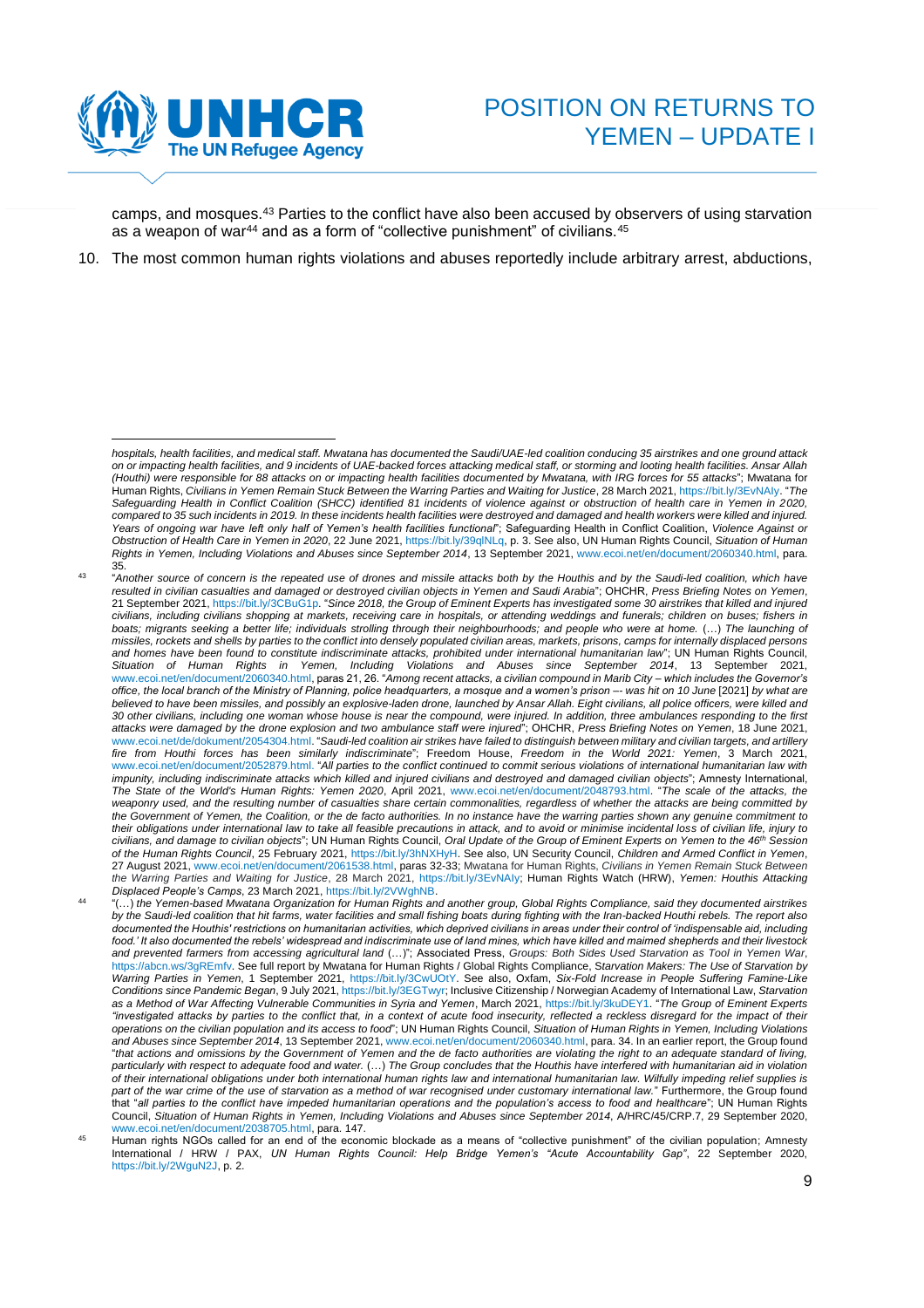

and enforced disappearances (including of children);<sup>46</sup> torture, including sexual violence,<sup>47</sup> and other forms of ill-treatment;<sup>48</sup> denial of fair trial rights;<sup>49</sup> and unlawful killings including summary executions.<sup>50</sup> Death sentences are imposed for a wide range of crimes and executions have been carried out.<sup>51</sup>

11. Individuals opposing or perceived to be opposing parties to the conflict, including, *inter alia*, journalists,<sup>52</sup>

- 47 "*The Group of Eminent International and Regional Experts on Yemen documented patterns of sexual violence and ill-treatment in detention centres, such as the Sana'a Central Prison and Al-Saleh Prison in Ta'izz, controlled by the Houthis, where men and boys were subjected to rape,*  electrocution and beating of genitals, and threats of sterilization and forced nudity, in order to extract confessions or to punish them for their *perceived political affiliation*"; UN Security Council, *Conflict-Related Sexual Violence; Report of the Secretary-General*, S/2021/312, 30 March 2021[, www.ecoi.net/en/document/2049397.html,](http://www.ecoi.net/en/document/2049397.html) para. 59. On sexual violence against children and women, see also paras 13 and 14.
- 48 "*Houthi forces, the Yemeni government, the UAE, Saudi Arabia, and various UAE and Saudi-backed Yemeni armed groups have arbitrarily arrested, detained, abducted, or forcibly disappeared people, including children, and tortured or otherwise ill-treated detainees*"; HRW, *World Report 2021: Yemen*, 13 January 2021, [www.ecoi.net/en/document/2043744.html.](https://www.ecoi.net/en/document/2043744.html) "*In 2020, Mwatana documented 46 incidents of torture. 26 of these incidents were committed by the UAE-backed Southern Transitional Council forces in the governorates of Abyan, Aden, and Lahj, including two deaths in detention. 12 incidents were carried out by Ansar Allah group (Houthis) in the governorates of Ibb, Hajjah, al-Bayda, al-Hudaydah, Ryamah and Amran, including five deaths in detention. Government forces were responsible for 6 incidents in the governorates of Ma'rib and Hadramaut, and the UAE-backed Joint Forces for one incident in Taiz governorate* (…)*"*; Mwatana for Human Rights, *Human Rights in Yemen in 2020*, 29 September 2021[, https://bit.ly/2WEPgym,](https://bit.ly/2WEPgym) p. 78. "*All former detainees interviewed by Amnesty International were tortured or subjected to a form of ill-treatment by the Huthis during interrogation and throughout their time in detention. Huthi security forces beat detainees with metal objects, such as steel rods, Kalashnikov [Russian-made automatic rifle] and other objects, subjected them to stress positions, tortured other detainees in front of them for intimidation, hosed them with water and detained them in solitary confinement between 20 days and several months*"; Amnesty International, *Released and Exiled: Torture, Unfair Trials and Forcible Exile for Yemenis under Huthi Rule*, May 2021, [www.ecoi.net/de/dokument/2052245.html,](http://www.ecoi.net/de/dokument/2052245.html) p. 22. See also paras 64-67 of the same report. "*Those in detention are frequently subjected to torture and other forms of cruel, inhuman or degrading treatment*"; UN Human Rights Council, *Situation of Human Rights in Yemen, Including Violations and Abuses since September 2014*, 28 September 2020, [www.ecoi.net/en/document/2037637.html,](https://www.ecoi.net/en/document/2037637.html) para. 63. See also, Arab News, *Houthis Accused of Torturing Prisoners to Death in Yemen*, 2 August 2021, [https://arab.news/bdp88.](https://arab.news/bdp88)
- 49 "*Violations of the right to a fair trial continue to occur across Yemen. This includes the use of torture to compel confessions. Many of those accused are denied access to a lawyer, and to confidential and safe communications with their legal representatives. During trial proceedings, the evidence adduced by the prosecution tends to be limited to written statements. There is no opportunity for the accused to cross-examine witnesses, or to present rebuttal evidence. Additionally, due to political interference, and corruption, the right to be tried before an impartial and independent court in Yemen cannot be guaranteed*"; UN Human Rights Council, *Situation of Human Rights in Yemen, Including Violations and Abuses since September 2014*, 28 September 2020, [www.ecoi.net/en/document/2037637.html,](https://www.ecoi.net/en/document/2037637.html) para. 91. See also, UN Human Rights Council, *Situation of Human Rights in Yemen, Including Violations and Abuses since September 2014*, 13 September 2021, [www.ecoi.net/en/document/2060340.html,](http://www.ecoi.net/en/document/2060340.html) paras 37, 61, 69-70, 75, 85-87. See also, OHCHR, *Press Briefing Notes on Yemen*, 21 September 2021, [https://bit.ly/3CBuG1p;](https://bit.ly/3CBuG1p) Amnesty International, *Released and Exiled: Torture, Unfair Trials and Forcible Exile for Yemenis under Huthi Rule*, May 2021, [www.ecoi.net/de/dokument/2052245.html.](https://www.ecoi.net/de/dokument/2052245.html)
- <sup>50</sup> US Department of State, *2020 Country Reports on Human Rights Practices: Yemen*, 30 March 2021[, www.ecoi.net/en/document/2048179.html.](http://www.ecoi.net/en/document/2048179.html) 51 "*A recent example of this was on Saturday 18 September* [2021] *when the Houthis, also known as Ansar Allah, publicly executed nine men,*  including one who reportedly was a minor when he was detained. (...) The defendants were sentenced to death in a judicial process that violated *their constitutional rights and did not comply with fair trial standards under international law. They were reportedly tortured, and forced to sign confessions. In addition, they were denied their right to assistance from a lawyer at several stages of the proceedings. A request for a medical assessment of the youngest defendant to help to ascertain his age was denied, in violation of Yemeni legislation and human rights norms*"; OHCHR, *Press Briefing Notes on Yemen*, 21 September 2021, [https://bit.ly/3CBuG1p.](https://bit.ly/3CBuG1p) According to Amnesty International, in Yemen, recorded death sentences increased sharply in Yemen from 55 in 2019 to 269 in 2020. The NGO reported that "*death sentences were known to have been imposed after proceedings that did not meet international fair trial standards*"; Amnesty International, *Death Sentences and Executions 2020*, April 2021[, www.ecoi.net/de/dokument/2049793.html.](https://www.ecoi.net/de/dokument/2049793.html) "*The death penalty remained in force for many offences, and the authorities continued to use it as a way to silence dissent. Executions were carried out by all parties to the conflict. The Huthi-run Specialized Criminal Court sentenced individuals to death in their absence for treason*"; Amnesty International, *The State of the World's Human Rights: Yemen 2020*, April 2021, [www.ecoi.net/en/document/2048793.html.](https://www.ecoi.net/en/document/2048793.html) The DFA "*have detained critics of their rule and used courts under their control to issue harsh penalties, including death sentences, for some perceived opponents*"; Freedom House, *Freedom in the World 2021: Yemen*, 3 March 2021, [www.ecoi.net/en/document/2052879.html.](http://www.ecoi.net/en/document/2052879.html) See also, OSESGY, *Statement Attributable to the Spokesperson for the Secretary-General on the Recent Executions in Yemen*, 19 September 2021[, https://bit.ly/2XtNqR2.](https://bit.ly/2XtNqR2)
- 52 "*Around 20* [Yemeni journalists] *are currently held by the Houthis or Al-Qaeda, most of them since 2015. One of the Houthi hostages, Anwar al*

<sup>46</sup> "*Investigations by Human Rights Watch, and other rights groups have identified widespread abuses such as arbitrary detention, forcible disappearance, and ill-treatment and torture in detention facilities controlled by parties to the conflict. Houthi forces detain and prosecute dissidents, including religious minorities, women, and journalists. The UAE-backed Southern Transitional Council (STC) has been responsible for arbitrary detentions and enforced disappearances, and has held detainees in extremely overcrowded conditions despite health risks stemming from the Covid-19 pandemic* (…)"; HRW, *Yemen: Key Human Rights Concerns for UN Envoy*, 12 September 2021, [https://bit.ly/2ZbGpFr.](https://bit.ly/2ZbGpFr) "*Arbitrary detention is common, with hundreds of cases documented in recent years. Many amount to enforced disappearances, with no available information*  about the victims' status or location. Detainees are often held at unofficial detention sites. (...) In areas that lie within the UAE's sphere of influence *in southern Yemen, Emirati special forces have operated a network of secret prisons and detention centers where torture is said to be rife*"; Freedom House, *Freedom in the World 2021: Yemen*, 3 March 2021, [www.ecoi.net/en/document/2052879.html.](http://www.ecoi.net/en/document/2052879.html) "*Houthi forces, the Yemeni government, the UAE, Saudi Arabia, and various UAE and Saudi-backed Yemeni armed groups have arbitrarily arrested, detained, abducted, or forcibly disappeared people, including children, and tortured or otherwise ill-treated detainees*"; HRW, *World Report 2021: Yemen*, 13 January 2021, [www.ecoi.net/en/document/2043744.html.](https://www.ecoi.net/en/document/2043744.html) See also, Mwatana for Human Rights, *A Tragedy Without Justice: Human Rights in Yemen in 2020*, 29 September 2021,<https://bit.ly/2WEPgym> (hereafter: Mwatana for Human Rights, *Human Rights in Yemen in 2020*, 29 September 2021, [https://bit.ly/2WEPgym\),](https://bit.ly/2WEPgym) pp. 66-75. "*Persons arrested on criminal charges are frequently denied their right to be brought before a court within 24 hours as required under the Yemeni constitution. Many cases investigated by the Group involved persons being detained by militias affiliated with authorities in control of territory, and held without charge for prolonged periods, including in unofficial and secret detention sites*"; UN Human Rights Council, *Situation of Human Rights in Yemen, Including Violations and Abuses since September 2014*, 28 September 2020, [www.ecoi.net/en/document/2037637.html,](https://www.ecoi.net/en/document/2037637.html) para. 62. See also, UN Human Rights Council, *Situation of Human Rights in Yemen, Including Violations and Abuses since September 2014*, 13 September 2021[, www.ecoi.net/en/document/2060340.html,](http://www.ecoi.net/en/document/2060340.html) paras 37-46.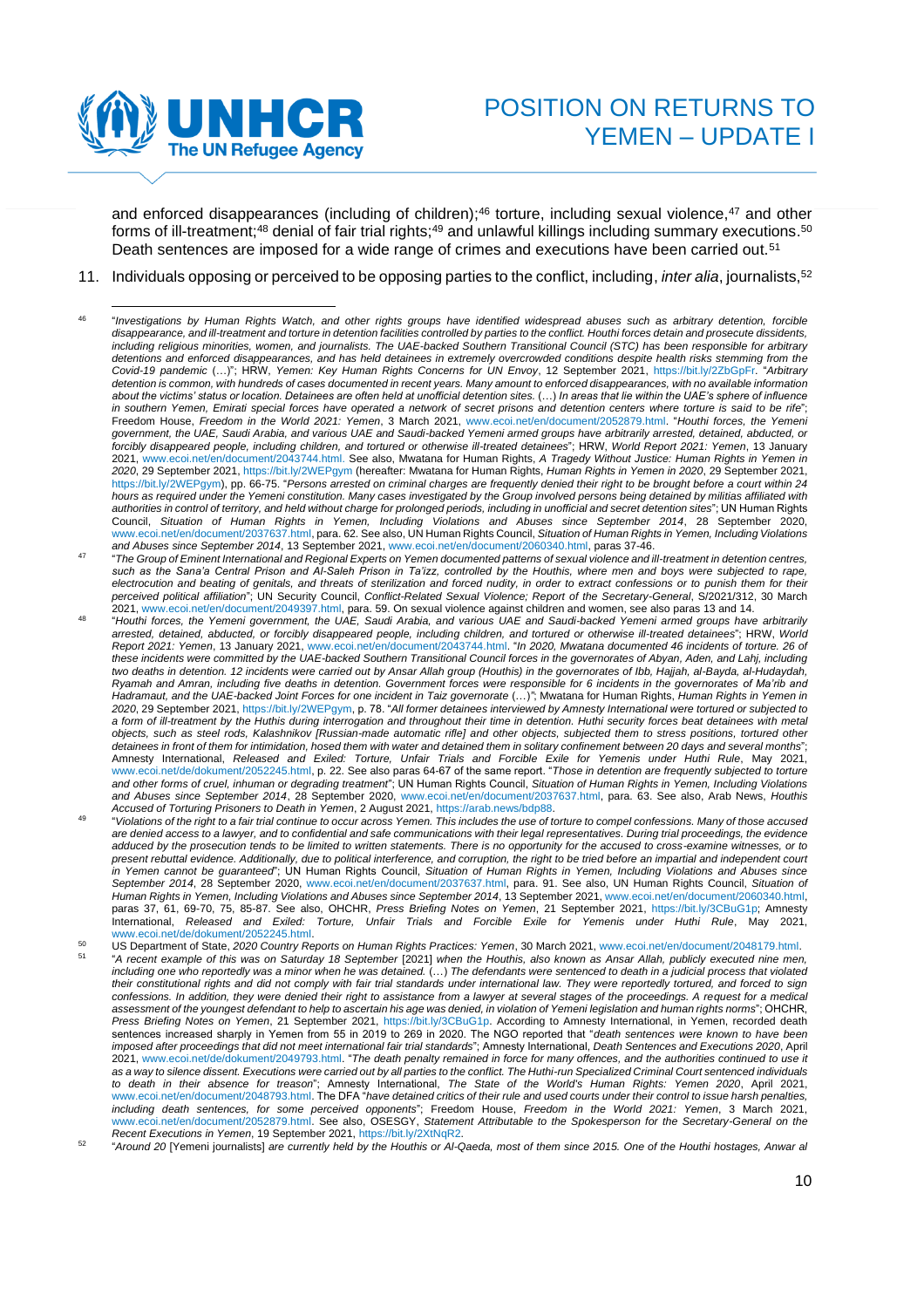

human rights defenders,<sup>53</sup> judges and other judicial officials,<sup>54</sup> activists<sup>55</sup> and protestors,<sup>56</sup> academics,<sup>57</sup> and those associated or perceived to be associated with rival parties<sup>58</sup> are particularly at risk of being singled out for violations and abuse by parties to the conflict. <sup>59</sup> Government officials, tribal leaders and

- 56 "*In 2020, Mwatana documented 16 incidents affecting peaceful assembly and freedom of expression, ranging from arbitrarily detentions, enforced disappearances, torture to assaults against protesters*"; Mwatana for Human Rights, *Human Rights in Yemen in 2020*, 29 September 2021, [https://bit.ly/2WEPgym,](https://bit.ly/2WEPgym) p. 115. "*On 15 September* [2021]*, in several districts of Aden, law enforcement officers* [affiliated with the STC] *used live*  ammunition to disperse demonstrators after mostly peaceful protests turned violent. Two people, including a child, were shot dead and several *others were injured after police indiscriminately opened fire when a grenade was thrown at them by an unknown person among the protesters*"; OHCHR, *Press Briefing Notes on Yemen*, 21 September 2021, [https://bit.ly/3CBuG1p.](https://bit.ly/3CBuG1p) "*Demonstrations against both the Hadi government and Houthi authorities occurred during 2020, resulting in arrests and alleged torture of detainees in some cases. In September* [2020]*, UAE-backed security forces fired live ammunition to disperse demonstrators in the governorate of Hadhramaut who were protesting a breakdown in public*  services. Also that month, STC forces that had taken over the Yemeni island of Socotra in June used live fire to suppress protests against their *presence and alleged plans for an Emirati military base*"; Freedom House, *Freedom in the World 2021: Yemen*, 3 March 2021, [www.ecoi.net/en/document/2052879.html.](http://www.ecoi.net/en/document/2052879.html) See also, Euro-Med Monitor, *Yemen: Government and Transitional Council Unite in Suppressing Protesters*, 19 September 2021, [https://bit.ly/3Apkrwn;](https://bit.ly/3Apkrwn) CIVICUS, *Yemen Is an Unsafe Place for Journalists and Civil Society*, 5 May 2021, [https://bit.ly/3EPYgSB.](https://bit.ly/3EPYgSB)
- 57 "*Since 2015, Houthi forces have repeatedly detained scholars as part of their crackdown on dissent, and Houthi officials have been accused of skewing the curriculum in public schools and promoting their political ideology*"; Freedom House, *Freedom in the World 2021: Yemen*, 3 March 2021, [www.ecoi.net/en/document/2052879.html.](http://www.ecoi.net/en/document/2052879.html) For example, "[A]*ccording to media, gunmen killed Khalid al-Hameidi, a university professor known as a secular thinker and critic of religious extremism, in the city of Dhale on December 5* [2020]*. Local officials said they believed the gunmen were members of AQAP or of an ISIS affiliate*"; US Department of State, *2020 Report on International Religious Freedom: Yemen*, 12 May 2021[, www.ecoi.net/en/document/2051733.html.](https://www.ecoi.net/en/document/2051733.html) See also, CIVICUS, *Academics, Journalists, Actors and Lawyers Targeted for Exercising Right to Freedom of Expression*, 25 August 2021[, https://bit.ly/3lYD6ZY.](https://bit.ly/3lYD6ZY)
- 58 "*In many cases, political considerations have been key motivating factors* [for arrest and detention]*, with persons being detained on the basis of perceived affiliation with an opposing party and some being held for the purpose of prisoner exchange deals*" (emphasis added); UN Human Rights Council, *Situation of Human Rights in Yemen, Including Violations and Abuses since September 2014*, 28 September 2020, [www.ecoi.net/en/document/2037637.html,](https://www.ecoi.net/en/document/2037637.html) para. 62. See also paras 42-43 of the same report. According to some of Mwatana's interviewees, they were detained "*based on their family surnames, accused of belonging to the Ansar Allah (Houthi) group*"; Mwatana for Human Rights, *In the Darkness: Abusive Detention, Disappearance and Torture in Yemen's Unofficial Prisons*, June 2020[, https://bit.ly/3zAt71E,](https://bit.ly/3zAt71E) p. 13. See also pp. 20 and 72 of the same report. In DFA-controlled areas, "[E]*xpulsions of those perceived as supporting the enemy from intelligence, military and security systems continued*"; UN Security Council, *Letter Dated 22 January 2021 from the Panel of Experts on Yemen Addressed to the President of the Security Council: Final Report of the Panel of Experts on Yemen*, S/2021/79, 25 January 2021, [www.ecoi.net/en/document/2044723.html,](http://www.ecoi.net/en/document/2044723.html) para. 44.
- 59 "*The warring parties also used arrests as a method to harass their opponents and impose their will on people in areas under their control.*  Furthermore: "*Warring parties in Yemen often disappear civilians on suspicions of belonging to hostile organizations, for their political affiliation or for having opposing opinions*"; Mwatana for Human Rights, *Human Rights in Yemen in 2020*, 29 September 2021[, https://bit.ly/2WEPgym,](https://bit.ly/2WEPgym) pp. 67, 73. "*Those perceived as dissenting from or opposing the party in control of territory, including human rights defenders and journalists, or those*  seen as providing assistance to the opposing side (e.g. medical workers) – are particularly at risk (…)"; UN Human Rights Council, Statement by<br>Mr. Kamel Jendoubi, Chairperson of the Group of Eminent Experts on Yemen at th 2021, [https://bit.ly/39e9Ici.](https://bit.ly/39e9Ici) "*Since coming to power in 2015, the Huthi de facto authorities have subjected hundreds to arbitrary arrests, incommunicado detention, torture and other-ill treatment, enforced disappearances, unfair trials with recourse to the death penalty as tools of repression to crack down on individuals they perceive as opponents or critics. The Huthis' intolerance towards critics, including journalists, academics and political opposition, extended to religious minorities, namely members of the Baha'i community*"; Amnesty International, *Released and Exiled: Torture, Unfair Trials and Forcible Exile for Yemenis under Huthi Rule*, May 2021[, www.ecoi.net/de/dokument/2052245.html,](https://www.ecoi.net/de/dokument/2052245.html) p. 4. "*The Group of Eminent Experts continued to investigate cases of enforced disappearance, arbitrary detention, torture, including sexual violence, and*

*Rakan, died tragically shortly after his release in 2018. In the part of the country controlled by the so-called legitimate government, journalists are also arrested arbitrarily and are subjected to abusive treatment by militias.* (…) *Some journalists gave up journalism to avoid reprisals but that has not stopped them being persecuted for what they wrote in the past*"; Reporters Without Borders (RSF), *Yemen*, accessed 15 October 2021, [https://rsf.org/en/yemen.](https://rsf.org/en/yemen) "*In 2020, Mwatana documented 14 incidents of abuse against the press involving 20 journalists and media professionals* (…) *After nearly seven years of war, the warring parties continue to commit different types of violations against journalists and media professionals, including arbitrary arrests, enforced disappearances, torture and humiliating and degrading treatment, restriction on the freedom of the movement of press crews and confiscation of identification papers*"; Mwatana for Human Rights, *Human Rights in Yemen in 2020*, 29 September 2021, [https://bit.ly/2WEPgym,](https://bit.ly/2WEPgym) p. 106. "*Journalists endure violent attacks and enforced disappearances committed by all sides in the conflict*"; Freedom House, *Freedom in the World 2021: Yemen*, 3 March 2021, [www.ecoi.net/en/document/2052879.html.](http://www.ecoi.net/en/document/2052879.html) See also, UN Human Rights Council, *Situation of Human Rights in Yemen, Including Violations and Abuses since September 2014*, 13 September 2021, [www.ecoi.net/en/document/2060340.html,](http://www.ecoi.net/en/document/2060340.html) paras 55-58, 60-61; RSF, *Death Threat by Yemeni Official Against Three Journalists who Fled Abroad*, updated 9 September 2021, [https://bit.ly/3CvKcMf;](https://bit.ly/3CvKcMf) RSF, *Two Yemeni Journalists Based in Taiz Wanted by Local Military Intelligence*, 18 August 2021, [https://bit.ly/3nMxi8d;](https://bit.ly/3nMxi8d) International Federation of Journalists (IFJ), *Yemen: Union Reports Systematic Media Violations in the First Half of 2021*, 13 July 2021[, https://bit.ly/2XG7MXK;](https://bit.ly/2XG7MXK) Committee to Protect Journalists (CPJ), *A 'Slow Death' for Yemen's Media: The Country's Journalists Report Through Displacement and Exile*, 17 June 2021, [https://cpj.org/?p=111450;](https://cpj.org/?p=111450) The Guardian, *Yemeni Journalists Call for Release of Colleagues Held by Houthi Rebels*, 11 April 2021[, https://bit.ly/3ClOpBU;](https://bit.ly/3ClOpBU) HRW, *Yemen: UAE-Backed Forces Torture Journalist*, 22 February 2021, [https://bit.ly/3kolB5G.](https://bit.ly/3kolB5G)

<sup>53</sup> "*Human rights defenders risk arrest and detention by both Houthi and anti-Houthi forces*"; Freedom House, *Freedom in the World 2021: Yemen*, 3 March 2021[, www.ecoi.net/en/document/2052879.html.](http://www.ecoi.net/en/document/2052879.html) On women human rights defenders, see also footnot[e 82.](#page-14-0)

<sup>54</sup> "*Individual judicial officials face violent attacks, arrests, threats and intimidation motivated by political and/or security reasons and personal interests*. (…) *Some judges and prosecutors have reported self-censorship in carrying out their functions in order to avoid antagonizing the party in control of an area.*" The Group of Eminent Experts also "*received credible reports of lawyers being targeted and threatened, even detained, for their defence of the Baha'i detainees*"; UN Human Rights Council, *Situation of Human Rights in Yemen, Including Violations and Abuses since September 2014*, 28 September 2020, [www.ecoi.net/en/document/2037637.html,](https://www.ecoi.net/en/document/2037637.html) paras 82, 92.

<sup>55</sup> "*In all parts of the country, citizen-journalists are monitored and can be arrested for a single social media post*"; Reporters Without Borders, *Yemen*, accessed 15 October 2021, [https://rsf.org/en/yemen.](https://rsf.org/en/yemen) See also, Gulf Centre for Human Rights (GCHR), *Yemen: Civil Society Activists and Journalists Face Human Rights Violations Including Killing*, 24 August 2021, [www.gc4hr.org/news/view/2823.](https://www.gc4hr.org/news/view/2823)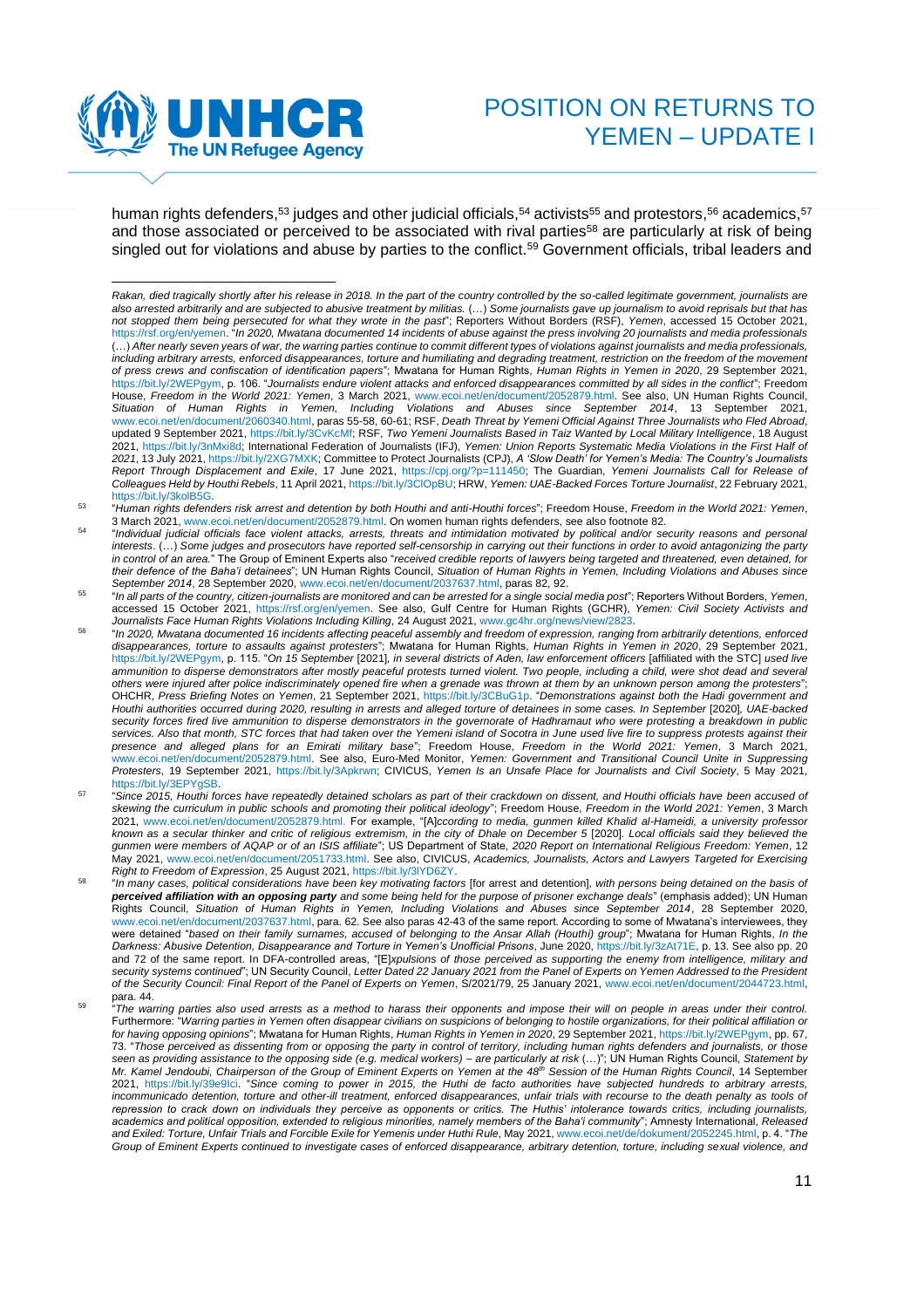

others opposing the Houthi rule are reported to have been subjected to abductions, assassinations, and the destruction of homes.<sup>60</sup> In southern Yemen, targeted killings of affiliates of the Islah Party, political, local and religious leaders, as well as military/security officials have been reported.<sup>61</sup>

12. In areas controlled by the DFA, members of religious minorities are reported to face restrictions on their freedom of religion.<sup>62</sup> Members of the Baha'i faith have been targeted for arbitrary arrest, detention, torture and other forms of ill-treatment, unfair trials, freezing of assets, and forced expulsion from Yemen. <sup>63</sup> Members of the Muhamasheen (also known as the Descendants of Bilal) are reported to face

*other forms of illtreatment committed by parties to the conflict. In many cases, these violations are being committed against persons who are perceived as opposed to a particular party to the conflict, including human rights defenders and journalists (...) The Group is also concerned that the parties to the conflict continued to target human rights defenders, journalists, lawyers and activists to repress dissent and curtail criticism*. (…) *The Group of Eminent Experts finds that the specialized criminal courts, particularly in Sana'a, are being used as an instrument to suppress*  dissent, intimidate political opponents and/or develop political capital to be used in negotiations. (...) The specialized criminal courts have been less active in areas under the control of the Government of Yemen and the southern transitional council. There are however, similar concerns *about them being used as security courts to serve the political interests of the authorities in charge*"; UN Human Rights Council, *Situation of Human Rights in Yemen, Including Violations and Abuses since September 2014*, 28 September 2020, [www.ecoi.net/en/document/2037637.html,](https://www.ecoi.net/en/document/2037637.html) paras 60, 80, 86-87, 90. See also paras 61-67. "*Women who dare dissent, or even enter the public sphere, have become targets in an escalating crackdown by the Houthis*"; Associated Press, *Women who Dare Dissent Targeted for Abuse by Yemen's Rebels*, 29 April 2020, [https://bit.ly/3nXPuMw.](https://bit.ly/3nXPuMw) See also, HRW, *World Report 2021: Yemen*, 13 January 2021, [www.ecoi.net/en/document/2043744.html;](https://www.ecoi.net/en/document/2043744.html) Mwatana for Human Rights, In the Darkness: Abusive Detention, Disappearance and Torture in Yemen's Unofficial Prisons, 1 July 2020[, https://bit.ly/3zAt71E,](https://bit.ly/3zAt71E) pp. 16, 19, 65, 77, 81, 100.

<sup>60</sup> "*Human rights organizations have documented the Houthis' blowing up hundreds of homes of political, military and tribal opponents since they began an armed expansion outside their northern strongholds in 2014*"; Sana'a Center for Strategic Studies, *The View from Sana'a – The Yemen Review: July 2021*, 5 August 2021[, https://bit.ly/2ZlXXie.](https://bit.ly/2ZlXXie) "*Reports of communities targeted by indiscriminate shelling, as well as tribesmen and*  communal leaders killed or abducted by Houthi supervisors after refusing to pay taxes or join the battlefront, have substantially increased over the *past two years.* (…) *data collected by ACLED reveal that the Houthis blew up, burnt, or shelled houses belonging to tribal, community, and party leaders in at least 51 districts across 17 governorates* (…). *The deliberate destruction of tribal houses has typically occurred in response to the emergence of local opposition to Houthi rule, and has been intended to subjugate the insurgents and intimidate potential dissidents*"; ACLED, *The Myth of Stability: Infighting and Repression in Houthi-Controlled Territories*, 9 February 2021, [https://bit.ly/3o2IcHn,](https://bit.ly/3o2IcHn) pp. 6, 8. In Marib, the tribes "*are defending their homes because they know that if Houthis take over, they'll do to them what they did to other tribes in areas they captured. They'll blow up their homes, they'll execute their tribal leaders, they'll rule with repression*"; Public Radio International, *Yemen's most Stable City Threatened by Houthi Takeover*, 19 February 2021, [https://bit.ly/3zrMUjX.](https://bit.ly/3zrMUjX) See also, The New Arab, *Houthi Rebels Blamed for Attempted Assassination of Yemeni Tribal Leader*, 17 September 2021[, https://bit.ly/3AvkSEB;](https://bit.ly/3AvkSEB) Al-Monitor, *Yemen's Houthis Blow Up Homes after Losing Control in Al-Bayda, Marib*, 4 August 2021[, https://bit.ly/3hXcbMT.](https://bit.ly/3hXcbMT) 

<sup>61</sup> "*Run by the Southern Transitional Council, Aden Governorate has witnessed a wave of assassinations since July 2015 that targeted army and*  security officers, political activists, preachers, imams, and judges. Additionally, "the escalation of political assassinations in Aden is expected since *the perpetrators enjoy impunity every time. We did not see any movements from the de-facto authority to protect political activists and targeted figures, or even hold those responsible for previous assassinations accountable*"; Euro-Mediterranean Human Rights Monitor, *Yemen: Assassination of Key Political Activists Reflects Ramifications of Lack of Accountability*, 4 July 2021[, https://bit.ly/3Fqc4n4.](https://bit.ly/3Fqc4n4) See also, Reuters, *Six Killed in Aden Car Bombing Targeting Officials, Minister Says*, 10 October 2021[, https://reut.rs/3oOhjqK;](https://reut.rs/3oOhjqK) Al Jazeera, *UN Accused of Turning a Blind Eye to Yemen Abuses*, 6 October 2021, [https://aje.io/5dn3gd;](https://aje.io/5dn3gd) Xinhua, *Explosion Kills Senior Pro-Gov't Military Commander in Yemen's Aden: Source*, 4 September 2021[, https://bit.ly/2YHluKv;](https://bit.ly/2YHluKv) Debriefer, *Yemeni Islah Calls for Int'l Probe into Aden Murders Against Members*, 16 August 2021, [https://bit.ly/3anSTMn;](https://bit.ly/3anSTMn) Xinhua, *Blast Strikes Security Patrol in Yemen's Aden, 2 Killed*, 14 August 2021, [https://bit.ly/3mKxzqq;](https://bit.ly/3mKxzqq) Xinhua, *Senior Security Official Ambushed in Southern Yemen, 2 Bodyguards Killed: Gov't Source*, 1 August 2021[, https://bit.ly/2YHkSEH;](https://bit.ly/2YHkSEH) Reuters, *Roadside Bomb Attack on Yemen Separatist Forces Kills Three*, 4 March 2021[, https://bit.ly/3mVRL8T;](https://bit.ly/3mVRL8T) Washington Post, *Who Is Killing Yemen's Clerics? Mystery Murders Are Sending a Chill Through the Mosques*, 28 August 2018, [https://wapo.st/3FtBP6d;](https://wapo.st/3FtBP6d) The Soufan Center, *IntelBrief: Assassinating Yemen's Moderate Clerics*, 17 May 2018[, https://bit.ly/3Fymh0P.](https://bit.ly/3Fymh0P) 

<sup>62</sup> "*Since 2014, Mwatana has documented many violations by Ansar Allah group (Houthis) against the Baha'i minority community, as well as the Jewish minority community in Yemen, including harassment and persecution related to their beliefs, and persistent abuse which has forced members of these communities to leave the country*"; Mwatana for Human Rights, *Human Rights in Yemen in 2020*, 29 September 2021, [https://bit.ly/2WEPgym,](https://bit.ly/2WEPgym) p. 119. "*In areas they controlled, the Houthis followed a strict religious regimen and continued to discriminate against individuals who did follow those practices, particularly religious minorities*"; US Department of State, *2020 Report on International Religious Freedom: Yemen*, 12 May 2021, [www.ecoi.net/en/document/2051733.html.](https://www.ecoi.net/en/document/2051733.html) "*Religious minorities continue to face particular barriers to the enjoyment of their rights. For protection reasons, the Group of Eminent Experts is not able to publicly report on all of the violations experienced by these groups*"; UN Human Rights Council, *Situation of Human Rights in Yemen, Including Violations and Abuses since September 2014*, 28 September 2020[, www.ecoi.net/en/document/2037637.html,](https://www.ecoi.net/en/document/2037637.html) para. 81. On the situation of Jews in Yemen, see also UN Human Rights Council, *Statement by Mr. Kamel Jendoubi, Chairperson of the Group of Eminent Experts on Yemen at the 48th Session of the Human Rights Council*, 14

September 2021[, https://bit.ly/39e9Ici;](https://bit.ly/39e9Ici) Al-Monitor, *Houthis Deport some of Yemen's Last Remaining Jews*, 29 March 2021[, https://bit.ly/3BbrNUx.](https://bit.ly/3BbrNUx) 63 "*On 30 July 2020, six Baha'i detainees were released after up to seven years arbitrary detention. Instead of being allowed to return home, the Huthi authorities forced them to leave Yemen, transferring them directly to Sana'a airport.* (…) *The expelled Baha'is remain banished from Yemen to this day*"; Amnesty International, *Yemen: Detainees Tortured and Arbitrarily Detained for Years then Forced into Exile upon Release*, 27 May 2021, [https://bit.ly/3kkEKWb.](https://bit.ly/3kkEKWb) See also, UN Human Rights Council, *Situation of Human Rights in Yemen, Including Violations and Abuses since September 2014*, 13 September 2021, [www.ecoi.net/en/document/2060340.html,](http://www.ecoi.net/en/document/2060340.html) para. 52; Sana'a Center for Strategic Studies, *The Bah'is in Yemen: From Obscurity to Persecution and Exile*, 18 June 2021, [https://bit.ly/3CAVkHo;](https://bit.ly/3CAVkHo) US Department of State, *2020 Report on International Religious Freedom: Yemen*, 12 May 2021[, www.ecoi.net/en/document/2051733.html;](https://www.ecoi.net/en/document/2051733.html) Amnesty International, *Released and Exiled: Torture, Unfair Trials and Forcible Exile for Yemenis under Huthi Rule*, May 2021[, www.ecoi.net/de/dokument/2052245.html.](https://www.ecoi.net/de/dokument/2052245.html)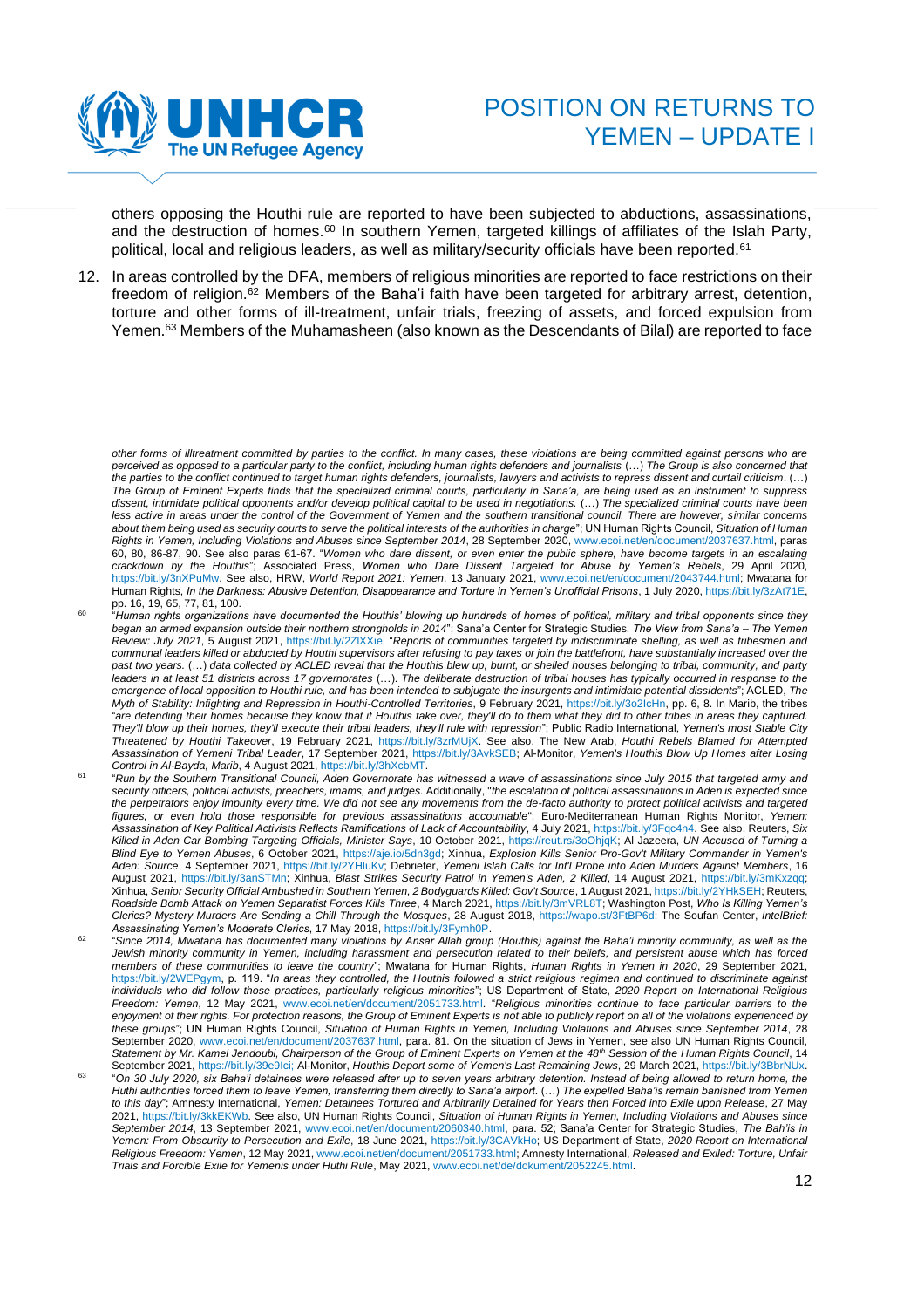

"*extreme levels of abuse and discrimination*".<sup>64</sup> Most are illiterate,<sup>65</sup> are unemployed or work in the informal sector,<sup>66</sup> lack identity documentation,<sup>67</sup> and live in sub-standard settlements with no or limited access to public services and humanitarian assistance. 68

13. All parties have recruited children, including for participation in combat, although most cases have been attributed to Houthi forces, whose recruitment efforts have been described as "*widespread and pervasive*". <sup>69</sup> Children have also been arbitrarily detained or abducted for their alleged affiliation with

<sup>64</sup> "*The Descendants of Bilal / Muhamasheen are among the most if not the most deprived people in Yemen. Sitting at the bottom of Yemen's social hierarchy, they experience deeply seated discrimination. Often distinguished by their non-tribal roots, they are often viewed as outcasts.* (…) *The number of Descendants of Bilal / Muhamasheen in Yemen is estimated to be between 500,000 and 3.5 million*"; Global Protection Cluster, *Yemen Protection Brief*, January 2021[, www.ecoi.net/en/document/2045161.html,](http://www.ecoi.net/en/document/2045161.html) p. 7. "*According to law all Yemeni citizens are considered equal, but the institutional discrimination against this group remains systemic. The status of the Muhamasheen demonstrates how informal mechanisms continue that exclude those deemed to be of 'low status' from accessing the protection of the police and the law, agricultural land, as well as attending school and running for public office*"; UN Habitat, *Marib Urban Profile*, March 2021[, https://bit.ly/2YJCobc,](https://bit.ly/2YJCobc) p. 32. "*The deeply rooted discrimination they face is believed by some to be linked to their ethnic origin as the descendants of African slaves brought to the region in the sixth century. They are mostly confined to slums on the outskirts of towns and cities with few economic opportunities, and lack access to basic services such as water, sanitation and education*"; UNHCR, *Yemen's 'Marginalized Ones' Endure Hunger, Displacement*, 4 February 2021[, https://bit.ly/3DpQugK.](https://bit.ly/3DpQugK) See also, The Project on Middle East Political Science (POMEPS), *Black and Yemeni: Myths, Genealogies, and Race*, 30 September 2021, [https://bit.ly/3v1wnCK.](https://bit.ly/3v1wnCK) 

<sup>65</sup> "*Muhammasheen children encounter high levels of discrimination in schools from teachers and administrators, as well as bullying and harassment from their peers. Additionally, many Muhammasheen families need the income that children earn, primarily through begging, to survive*"; The Sana'a Center for Strategic Studies, *Bringing Forth the Voices of Muhammasheen*, 13 July 2021, [https://bit.ly/3ks66K5,](https://bit.ly/3ks66K5) p. 9. "*It is estimated that 98 percent never graduate, with most dropping out before finishing 3rd grade*"; Global Protection Cluster, *Yemen Protection Brief*, January 2021, [www.ecoi.net/en/document/2045161.html,](http://www.ecoi.net/en/document/2045161.html) p. 7.

<sup>66</sup> "(…) *only one in ten have access to livelihood opportunities. Without formal education, most of them work in the informal sector often taking lowpaid jobs such as cleaning and collecting garbage. Since the crisis, these jobs have become scarce, with other Yemenis increasingly taking over. This will likely have a devastating impact on people with extremely limited alternatives. Unsurprisingly, the Descendants of Bilal / Muhamasheen are among the most impacted population groups by food insecurity*"; Global Protection Cluster, *Yemen Protection Brief*, January 2021, [www.ecoi.net/en/document/2045161.html,](http://www.ecoi.net/en/document/2045161.html) p. 7. See also, The Sana'a Center for Strategic Studies, *Bringing Forth the Voices of Muhammasheen*, 13 July 2021[, https://bit.ly/3ks66K5,](https://bit.ly/3ks66K5) pp. 27, 36.

<sup>67</sup> "*The lack of personal identification cards represents a significant barrier for the Muhammasheen community in efforts to obtain education, healthcare and basic services, as well as to perform routine transactions. This includes government-issued national or family ID cards and passports, as well as registrations of births, deaths and marriages*"; Sana'a Center for Strategic Studies, *Bringing Forth the Voices of Muhammasheen*, 13 July 2021, [https://bit.ly/3ks66K5,](https://bit.ly/3ks66K5) p. 45. "*Lack of identification document also hinders their freedom of movement across checkpoints and family reunification during displacement*"; Global Protection Cluster, *Yemen Protection Brief*, January 2021, [www.ecoi.net/en/document/2045161.html,](http://www.ecoi.net/en/document/2045161.html) p. 7. Given that they lack identity documents and fall outside Yemen's tribal structures, Muhammasheen "*are often ineligible for food distributions and other forms of humanitarian aid* (…)"; UNHCR, *Yemen's 'Marginalized Ones' Endure Hunger, Displacement*, 4 February 2021[, https://bit.ly/3DpQugK.](https://bit.ly/3DpQugK)

<sup>68</sup> "*The conflict has dramatically deteriorated the situation for all residents of shantytowns, but due to their caste-like status and structural discrimination Muhammasheen residents have been disproportionately negatively impacted. Challenges include severe overcrowding and land ownership issues. The absence of basic services in slums was a major issue before the conflict and since 2015 has only increased in significance*"; Sana'a Center for Strategic Studies, *Bringing Forth the Voices of Muhammasheen*, 13 July 2021, [https://bit.ly/3ks66K5,](https://bit.ly/3ks66K5) p. 10. "*In displacement situations, they are often prevented from renting places especially in urban centres or residing in collective centres, compelling them to live on open land or in informal settlements, which deprives them of direct access to public services and exposes them to serious risks including abuse,* 

*exploitation and evictions.* (…)"; Global Protection Cluster, *Yemen Protection Brief*, January 2021[, www.ecoi.net/en/document/2045161.html,](http://www.ecoi.net/en/document/2045161.html) p. 7. 69 "*Since its creation, the Group of Eminent Experts has extensively investigated the recruitment and use in hostilities of children under the age of 18, and sometimes under the age of 15, by all parties to the conflict. The Group has noted the wide-scale and pervasive nature of recruitment of boys and girls by the Houthis. The Group has also investigated cases of children being recruited in Yemen, trained in Saudi Arabia and used in hostilities in Yemen by the coalition and the Government of Yemen*"; UN Human Rights Council, *Situation of Human Rights in Yemen, Including Violations and Abuses since September 2014*, 13 September 2021[, www.ecoi.net/en/document/2060340.html,](http://www.ecoi.net/en/document/2060340.html) para. 63. The UN, in 2019 / 2020, verified the recruitment and use of 861 children between 10 and 17 years of age (789 boys, 72 girls), primarily by the Houthis, but also by the other actors. "*Two-thirds of the children (606) were recruited and subsequently trained, armed and used in active combat, of whom 115 (19 per cent) were between 10 and 15 years old. The remaining children were assigned to guard military checkpoints and place or clear mines, and were used in other roles, including as guards, porters and cooks. All 72 girls were recruited by the Houthis and used as spies, to carry out intelligence gathering in their communities, or to persuade male family members to become combatants*"; UN Security Council, *Children and Armed Conflict in Yemen*, 27 August 2021, [www.ecoi.net/en/document/2061538.html,](https://www.ecoi.net/en/document/2061538.html) paras 14-15. According to the Euro-Mediterranean Human Rights Monitor and the SAM for Rights and Liberties, the Houthis have forcibly recruited 10,300 children in Yemen since 2014. While the majority were boys between the ages of 15 and 17, the recruitment of girls and children as young as eight years of age have also been recorded. The Houthis are reported to have recruited children from schools, displacement camps and orphanages. Only in July and August 2020, the organizations documented the death of 111 child soldiers; Euro-Med Human Rights Monitor, *Militarized Childhood: A Report on the Houthis' Recruitment of Yemeni Children During War*, February 2021[, https://bit.ly/39rLpaY.](https://bit.ly/39rLpaY) "*Across all verified cases, poverty and hunger were powerful push factors, rendering children vulnerable to monetary incentives and manipulation by recruiters and peers. The Group [of Eminent Experts] documented 259 cases, and verified 16 individual cases, of children recruited and used in hostilities by several parties to the conflict.* (…) *They were recruited from schools, poor urban areas and detention centres through indoctrination, financial incentives, abduction and/or peer recruitment, with very high rates of boys being used in combat resulting in their death or injury*." The Group documented the recruitment of boys as young as seven years old and received reports of girls as young as 13 years old, some of whom "*survived sexual violence and/or forced and early marriage directly linked to their recruitment*"; UN Human Rights Council, *Situation of Human Rights in Yemen, Including Violations and Abuses since September 2014*, 28 September 2020, [www.ecoi.net/en/document/2037637.html,](https://www.ecoi.net/en/document/2037637.html) paras 73-75. See also paras 76-77 of the same report. See also, Mwatana for Human Rights, *Human Rights in Yemen in 2020*, 29 September 2021, [https://bit.ly/2WEPgym,](https://bit.ly/2WEPgym) pp. 58-59; Arab News, *Thousands of Yemeni Children Brainwashed in Houthi 'Summer Camps'*, 17 August 2021[, https://arab.news/p27gs;](https://arab.news/p27gs) Deutsche Welle, *Underage 'Martyrs': Recruiting Child Soldiers in Yemen*, 10 July 2021, [https://p.dw.com/p/3wDQZ;](https://p.dw.com/p/3wDQZ) Asharq Al-Awsat, *Houthis Capitalize on Tribal Conflicts, Poverty for Recruitment*, 31 January 2021, [https://bit.ly/3El6Kkp.](https://bit.ly/3El6Kkp)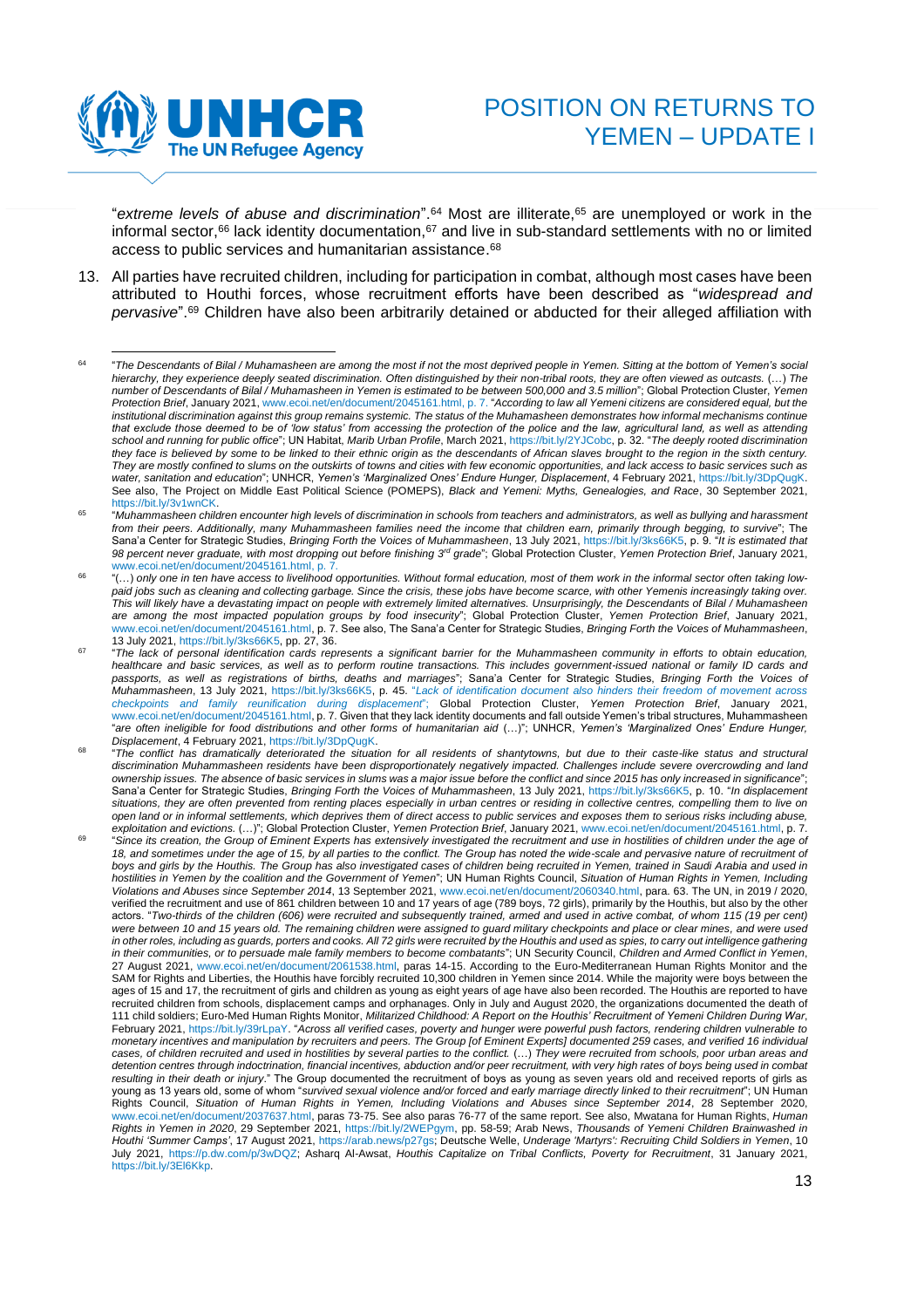

conflict parties.<sup>70</sup> Sexual violence against children is believed to be "*recurrent*" despite vast underreporting.<sup>71</sup> Additionally, there are reports that Houthi forces pressure both adult and child detainees to enlist in exchange for their release.<sup>72</sup> Refusal to join the Houthi forces or be deployed to the frontlines is reported to result in severe repercussions. <sup>73</sup> Limited information is available on the treatment of deserters, with anecdotal evidence indicating severe punishment. 74

14. Women continue to be discriminated against and marginalized in many aspects of life. <sup>75</sup> Gender-based violence (GBV) remains widespread and underreported, <sup>76</sup> including domestic violence,<sup>77</sup> forced and/or

<sup>70</sup> In 2019/2020, "(…) *111 boys between the ages of 12 and 17 years were deprived of their liberty for their alleged association with opposing parties to conflict for periods ranging from six months to three years. A total of 97 cases of deprivation of liberty were verified in 2019, and 14 in 2020. The children were held by the Houthis (70), Yemeni armed forces (37), the Coalition (3) and the Security Belt Forces (1)*"; UN Security Council, *Children and Armed Conflict in Yemen*, 27 August 2021, [www.ecoi.net/en/document/2061538.html,](https://www.ecoi.net/en/document/2061538.html) para. 21.

<sup>71</sup> Global Protection Cluster, *Yemen Protection Brief*, January 2021[, www.ecoi.net/en/document/2045161.html,](http://www.ecoi.net/en/document/2045161.html) p. 4. "(…) *rape and other forms of*  sexual violence against children continued to be greatly underreported owing to fear of stigmatization, cultural norms, lack of awareness, fear of *reprisals, and lack of adequate support services or avenues for accountability*"; UN Security Council, *Children and Armed Conflict in Yemen*, 27 August 2021, [www.ecoi.net/en/document/2061538.html,](https://www.ecoi.net/en/document/2061538.html) para. 30. See also, Mwatana for Human Rights, *Human Rights in Yemen in 2020*, 29 September 2021[, https://bit.ly/2WEPgym,](https://bit.ly/2WEPgym) pp. 84-85.

<sup>72</sup> "*Detainees held* [by the Houthis] *in facilities in Dhamar reported that Houthi prison guards attempted to recruit both child and adult detainees as a condition of their release*." Furthermore, "*boy detainees were threatened, intimidated, tortured, subjected to ill-treatment and indoctrination by Houthi guards as a way to pressure them to join the Houthis*"; UN Human Rights Council, *Situation of Human Rights in Yemen, Including Violations and Abuses since September 2014*, A/HRC/45/CRP.7, 29 September 2020, [www.ecoi.net/en/document/2038705.html,](http://www.ecoi.net/en/document/2038705.html) paras 172, 264. See also, Euro-Med Human Rights Monitor, *Militarized Childhood: A Report on the Houthis' Recruitment of Yemeni Children During War*, February 2021, [https://bit.ly/39rLpaY,](https://bit.ly/39rLpaY) p. 6.

<sup>73</sup> "*In July* [2020], *Houthis killed four Muhamasheen and injured another in Amran province after they refused to join Houthi fighters on the front lines*"; US Department of State, *2020 Country Reports on Human Rights Practices: Yemen*, 30 March 2021, [www.ecoi.net/en/document/2048179.html.](http://www.ecoi.net/en/document/2048179.html) "*Reports of communities targeted by indiscriminate shelling, as well as tribesmen and communal leaders killed or abducted by Houthi supervisors after refusing to pay taxes or join the battlefront, have substantially increased over the past two years*" (emphasis added); ACLED, *The Myth of Stability: Infighting and Repression in Houthi-Controlled Territories*, 9 February 2021, [https://bit.ly/3o2IcHn,](https://bit.ly/3o2IcHn) p. 6. "*Five civilians including a woman were killed and dozens injured after male villagers in central Yemen refused to let Houthi rebels forcefully conscript them. The rebels*  arrived in the village of Al Masaqira in Al Hada district of central Yemen's Damar province (...), but locals refused to join them"; The National, *Yemen's Houthis Kill Five after Village Rejects Conscription Campaign*, 16 December 2019[, https://bit.ly/2XnZ14D.](https://bit.ly/2XnZ14D) See also, ACLED, *Increasing Tribal Resistance to Houthi Rule*, 7 March 2019, [https://bit.ly/3kysd1A.](https://bit.ly/3kysd1A)

<sup>74</sup> In February 2021, it was reported that a Houthi leader ordered the formation of "*field teams*" to track and capture deserters; Asharq Al-Awsat, *Houthis Form Specialized Taskforce for Tracking Fighters who Fled Battlegrounds*, 24 February 2021[, https://bit.ly/39acb7x.](https://bit.ly/39acb7x) In September 2020, "*Houthi militias have warned the families of soldiers who fled frontlines in Marib and al-Jawf governorates that their children will face harsh punitive measures if they do not return to their battle positions* (…) *Houthi supervisors in districts where the militants had fled issued strict warnings to the families of escapees, threatening grave punishment for those who do not return to Houthi camps*"; Asharq Al-Awsat, *Houthis Threaten Families of Militants Fleeing Battlefronts*, 23 September 2020[, https://bit.ly/3kfg69h.](https://bit.ly/3kfg69h)

<sup>75</sup> "*Women also continued to face severe discrimination in law and practice. They cannot marry without the permission of their male guardian and do not have equal rights to divorce, inheritance, or child custody. Lack of legal protection leaves them exposed to domestic and sexual violence*"; HRW, *World Report 2021: Yemen*, 13 January 2021[, www.ecoi.net/en/document/2043744.html.](https://www.ecoi.net/en/document/2043744.html) Notably, the new government formed under a power-sharing deal between the IRG and the STC in December 2020 has no female representation, a first in over 20 years: UN Human Rights Council, *Oral Update of the Group of Eminent Experts on Yemen to the 46th Session of the Human Rights Council*, 25 February 2021, [https://bit.ly/3hNXHyH;](https://bit.ly/3hNXHyH) DPA, *New Yemeni Government Excludes Women for 1st Time in 20 Years*, 19 December 2020[, http://sabahdai.ly/\\_jur.](http://sabahdai.ly/_jur) See also, HRW, *Submission to the Committee on the Elimination of Discrimination Against Women on Yemen*, 7 February 2020[, https://bit.ly/2XCszv6.](https://bit.ly/2XCszv6) In 2020, Yemen ranked second last (155 out of 156 countries) for gender equality globally; World Economic Forum, *Global Gender Gap Report 2021*, March 2021[, https://bit.ly/3EFpb3k,](https://bit.ly/3EFpb3k) p. 10.

<sup>76</sup> "*Gender-based violence incidents remain underreported, with a culture of impunity and lack of specialized service providers hindering effective interventions*"; UNHCR, *UNHCR Yemen 2021 Country Operational Plan*, 4 April 2021, [https://bit.ly/2XwufpS,](https://bit.ly/2XwufpS) p. 6. UNFPA in 2017 estimated that 2.6 million women and girls were at risk of gender-based violence in Yemen; UN Women, *In Yemen, Women Face Added Challenges Posed by* 

COVID-19 Amidst Ongoing Armed Conflict, 29 July 2020[, https://bit.ly/39k8mNd.](https://bit.ly/39k8mNd)<br>As a result of conflict and "*the added economic, health and social stressors of COVID-19, domestic violence cases are on the rise*"; UN Women, *In Yemen, Women Face Added Challenges Posed by COVID-19 Amidst Ongoing Armed Conflict*, 29 July 2020[, https://bit.ly/39k8mNd.](https://bit.ly/39k8mNd) See also, The Sana'a Center for Strategic Studies, *The Impact of the COVID-19 Pandemic on Yemeni Women*, 20 July 2021[, https://bit.ly/3nRqq9W;](https://bit.ly/3nRqq9W) The Guardian, *'He Treated me as a Slave': Women Face Rising Violence amid War in Yemen*, 22 February 2021, [https://bit.ly/3tUnM3S;](https://bit.ly/3tUnM3S) AFP, *Disfigured by Acid, the Face of Violence Against Yemen's Women*, 3 February 2021[, https://f24.my/7KOt.T.](https://f24.my/7KOt.T)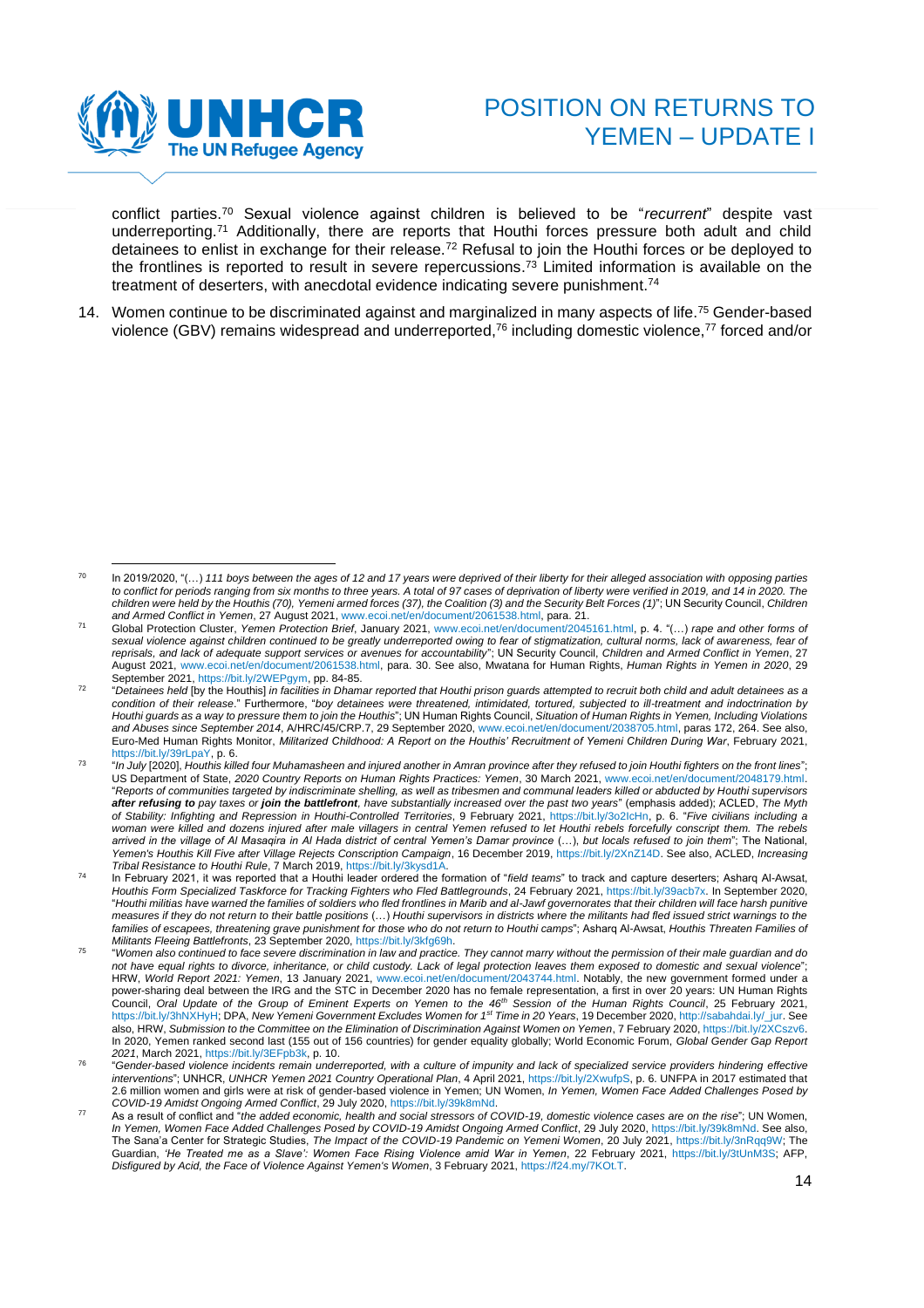

<span id="page-14-0"></span>child marriage,<sup>78</sup> and "honour crimes",<sup>79</sup> as well as sexual violence in the context of the conflict.<sup>80</sup> In areas under the influence of extremist groups, women are reported to have been subjected to severe punishment for perceived transgressions of these groups' strict interpretation of Islamic principles, norms and values.<sup>81</sup> Women active in the political and social sphere, including human rights defenders and political activists, are reported to have been targeted for arbitrary arrest, detention, torture and politically-motivated prosecution on prostitution charges. <sup>82</sup> The DFA have also introduced gender segregation in public institutions and places,<sup>83</sup> and, in certain locations, women are required to be accompanied by a close male relative (*mahram*) when in public. <sup>84</sup> Women are required to abide by a conservative dress code in various parts of the country. <sup>85</sup> The performance of female genital mutilation

<sup>78</sup> "*Economic hardship wrought by the conflict has exacerbated some pre-existing traditional harmful practices against children in Yemen, such as forced and early marriage*"; UN Human Rights Council, *Situation of Human Rights in Yemen, Including Violations and Abuses since September 2014*, 13 September 2021, [www.ecoi.net/en/document/2060340.html,](http://www.ecoi.net/en/document/2060340.html) para. 64. Yemen does not have a minimum age for marriage and efforts to introduce a legal minimum age prior to the conflict have not succeeded. Child marriage is reported to be on the rise, mostly as a result of "e*conomic instability and poverty*"; HRW, *Submission to the Committee on the Elimination of Discrimination Against Women on Yemen*, 7 February 2020, [https://bit.ly/2XCszv6.](https://bit.ly/2XCszv6) See also AFP, *Disfigured by Acid, the Face of Violence Against Yemen's Women*, 3 February 2021,<https://f24.my/7KOt.T> and below para. 16.

<sup>79</sup> "*The penal code allows lenient sentences for those convicted of 'honor crimes' – assaults or killings of women by family members for alleged immoral behavior*"; Freedom House, *Freedom in the World 2021: Yemen*, 3 March 2021[, www.ecoi.net/en/document/2052879.html.](http://www.ecoi.net/en/document/2052879.html) "*Article 232 of the Penal Code allows for reduced and lenient sentences for men convicted of so-called 'honor killing.' It provides that a man who murders or*  injures his wife, mother, daughter, or sister or her partner after finding them in the act of committing adultery should receive a maximum prison *sentence of one year or a fine.[19] In addition, where a family member has killed a female relative in the name of 'honor,' he can be pardoned by his family*"; HRW, *Submission to the Committee on the Elimination of Discrimination Against Women on Yemen*, 7 February 2020, [https://bit.ly/2XCszv6.](https://bit.ly/2XCszv6) See also, Daraj, *"Honour" Killings in Yemen: Tribal Tradition and the Law*, 19 December 2019, [https://bit.ly/3ECpV9C.](https://bit.ly/3ECpV9C) 

<sup>80</sup> "*Gender-based violence, including sexual violence, continues to feature prominently amongst ongoing violations and the justice system has been abused to reinforce traditional gender norms*"; UN Human Rights Council, *Statement by Mr. Kamel Jendoubi, Chairperson of the Group of Eminent Experts on Yemen at the 48th Session of the Human Rights Council*, 14 September 2021[, https://bit.ly/39e9Ici.](https://bit.ly/39e9Ici) "*In 2020, the Yemeni government, the Houthi armed group, and the STC-affiliated Security Belt forces abused women and committed acts of gender-based violence, including sexual violence*"; HRW, *World Report 2021: Yemen*, 13 January 2021, [www.ecoi.net/en/document/2043744.html.](https://www.ecoi.net/en/document/2043744.html) "*Women, girls, men and boys remain at serious risk of all forms of gender-based violence, including sexual violence*"; UN Human Rights Council, *Situation of Human Rights in Yemen, Including Violations and Abuses since September 2014*, 28 September 2020, [www.ecoi.net/en/document/2037637.html,](https://www.ecoi.net/en/document/2037637.html) para. 68. See also, Mwatana for Human Rights, *Human Rights in Yemen in 2020*, 29 September 2021, [https://bit.ly/2WEPgym,](https://bit.ly/2WEPgym) pp. 84-85; UN Security Council, *Conflict-Related Sexual Violence: Report of the Secretary-General*, S/2021/312, 30 March 2021, [www.ecoi.net/de/dokument/2049397.html,](https://www.ecoi.net/de/dokument/2049397.html) para. 60; UN News, *In Yemen's Man-Made Catastrophe, Women and Girls Pay the Price*, 26 February 2021, [https://shar.es/aWGaTA;](https://shar.es/aWGaTA) Oxfam, *The Struggle of Yemeni Women Between War and Harmful Social Norms*, 3 February 2021[, https://bit.ly/39mM0up](https://bit.ly/39mM0up)*.*

<sup>81</sup> "*Extremist groups have attempted to impose crude versions of Sharia in territory under their control, harshly punishing alleged violations related to sexual activity, personal appearance, and other matters*"; Freedom House, *Freedom in the World 2021: Yemen*, 3 March 2021, [www.ecoi.net/en/document/2052879.html.](http://www.ecoi.net/en/document/2052879.html)

<sup>82</sup> "*Women human rights defenders also continue to face repression by all parties on the basis of their gender and/or their work on women's rights*"; UN Human Rights Council, *Situation of Human Rights in Yemen, Including Violations and Abuses since September 2014*, 28 September 2020, [www.ecoi.net/en/document/2037637.html,](https://www.ecoi.net/en/document/2037637.html) para. 80. "*Women human rights activists faced repression by parties to the conflict for their work on women's rights*"; HRW, *World Report 2021: Yemen*, 13 January 2021[, www.ecoi.net/en/document/2043744.html.](https://www.ecoi.net/en/document/2043744.html) "*In Houthi-controlled territory, women are targeted both directly and indirectly when they are, or are perceived to be, a threat to Houthi rule. The Panel has documented a growing pattern of the repression of women. In a total of 11 cases documented by the Panel, women were arrested, detained, beaten, tortured and/or sexually abused because of their political affiliations or participation in political activities or public protests. These women were threatened with charges of prostitution or organized crime if they persisted in activities against the Houthis (...). The Panel has identified an extensive network involved in political repression under the guise of curbing prostitution*"; UN Security Council, *Letter Dated 27 January 2020 from the Panel of Experts on Yemen Addressed to the President of the Security Council*, S/2020/70, 27 January 2020, [www.ecoi.net/en/document/2024819.html,](http://www.ecoi.net/en/document/2024819.html) para. 21. See also, UN Security Council, *Conflict-Related Sexual Violence; Report of the Secretary-General*, S/2021/312, 30 March 2021, [www.ecoi.net/en/document/2049397.html,](http://www.ecoi.net/en/document/2049397.html) para. 14; London School of Economics and Political Science, *Peacebuilding Without Protection: Yemeni Women's Barriers to Peace*, 10 December 2020, [https://bit.ly/3zLGWua;](https://bit.ly/3zLGWua) Associated Press, *Women who Dare Dissent Targeted for Abuse by Yemen's Rebels*, 29 April 2020, [https://bit.ly/3nXPuMw.](https://bit.ly/3nXPuMw)

<sup>83</sup> "*The Ansar Allah group (Houthis) in Sana'a issued orders forcing some university administrations to separate male and female students in classrooms, issued a circular banning female student from wearing 'narrow and short' clothes, and demanded the owners of wedding and event halls prohibit mixed graduation parties*"; Mwatana for Human Rights, *Human Rights in Yemen in 2020*, 29 September 2021[, https://bit.ly/2WEPgym,](https://bit.ly/2WEPgym) p. 122. "(…) *the Houthis built walls inside classrooms to separate male students from female students*"; The Euro-Gulf Information Centre, *The Houthis and the Hijacking of Yemen's Education Sector*, 9 February 2021[, https://bit.ly/39wnUxn.](https://bit.ly/39wnUxn)

<sup>84</sup> NGO Working Group on Women, Peace and Security, *UN Security Council Briefing on Yemen by Najiba Al Naggar*, 15 June 2021, [https://bit.ly/3BaCc2H;](https://bit.ly/3BaCc2H) Conflict and Environment Observatory, *International Women's Day 2020: Women, War and Water in Yemen*, 6 March 2020, [https://bit.ly/2Y8RYN3.](https://bit.ly/2Y8RYN3) This requirement also applies to female humanitarian workers on work travel, thereby "*disrupting service deliveries to women and girls in Al Hodeidah, Hajjah and Sa'dah*"; OCHA, *Yemen: Humanitarian Access Snapshot (March - April 2021)*, 12 August 2021, [https://bit.ly/2ZKTKEO.](https://bit.ly/2ZKTKEO) See also, UN Security Council, *Children and Armed Conflict in Yemen*, 27 August 2021, [www.ecoi.net/en/document/2061538.html,](https://www.ecoi.net/en/document/2061538.html) para. 48.

<sup>85</sup> "*In northern areas traditionally under Houthi control, there were reports of continued Houthi efforts to impose their religious customs on non-Zaydi residents, including banning music, requiring women to wear full veils, and banning the mixing of genders in cafes unless couples had children or carried a marriage certificate*"; US Department of State, *2020 Report on International Religious Freedom: Yemen*, 12 May 2021, [www.ecoi.net/en/document/2051733.html.](http://www.ecoi.net/en/document/2051733.html) "(…) *the Ethics Police in the coastal city of Mukalla, in Yemen's southeast, arrested and detained young men and women in markets and public parks due to their clothes, haircuts and hairstyles, alleging they 'violated public morals'* "; Mwatana for Human Rights, *Human Rights in Yemen in 2020*, 29 September 2021[, https://bit.ly/2WEPgym,](https://bit.ly/2WEPgym) p. 122. See also, The Arab Weekly, *Houthis Pursue Puritanical Campaign, Crack Down on Lingerie Ads*, 8 July 202[1 https://bit.ly/3znr2WP;](https://bit.ly/3znr2WP) HRW, *Yemen: Houthis Subject Model to Unfair Trial*, 30 June 2021[, www.ecoi.net/en/document/2055029.html.](https://www.ecoi.net/en/document/2055029.html)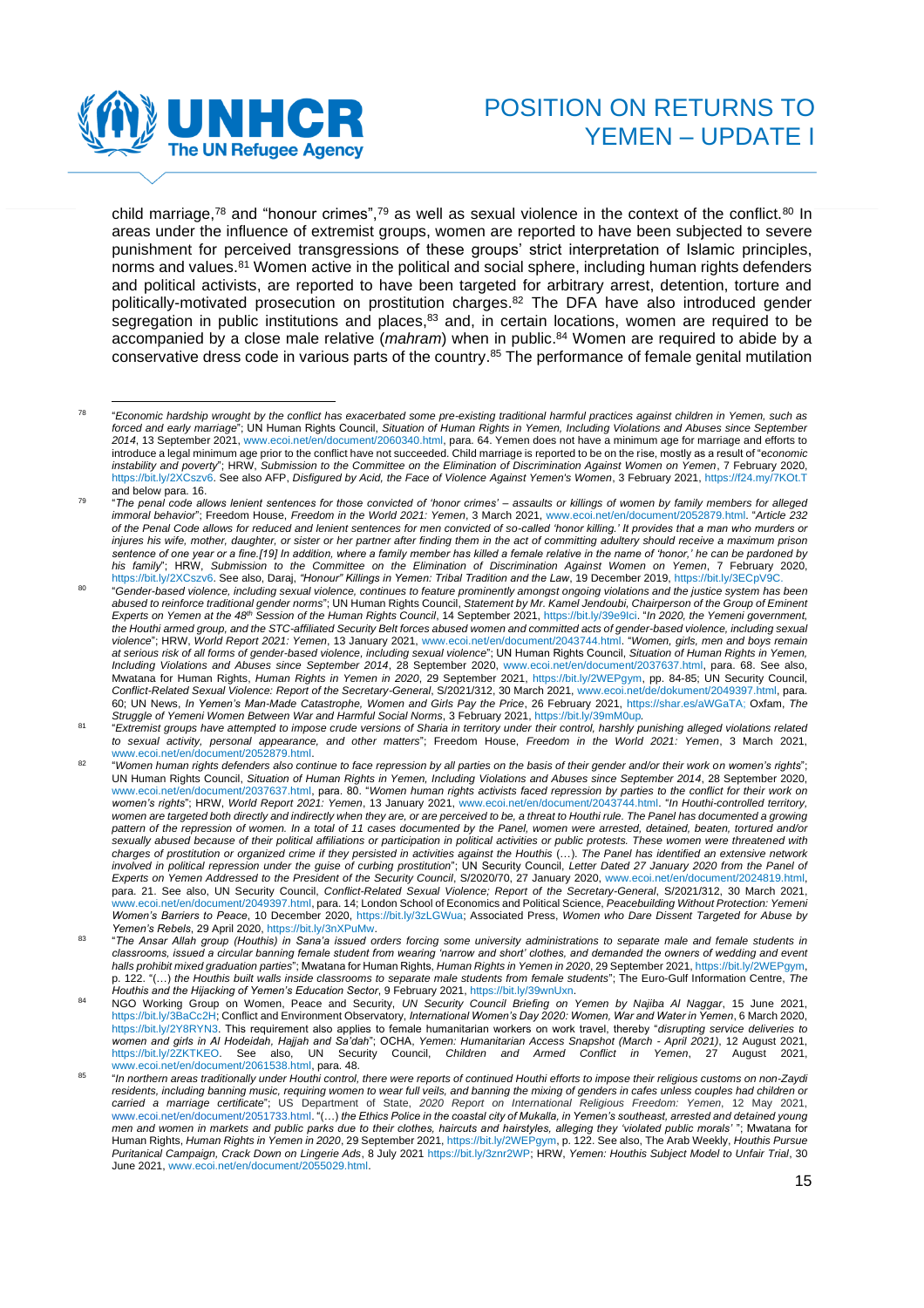

(FGM) has been banned in government institutions and medical facilities, but is reported to continue. 86

15. Same-sex sexual acts, including between consenting adults, are prohibited, and can be punished with imprisonment, corporal punishment or the death penalty, depending on the circumstances. <sup>87</sup> Persons of diverse sexual orientations and/or gender identities (SOGI) are at risk of harassment, arbitrary detention, ill-treatment, torture, sexual violence, and extrajudicial execution. 88

#### <span id="page-15-0"></span>Humanitarian Situation

16. Yemen faces an acute humanitarian crisis caused by years of conflict, and economic collapse, <sup>89</sup> and exacerbated by the COVID-19 pandemic.<sup>90</sup> Yemen remains one of the world's largest humanitarian

<sup>86</sup> US Department of State, 2020 Country Reports on Human Rights Practices: Yemen, 30 March 2021, [www.ecoi.net/en/document/2048179.html;](http://www.ecoi.net/en/document/2048179.html) Freedom House, *Freedom in the World 2021: Yemen*, 3 March 2021[, www.ecoi.net/en/document/2052879.html.](http://www.ecoi.net/en/document/2052879.html) In 2013 it was estimated that 19% of females aged 15 to 49 have experienced female genital mutilation; UNICEF, *Female Genital Mutilation (FGM)*, August 2021, [https://bit.ly/3AFeImp.](https://bit.ly/3AFeImp) "*Because of the fragile healthcare system prior to the conflict and the collapse of the healthcare system amidst the fighting, particularly emergency care, in many rural areas of Yemen, FGM can lead to death or long-term health consequences. The Yemeni government keeps no official data on deaths associated with FGM, so the number of Yemeni girls who have lost their lives due to the practice remains unknown*"; HRW, *Submission to the Committee on the Elimination of Discrimination Against Women on Yemen*, 7 February 2020[, https://bit.ly/2XCszv6.](https://bit.ly/2XCszv6)

<sup>87</sup> "*Yemen's penal code prohibits same-sex relations. Article 264 punishes anal sex with 100 lashes and one year in prison if participants are not*  married. If married, the same article prescribes death by stoning. Article 268 punishes sex between women with up to three years in prison. Article *273 and 274 punish any act 'indicating a breach of modesty and contrary to etiquette' with up to six months in prison*"; HRW, *Country Profiles: Sexual Orientation and Gender Identity: Yemen*, last updated 23 April 2021[, https://bit.ly/3ACRVas.](https://bit.ly/3ACRVas) According to the International Lesbian, Gay, Bisexual, Trans and Intersex Association (ILGA), as of November 2020, "*there is full legal certainty that the death penalty is the legally prescribed punishment for consensual same sex sexual acts in* (…) *Yemen.*" It further reported that "*there appear to be no reported cases of the death penalty being applied by State authorities for consensual same-sex sexual acts in the Yemen*"; ILGA, *State-Sponsored Homophobia*, 15 December 2020, [https://bit.ly/2ZjdKhT,](https://bit.ly/2ZjdKhT) pp. 31, 84-85. See also, Freedom House, *Freedom in the World 2021: Yemen*, 3 March 2021, [www.ecoi.net/en/document/2052879.html.](http://www.ecoi.net/en/document/2052879.html) Article 264 of the 1994 Penal Code (in Arabic), is available at: [https://yemen](https://yemen-nic.info/db/laws_ye/detail.php?ID=11424)[nic.info/db/laws\\_ye/detail.php?ID=11424.](https://yemen-nic.info/db/laws_ye/detail.php?ID=11424) 

<sup>88</sup> HRW "*is aware of multiple cases where transgender men and women have faced threats and harassment in Yemen. In one case in 2020, Yemeni authorities arbitrarily detained a transgender woman for eight months on charges of sodomy and 'indecent practices.' Police and prison guards subjected her to severe abuse and torture, including a forced anal exam*"; HRW, *Sexual Orientation and Gender Identity: Yemen*, last updated 23 April 2021, [https://bit.ly/3ACRVas.](https://bit.ly/3ACRVas) "*Persons with diverse sexual orientations or gender identities faced heightened risks of sexual and other violence, particularly in detention settings, owing to deep-rooted patriarchal norms. The Group of Eminent Experts documented nine cases of*  arbitrary detention, ill-treatment, torture and sexual violence perpetrated by the Houthis and Security Belt Forces against individuals accused of *spreading prostitution and homosexuality and supporting the enemy*"; UN Security Council, *Conflict-Related Sexual Violence; Report of the Secretary-General*, S/2021/312, 30 March 2021, [www.ecoi.net/en/document/2049397.html,](http://www.ecoi.net/en/document/2049397.html) para. 59. "*Due to the severe threats they face, few LGBT+ Yemenis reveal their identity*"; Freedom House, *Freedom in the World 2021: Yemen*, 3 March 2021, [www.ecoi.net/en/document/2052879.html.](http://www.ecoi.net/en/document/2052879.html) "*Since 2013, when the Houthi militia groups seized much of the national territory, the situation of LGBT people in Yemen has gradually deteriorated. Several cases of extrajudicial killings of LGBT people in Yemen have since been reported, most notably in the Southern parts of the country, which Ansar AlSharia/AQAP has taken over*"; ILGA, *State-Sponsored Homophobia*, 15 December 2020, [https://bit.ly/2ZjdKhT,](https://bit.ly/2ZjdKhT) p. 85. See also, Open Democracy, *'I'm a Yemeni Trans Man and my Family Want to Kill Me'*, 29 March 2021, [https://bit.ly/3tT8tZi;](https://bit.ly/3tT8tZi) UN Human Rights Council, *Situation of Human Rights in Yemen, Including Violations and Abuses since September 2014*, 28 September 2020[, www.ecoi.net/en/document/2037637.html,](https://www.ecoi.net/en/document/2037637.html) para. 71.

<sup>89</sup> "*The economy has collapsed, with GDP declined by 50% and 58% of Yemenis living in extreme poverty, as opposed to 19% before the conflict*"; World Bank, *Health Sector in Yemen: Policy Note*, 14 September 2021[, https://bit.ly/39rHgU5,](https://bit.ly/39rHgU5) p. 1. "*The crisis in Yemen has devastated an already battered economy. Over the past seven years, conflict has disrupted production and import of oil derivatives, while waves of sharp currency devaluation, depletion of foreign currency reserves, shrinking foreign trade and investments price inflations has pushed Yemen's economy to the edge of collapse. Economic activity has contracted by more than 50 per cent, and the share of GDP per capita has decreased by about two-thirds*"; CARE, Danish Refugee Council (DRC), et al., *INGO Briefing for the UNGA: The Humanitarian Situation in Yemen after Seven Years of Conflict*, 14 September 2021[, https://bit.ly/3EwE8oh,](https://bit.ly/3EwE8oh) p. 3. "*The war has also decimated the economy. This collapse* (…) *is perhaps the biggest driver of people's humanitarian needs, including the risk of famine.* (…) *GDP has plummeted 40 per cent since 2015, taking many jobs with it. One quarter of the population* (…) *rely on civil servant salaries, which* (…) *are only sporadically, erratically, unreliably paid*"; OCHA, *Briefing to the Security Council on Yemen*, 23 August 2021, [https://bit.ly/3nzRFFR.](https://bit.ly/3nzRFFR) "*Yemen's twin economic and humanitarian crises have also deepened amid a fuel crisis in the north, a currency collapse in the south, a 50 percent shortfall in funding for the UN's humanitarian response, and, for good measure, flash floods*"; Foreign Affairs, *The Shattering of Yemen: Why Ending the War Is more Difficult than Ever*, 19 August 2021[, https://fam.ag/3tXSn0x.](https://fam.ag/3tXSn0x)

<sup>90</sup> "*By 30 September* [2021]*, more than 9,000 confirmed cases were reported across southern governorates, with over 1,700 people losing their lives*  in the pandemic. These figures greatly underestimate community spread, given the lack of testing capacities across the country. They also exclude *cases in governorates controlled by the de facto authorities (DFA) in Sana'a, where most of Yemen's population lives.* (…) *Available vaccines are nowhere near enough to meet needs across the country, and to date only 0.1 per cent of Yemen's population have been fully vaccinated against COVID-19, according to Our World in Data*"; OCHA, *Yemen Humanitarian Update: Issue 9 / September 2021*, 3 October 2021, [https://bit.ly/3Ab4nx8,](https://bit.ly/3Ab4nx8) p. 8. "*The country's economy has reached new depths of collapse, and a third wave of the pandemic is threatening to crash*  the country's already fragile health-care system"; OCHA, Under-Secretary-General for Humanitarian Affairs and Emergency Relief Coordinator,<br>Martin Griffiths, Opening Remarks on the High-Level Side Event on the Humanitarian 22 September 2021[, https://bit.ly/3CDxmLY.](https://bit.ly/3CDxmLY) "*The COVID-19 pandemic has further strained an already weak health system. Its mortality rate is high, estimated around 25 percent* (…)"; World Bank, *Health Sector in Yemen: Policy Note*, 14 September 2021, [https://bit.ly/39rHgU5,](https://bit.ly/39rHgU5) p. 2. "*Largely ignored by the authorities, the COVID-19 pandemic impacts people's lives and humanitarian needs (loss of livelihoods, evictions, stigmatization of populations on the move)*"; UNHCR, *UNHCR Yemen 2021 Country Operational Plan*, 4 April 2021, [https://bit.ly/2XwufpS,](https://bit.ly/2XwufpS) p. 1. See also, CARE, DRC et al., *INGO Briefing for the UNGA: The Humanitarian Situation in Yemen after Seven Years of Conflict*, 14 September 2021, [https://bit.ly/3EwE8oh,](https://bit.ly/3EwE8oh) p. 5; HRW, *Yemen: Key Human Rights Concerns for UN Envoy*, 12 September 2021, [https://bit.ly/2ZbGpFr;](https://bit.ly/2ZbGpFr) The Independent, *In Yemen's North, Houthis Face Coronavirus with Outright Denial*, 13 August 2021[, https://bit.ly/3lyD7n8.](https://bit.ly/3lyD7n8)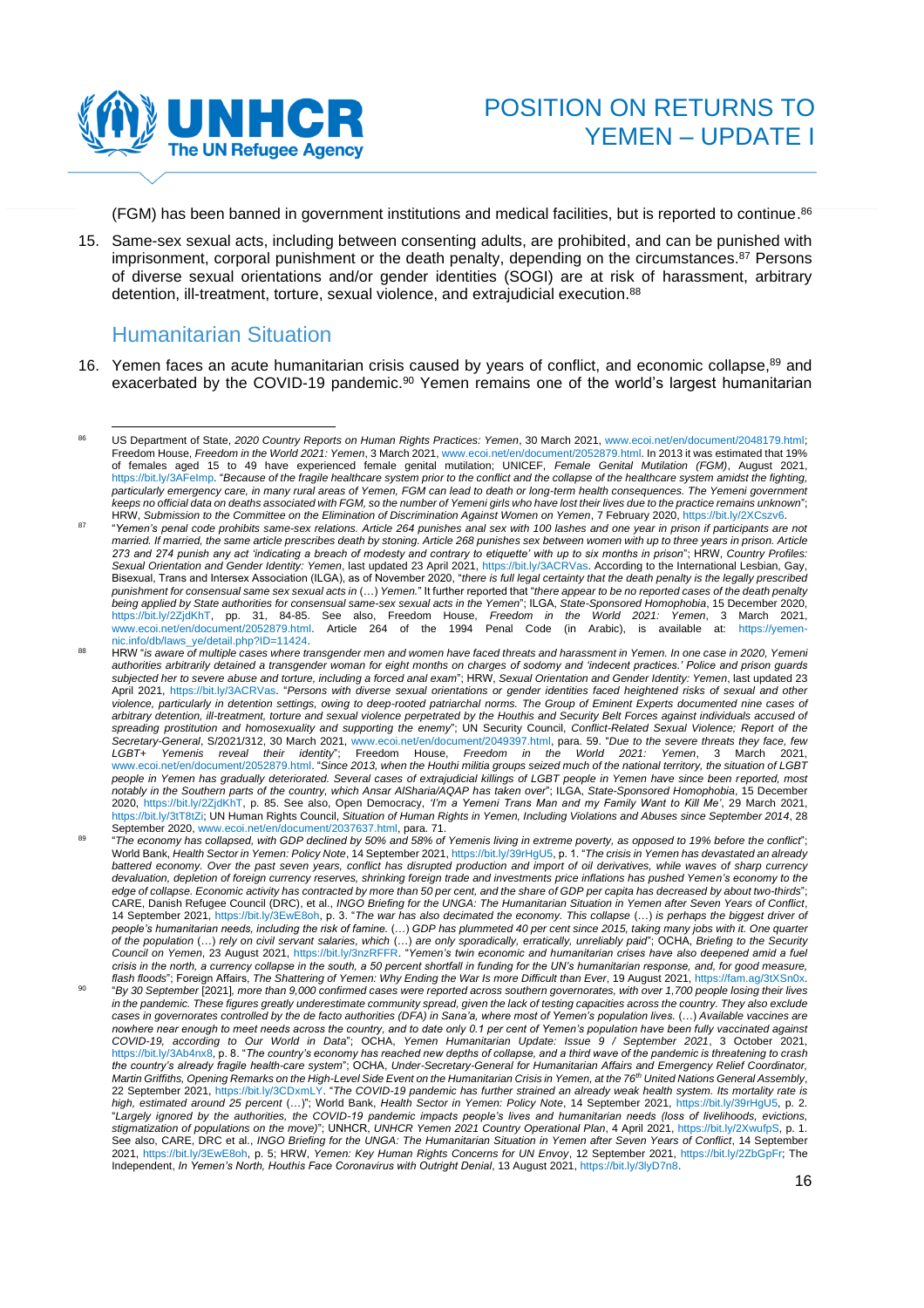

crises<sup>91</sup> with two-thirds of the population, or 20.7 million people, in urgent need of humanitarian assistance during 2021, including 12.1 million in acute need.<sup>92</sup> Over 80 per cent of Yemenis live below the poverty line,<sup>93</sup> leaving many reliant on humanitarian assistance and remittances,<sup>94</sup> and causing families to adopt harmful coping strategies, such as reducing the number of meals per day, adopting a non-nutritious diet, sending children to work and child marriages. <sup>95</sup> According to the World Food Programme (WFP), "*45 percent of people in the south and 37 percent in the north do not eat enough food*".<sup>96</sup> Remittances from abroad, which constituted a lifeline for millions of families in Yemen, have been dwindling due to COVID-related restrictions, and could further drop should larger numbers of Yemeni migrants see the termination of their work contracts in Saudi-Arabia.<sup>97</sup>

17. An estimated 16.2 million people in Yemen are food insecure.<sup>98</sup> As at the time of writing, some five million people "*are just one step away from succumbing to famine and the diseases that go with it. Ten* 

<sup>91</sup> UN News, *'Yemen Can't Wait', UN and Partners Warn in Seeking \$3.85 Billion for Humanitarian Response*, 17 March 2021, [https://shar.es/aWcpYZ;](https://shar.es/aWcpYZ) HRW, *World Report 2021: Yemen*, 13 January 2021[, www.ecoi.net/en/document/2043744.html.](http://www.ecoi.net/en/document/2043744.html) OCHA predicted further decline in 2021, unless "*there is conflict de-escalation and an improvement in the economy and funding*"; OCHA, *2020 Humanitarian Needs Overview: Yemen*, February 2021, [www.ecoi.net/en/document/2045902.html,](http://www.ecoi.net/en/document/2045902.html) p. 7. The humanitarian situation in the country worsened in 2020, with the population also enduring "*hardships including cholera, growing malnutrition, and an ongoing fuel shortage in addition to the new COVID-19 pandemic*"; Freedom House, *Freedom in the World 2021: Yemen*, 3 March 2021[, www.ecoi.net/en/document/2052879.html.](http://www.ecoi.net/en/document/2052879.html) See also, UNICEF, *Humanitarian Action for Children: Yemen*, June 2021, [https://uni.cf/39cytFOf,](https://uni.cf/39cytFOf) p. 2; ICG, *Watch List 2021: Spring Update; Arresting Yemen's Freefall*, 26 May 2021[, www.ecoi.net/en/document/2052330.html.](http://www.ecoi.net/en/document/2052330.html)

<sup>92</sup> UNICEF, *Yemen: Situation Report Mid-Year*, 13 August 2021, [https://uni.cf/3zgStkX,](https://reliefweb.int/report/yemen/unicef-yemen-humanitarian-situation-report-1-january-30-june-2021) p. 2; OCHA, *2020 Humanitarian Needs Overview: Yemen*, February 2021, [www.ecoi.net/en/document/2045902.html,](http://www.ecoi.net/en/document/2045902.html) p. 6. "*Without additional resources to scale up the response across sectors, more people risk falling into the acute need category as they exhaust coping strategies and slide into greater levels of need*"; OCHA, *Yemen Humanitarian Update: Issue 7 / July 2021*, 4 August 2021, [https://bit.ly/3nF13be,](https://bit.ly/3nF13be) p. 3.

<sup>93</sup> "(…) *about 80 per cent of the population now live under the poverty line, with the middle class almost completely eroded*"; CARE, DRC et al*., INGO Briefing for the UNGA: The Humanitarian Situation in Yemen after Seven Years of Conflict*, 14 September 2021, [https://bit.ly/3EwE8oh,](https://bit.ly/3EwE8oh) p. 3. "*National poverty rates are now estimated to have jumped to around 80 per cent. More than 8 in 10 children are thought to live in families that do not have enough income to meet their basic needs*"; UNICEF, *Education Disrupted: Impact of the Conflict on Children's Education in Yemen*, July 2021[, https://uni.cf/3Ej5iyY,](https://uni.cf/3Ej5iyY) p. 5. Yemen is the poorest country in the Middle East and was ranked 179 (out of 189) in the 2020 Human Development Report; UNDP, *Human Development Reports 2020: Yemen*, 15 December 2020[, http://hdr.undp.org/en/countries/profiles/YEM.](http://hdr.undp.org/en/countries/profiles/YEM) See also, UNICEF, *Yemen: Situation Report Mid-Year*, 13 August 2021[, https://uni.cf/3zgStkX,](https://uni.cf/3zgStkX) pp. 2-3.

<sup>94</sup> World Bank, *Yemen's Economic Update: April 2021*, 2 April 2021, [https://bit.ly/3AzFtZb,](https://bit.ly/3AzFtZb) p. 1.

<sup>95</sup> "*The rise in food prices, coupled with the lack of income force, has forced many people to resort to negative coping mechanisms. More middleincome families are buying food on credit, less preferred foods, or in some cases trading assets and personal belongings for food. Poor families often find themselves forced to take more drastic measures such as skipping meals, begging for food and in some cases child marriage. Women and girls are particularly vulnerable to food insecurity as they are reportedly deprioritised at the household level and receive lesser amounts of food compared to their male counterparts*"; CARE, DRC et al*., INGO Briefing for the UNGA: The Humanitarian Situation in Yemen after Seven Years of Conflict*, 14 September 2021, [https://bit.ly/3EwE8oh,](https://bit.ly/3EwE8oh) pp. 4-5. "*After six years of conflict and economic crisis, many Yemenis have exhausted their savings and sold off all valuable assets like property or livestock. Families are making decisions no family should have to, such as skipping meals or subsisting on cheap foods like bread. Women and girls have reported being forced to ask to borrow food on credit from shop merchants which exposes them to exploitation and harassment. The rate of forced and early marriage of girls has more than doubled since the war started with as many as two-thirds of Yemeni girls married while they are still children*"; International Rescue Committee (IRC), *Yemen Currency Devalues to Historic Lows, Exacerbating Hunger Needs, Warns IRC*, 21 July 2021, [https://bit.ly/3nOeoho.](https://bit.ly/3nOeoho) See also, FEWS NET, *Yemen Food Security Outlook Update, August 2021*, 8 September 2021[, https://bit.ly/39jxlQM,](https://bit.ly/39jxlQM) p. 1. "*Owing to economic downturn exacerbated by Covid-19, an increasing number of children are forced to resort to harmful coping mechanisms such as child labour, child marriage, begging and sexual exploitation*"; Global Protection Cluster, *Yemen Protection Brief*, January 2021[, www.ecoi.net/en/document/2045161.html,](http://www.ecoi.net/en/document/2045161.html) p. 4.

<sup>96</sup> World Food Programme (WFP), *Famine-Like Conditions in Yemen Force Families to Eat Tree Leaves*, 16 September 2021[, https://bit.ly/3lKC0Rl.](https://bit.ly/3lKC0Rl) "*In 12 of Yemen's 22 governorates, at least 40 per cent of the population experience inadequate food consumption, including five in which at least a fifth of the population endure more critically poor food consumption – Ad Dali', Al Jawf, Amran, Lahj and Raymah. In the third quarter of 2021, while the food security level in Al Jawf Governorate is expected to be adjusted from high risk down to alert status, four governorates are expected to deteriorate from minimal risk to alert status (Al Bayda, Hadramawt, Al Maharah and Socotra)";* OCHA, *Yemen Humanitarian Update: Issue 9 / September 2021*, 3 October 2021, [https://bit.ly/3Ab4nx8,](https://bit.ly/3Ab4nx8) p. 2.

<sup>97</sup> "*While remittances coming from abroad have decreased by 70 per cent in some cases because of the COVID-19 pandemic, the recently reported de facto deportation threats for tens of thousands of Yemenis working on the southern regions of Saudi Arabia could further plummet this vital source of income for their families who rely on those remittances inside Yemen*"; CARE, DRC et al., *INGO Briefing for the UNGA: The Humanitarian Situation in Yemen after Seven Years of Conflict*, 14 September 2021, [https://bit.ly/3EwE8oh,](https://bit.ly/3EwE8oh) p. 3. "*It was estimated that up to 80 per cent of remittances, worth 3.8 billion in 2019, have dried up in the wake of the COVID-19 global economic slowdown*"; OCHA, *2020 Humanitarian Needs Overview: Yemen*, February 2021[, www.ecoi.net/en/document/2045902.html,](http://www.ecoi.net/en/document/2045902.html) pp. 15-16. See also, HRW, *Saudi Arabia: Yemeni Workers at Risk of Mass Forced Returns*, 31 August 2021[, https://bit.ly/3nIHbnz;](https://bit.ly/3nIHbnz) The Media Line, *Saudi Decision Threatens to Plunge Millions More Yemenis into Extreme Poverty*, 22 August 2021, [https://bit.ly/3kj5ciW.](https://bit.ly/3kj5ciW) On forcible returns from Jordan, see also HRW, *Jordan: Yemeni Asylum Seekers Deported*, 30 March 2021[, https://bit.ly/3COiPwV.](https://bit.ly/3COiPwV)

<sup>98</sup> In September 2021, WFP targeted 11.4 million people with food assistance; WFP, *Situation Report #9, September 2021*, 18 October 2021, [https://bit.ly/3C7LT2p,](https://bit.ly/3C7LT2p) pp. 1, 2. "*Violent conflict now in its seventh year has crippled Yemen's economy and continues to be the main driver of food insecurity.* (…) *Following recent scale-up, almost 40 percent of the Yemeni population are again receiving monthly humanitarian food assistance distributions. However, millions of households still face food consumption gaps*"; FEWS NET, *Yemen Food Security Outlook Update, August 2021*, 8 September 2021[, https://bit.ly/39jxlQM,](https://bit.ly/39jxlQM) p. 1.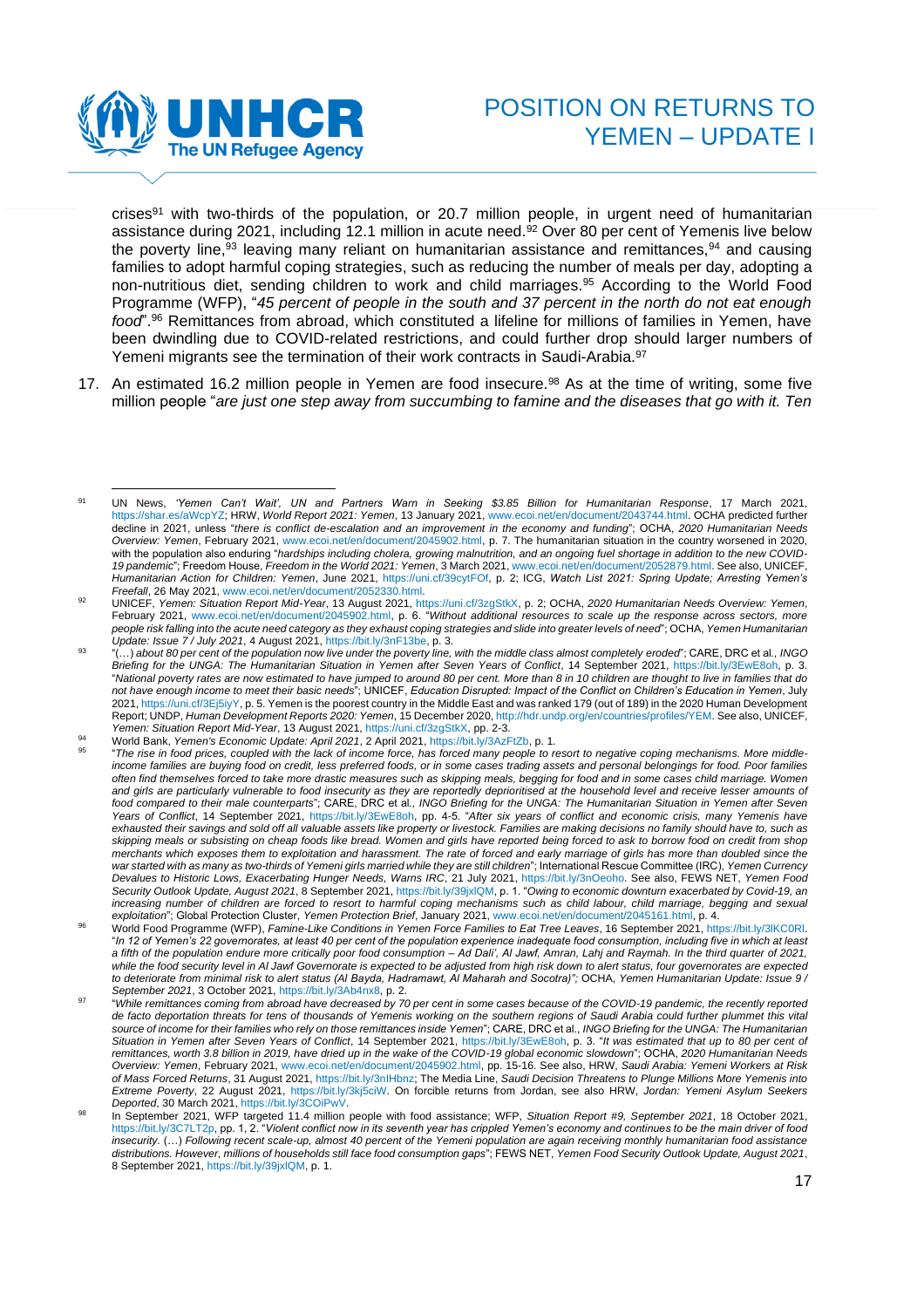

million more are right behind them."<sup>99</sup> Nearly 50,000 people in 11 districts are already living in faminelike conditions.<sup>100</sup>

18. Conflict, trade restrictions and embargoes, economic warfare,<sup>101</sup> and, most recently, restrictions related to COVID-19, have resulted in unprecedented increases in food prices in parallel with a reduction in purchasing power.<sup>102</sup> The plunging value of Yemen's currency, especially in areas under control of the IRG, <sup>103</sup> led the prime minister to warn in July 2021 of "*complete economic collapse*".<sup>104</sup> The conflict has resulted in extensive damage and destruction of civilian infrastructure, including homes, hospitals, education facilities and other essential infrastructure.<sup>105</sup> Over 80 per cent of the population face significant challenges to access essential services.<sup>106</sup> Women, children, persons with disabilities, refugees and migrants<sup>107</sup> as well as marginalized minorities such as the Muhamasheen are considered to be particularly vulnerable.<sup>108</sup> According to UN Office for the Coordination of Humanitarian Affairs

<sup>99</sup> OCHA, *Briefing to the Security Council on Yemen*, 23 August 2021, [https://bit.ly/3nzRFFR.](https://bit.ly/3nzRFFR) See also, Famine Early Warning Systems Network, *Yemen Food Security Outlook: June 2021 to January 2022*, July 2021[, www.ecoi.net/en/document/2055901.html,](http://www.ecoi.net/en/document/2055901.html) pp. 1-3; ICG, *Watch List 2021 – Spring Update: Arresting Yemen's Freefall*, 26 May 2021, [www.ecoi.net/en/document/2052330.html;](http://www.ecoi.net/en/document/2052330.html) UN News, *'Hell' in Yemen, with Millions 'Knocking on the Door of Famine' WFP's Beasley Warns*, 10 March 2021[, https://bit.ly/3AjDNly.](https://bit.ly/3AjDNly)

<sup>100</sup> WFP, *Situation Report #9, September 2021*, 18 October 2021[, https://bit.ly/3C7LT2p;](https://bit.ly/3C7LT2p) WFP, *Famine-Like Conditions in Yemen Force Families to Eat Tree Leaves*, 16 September 2021[, https://bit.ly/3lKC0Rl.](https://bit.ly/3lKC0Rl) 

 $101$ "*Economic warfare by all sides is sowing devastating long-term consequences for the Yemeni state and its people. Yemenis all over the country live with severe limitations on their freedom of movement and of the movement of essential goods due to ongoing fighting, checkpoints, road, port and airport restrictions. The UN's position remains unchanged – the freedom of movement of people and goods in and out as well as throughout the country should be guaranteed. Roads must be opened to allow people and goods to move in and out of Taiz. Sana'a airport needs to be open for commercial traffic. Restrictions on the import of fuel and goods through Hudaydah port must end*"; OSESGY, *Briefing to United Nations Security Council by the Special Envoy for Yemen: Hans Grundberg*, 10 September 2021, [https://bit.ly/2XL6A5e.](https://bit.ly/2XL6A5e) "*The protracted closure of Sana'a international airport since August 2016 by the Government of Yemen and the coalition precludes civilians from accessing life-saving health care unavailable within the country. Its reopening, together with access to Hudaydah port, is currently being held hostage by the peace negotiations. Restrictions on imports imposed by the coalition continue to contribute to shortages of fuel and food, causing price increases*"; UN Human Rights Council, *Situation of Human Rights in Yemen, Including Violations and Abuses since September 2014*, 13 September 2021, [www.ecoi.net/en/document/2060340.html,](http://www.ecoi.net/en/document/2060340.html) para. 33.

<sup>102</sup> "*The cost of the national minimum food basket (MFB) in Yemen – an indicator of the cost of living – reached YER 62,607 in August 2021, some 36 per cent higher than at the start of this year and nearly quadruple the cost in January 2015. In IRG areas, the change has been even more drastic, with the August 2021 MFB costing YER 78,136, around 45 per cent more than in January 2021 and 4.5 times its cost in January 2015*"; OCHA, *Yemen Humanitarian Update: Issue 9 / September 2021*, 3 October 2021[, https://bit.ly/3Ab4nx8,](https://bit.ly/3Ab4nx8) pp. 1-2. "*Above-average food prices and low purchasing power remain a significant concern for millions of households, particularly across poorer wealth groups. In southern areas controlled by the internationally-recognized government (IRG) where the currency continues to depreciate, the average cost of the minimum food basket increased by a further 7 percent in the first three weeks of August 2021. Meanwhile, in northern areas controlled by the Sana'a-based authorities (SBA), fuel shortages are again forcing households to purchase fuel at higher unofficial prices*"; FEWS NET, *Yemen Food Security Outlook Update, August 2021*, 8 September 2021[, https://bit.ly/39jxlQM,](https://bit.ly/39jxlQM) p. 1. "*The impact of currency devaluation on Yemeni households is extremely worrying. The YER has lost nearly a third of its value against the USD in the past one year. Even people with stable jobs are struggling to afford food as their income can purchase only a fraction of what it could in previous months. Throughout the south of the country, it is not that food is unavailable but that it is completely unaffordable*"; IRC, *Yemen Currency Devalues to Historic Lows, Exacerbating Hunger Needs, Warns IRC*, 21 July 2021, [https://bit.ly/3nOeoho.](https://bit.ly/3nOeoho) "*Given Yemen's high dependence on imports, the weakening of the currency has passed through to domestic prices, eroding purchasing power of households and businesses*"; World Bank, *Yemen's Economic Update: April 2021*, 2 April 2021[, https://bit.ly/3AzFtZb,](https://bit.ly/3AzFtZb) p. 1. See also, WFP, *Famine-Like Conditions in Yemen Force Families to Eat Tree Leaves*, 16 September 2021, [https://bit.ly/3lKC0Rl.](https://bit.ly/3lKC0Rl)

<sup>103</sup> "*In areas under the control of the internationally recognized government (IRG), where food has become most unaffordable, the rial fell by nearly 40 per cent against the US dollar in the first eight months of 2021, surpassing YER 1,000 per USD for the first time ever in July. As of end September, it had surpassed YER 1,200 per USD.* (…) *In the country's north, where tight economic controls imposed by the de facto authorities (DFA) keep the rial relatively stable, it is around 37 per cent*"; OCHA, *Yemen Humanitarian Update: Issue 9 / September 2021*, 3 October 2021, [https://bit.ly/3Ab4nx8,](https://bit.ly/3Ab4nx8) p. 1. See also, Al Jazeera, *Yemen Currency Clash Deepens Crisis in War-Torn Country*, 21 August 2021,

[https://aje.io/ngw7tr;](https://aje.io/ngw7tr) OCHA, *Yemen: Situation Report*, 5 August 2021, [https://bit.ly/2Z0qR7d,](https://reliefweb.int/report/yemen/yemen-situation-report-5-aug-2021) p. 2.<br><sup>104</sup> The New Arab, *Yemen's Prime Minister Warns of 'Complete Economic Collapse' as Currency Crashes, 19 July 202* also, Save the Children, *Price Hikes and Currency Freefall Push Yemen's Children Further into Hunger*, 16 August 2021[, https://bit.ly/3lFtWS0.](https://bit.ly/3lFtWS0) 

<sup>105</sup> "*The conflict has led to the virtual collapse of basic social services, including Yemen's fragile health care system, and COVID19 exacerbated the situation in Yemen*"; World Bank, *Health Sector in Yemen: Policy Note*, 14 September 2021, [https://bit.ly/39rHgU5,](https://bit.ly/39rHgU5) p. 2. According to UNICEF, essential services such as health, sanitation and education are "*incredibly fragile*" and "*on the brink of total collapse*"; UN News, *No End to Yemen Civil War on the Horizon, Senior UN Official Briefs Security Council*, 23 August 2021, [https://shar.es/aWG1fI.](https://shar.es/aWG1fI) "*Institutions and public services have imploded, depriving people of clean water, of sanitation, education, health care, and helping to spread diseases like cholera and COVID-19* (…)"; OCHA, *Briefing to the Security Council on Yemen*, 23 August 2021, [https://bit.ly/3nzRFFR.](https://bit.ly/3nzRFFR) "*The proximity of fighting to residential areas has resulted in widespread damage to civilian property, with over 4,600 houses and farms damaged, mostly in Al Hudaydah and Taizz governorates. In a country that struggles with already weakened infrastructure, armed attacks have damaged critical infrastructure including transport, health, education, water and telecommunications*"; Global Protection Cluster, *Yemen Protection Brief*, January 2021, [www.ecoi.net/en/document/2045161.html,](http://www.ecoi.net/en/document/2045161.html) p. 1.

<sup>106</sup> World Bank, *Health Sector in Yemen: Policy Note*, 14 September 2021, [https://bit.ly/39rHgU5,](https://bit.ly/39rHgU5) p. 1. "*The ongoing conflict has also devastated public infrastructure, leaving many people without access to essential, life-saving services such a healthcare and water*"; CARE, DRC et al., *INGO Briefing for the UNGA: The Humanitarian Situation in Yemen after Seven Years of Conflict*, 14 September 2021[, https://bit.ly/3EwE8oh,](https://bit.ly/3EwE8oh) p. 2.

<sup>107</sup> For further information on the situation of asylum-seekers, refugees and migrants, see below para. 24.<br>CARE DRE SHOW PART IN CARE TO A SUMPLE THE LIMIT OF A SUMPLE OF A SUMPLE OF A SUMPLE OF A SUMPLE OF A SUMPLE O <sup>108</sup> CARE, DRC et al., *INGO Briefing for the UNGA: The Humanitarian Situation in Yemen after Seven Years of Conflict*, 14 September 2021, [https://bit.ly/3EwE8oh,](https://bit.ly/3EwE8oh) p. 2. "*Yemen is an incredibly difficult place to live for women and girls. Across the country, gender-based violence is rampant. Early marriage and pregnancy, including child mothers are commonplace. Women and girls are often the last to eat, see a doctor or go*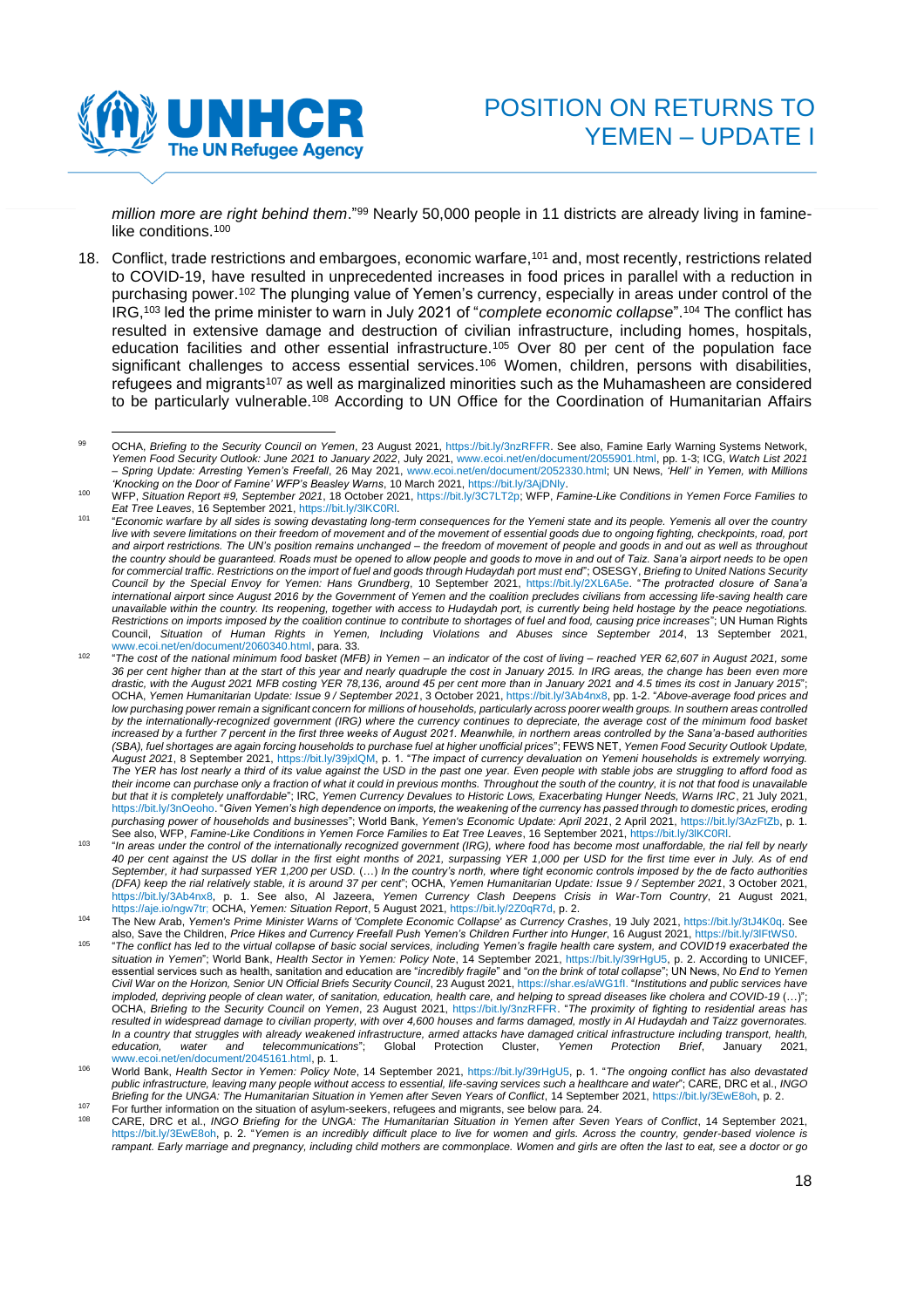

(OCHA), in February 2021, only half of the country's health facilities and two-thirds of schools were functioning.<sup>109</sup> The health system is reported to be "*at breaking point*" <sup>110</sup> and struggling to cope with the influx of conflict-related casualties, the COVID-19 pandemic and outbreaks of cholera and other preventable diseases.<sup>111</sup> Areas under control of the DFA are impacted by a protracted fuel crisis as a result of a coalition-imposed embargo, $^{\text{112}}$  which also threatens the provision of water and electricity $^{\text{113}}$ and drives up prices for food and other essential goods. <sup>114</sup> The lack of fuel also hampers efforts to limit the spread of diseases, including COVID-19.<sup>115</sup> An estimated 90 per cent of the population are reported to lack access to electricity through the public grid.<sup>116</sup>

19. Children are severely affected by the ongoing conflict and deteriorating humanitarian situation.<sup>117</sup> More

"*Children remain the primary victims of this terrible crisis, with 11.3 million requiring some form of humanitarian aid or protection assista*nce"; UNICEF, *Education Disrupted: Impact of the Conflict on Children's Education in Yemen*, July 2021, [https://uni.cf/3Ej5iyY,](https://uni.cf/3Ej5iyY) p. 5. See also, Save the Children, *Price Hikes and Currency Freefall Push Yemen's Children Further into Hunger*, 16 August 2021[, https://bit.ly/3EzK5kn.](https://bit.ly/3EzK5kn) 

*to school*"; OCHA, *On Behalf of the Under-Secretary-General for Humanitarian Affairs and Emergency Relief Coordinator, Mr. Martin Griffiths, UN OCHA Deputy Director, Ms. Ghada Eltahir Mudawi, Statement to the Security Council on Yemen*, 10 September 2021[, https://bit.ly/39i6rIZ.](https://bit.ly/39i6rIZ) "*The Group* [of Eminent International and Regional Experts] *received reports of the numerous obstacles faced by persons with disabilities in accessing health services and assistive devices, humanitarian aid, education and employment opportunities. Older people are also particularly vulnerable*"; UN Human Rights Council, *Situation of Human Rights in Yemen, Including Violations and Abuses since September 2014*, 28 September 2020, [www.ecoi.net/en/document/2037637.html,](https://www.ecoi.net/en/document/2037637.html) para. 80. See also, Global Protection Cluster, *Yemen Protection Brief*, January 2021, [www.ecoi.net/en/document/2045161.html.](http://www.ecoi.net/en/document/2045161.html) On the Muhamasheen, see above para. 12.

<sup>109</sup> OCHA, *Yemen Humanitarian Response Plan 2021*, March 2021[, www.ecoi.net/en/document/2048315.html,](http://www.ecoi.net/en/document/2048315.html) p. 14. "*Yemen has faced a series of disease outbreaks over recent years, including cholera, diphtheria, and currently, the Covid-19 pandemic, putting the country's health care system, already strained by years of underinvestment and lack of supplies and equipment for life support, in disarray. Health workers have also faced irregular payments, staffing shortages, and prolonged stress. In addition, many facilities have been damaged, destroyed, or are no longer functional*"; ICRC, *Health Situation in Yemen*, 5 August 2021[, https://bit.ly/3EriwKd.](https://bit.ly/3EriwKd) "*Five attacks on schools in Yemen in March of this year have left an estimated 30,600 children without access to education* (…). *This is more than twice the number of attacks on education facilities reported in the last quarter of 2020*"; Save the Children, *Yemen: Tens of Thousands of Children Denied Access to Education after a Single Month of Attacks on Schools*, 14 May 2021, [https://bit.ly/3zqDLIm.](https://bit.ly/3zqDLIm) "*Many hospitals have been damaged by airstrikes or ground fighting, and there is widespread critical shortage of essential medicines and qualified staff*"; Save the Children, *Yemen: A Quarter of all Civilian Casualties Are Children*, 23 March 2021, [https://bit.ly/3lHWcTO.](https://bit.ly/3lHWcTO) See also, AFP, *Study in Streets: Outdoor Classes for Yemen's Beleaguered Children*, 3 September 2021, [https://f24.my/7xBn.T.](https://f24.my/7xBn.T)

<sup>110</sup> Save the Children, *Yemen: A Quarter of all Civilian Casualties Are Children*, 23 March 2021[, https://bit.ly/3lNPI6b.](https://bit.ly/3lNPI6b) 111 "*Availability of functioning health infrastructure, such as hospitals and primary care centers, has dwindled under the weight of conflict, with a significant share of the population having challenges with access to health care*"; World Bank, *Health Sector in Yemen: Policy Note*, 14 September 2021, [https://bit.ly/39rHgU5,](https://bit.ly/39rHgU5) p. 1. "*At least 150 doctors in Yemen have died from Covid-19, according to the Yemeni Doctors Living Abroad Association. Last year, most of the 97 health workers who died from Covid-19 were in Yemen's Houthi-controlled capital, Sanaa. The death of health workers has serious consequences in a country with a healthcare system decimated by years of war, a shortage of medical professionals, and what the United Nations has called the world's worst humanitarian crisis*"; HRW, *Health Workers Abandoned in Yemen's Covid-19 Fight*, 7 July 2021, [https://bit.ly/3ACHW4Y.](https://bit.ly/3ACHW4Y) See also, Médecins Sans Frontières (MSF), *Yemen's Ruined Health System is Struggling to Respond to a Deadly Second Wave of COVID-19*, 9 June 2021[, www.ecoi.net/en/document/2053426.html.](http://www.ecoi.net/en/document/2053426.html) In addition to COVID-19, Yemen also sees outbreaks of preventable diseases such as cholera, diphtheria and measles: "*After more than six years of war, half of the country's hospitals are out of service and the population has become vulnerable to endemic diseases, including cholera, polio, diphtheria and dengue fever.* (…) *At least one child dies every 10 minutes because of preventable diseases*"; OCHA, *Yemen Humanitarian Update: Issue 9 / September 2021*, 3 October 2021, [https://bit.ly/3Ab4nx8,](https://bit.ly/3Ab4nx8) p. 7. See also, The Global Alliance Against Cholera, *Continued Cholera Epidemic in Yemen*, 7 June 2021, [https://bit.ly/3CORavK;](https://bit.ly/3CORavK) World Bank, *Yemen: Overview*, 25 March 2021[, https://bit.ly/3AKFSbt.](https://bit.ly/3AKFSbt)

<sup>112</sup> "*Fuel shortages have resurfaced in SBA* [DFA]*-controlled areas due to continued restrictions preventing oil vessels outside the Red Sea ports of Al Hudaydah and As Salif from unloading.* (…) *Diesel and petrol are generally unavailable at official stations as of late August [2021], though private stations are being supplied and are selling fuel at unofficial prices. Unofficial diesel and petrol prices have generally been decreasing since February 2021 but as of the third week of August remain significantly higher – by 29 percent and 21 percent, respectively – than official prices.*  (…) "*According to data from FAO* [Food and Agriculture Organization]*, unofficial prices of cooking gas in SBA-controlled areas reached highs of over 10,900 YER per 20 liters in late August* [2021]*, a 60 percent increase compared to prices in July 2020. Cooking gas at lower official prices remains widely unavailable across SBA-controlled areas*"; FEWS NET, *Yemen Food Security Outlook Update, August 2021*, 8 September 2021, [https://bit.ly/39jxlQM,](https://bit.ly/39jxlQM) p. 2. "*Cooking gas shortages have pushed wait times to one month for refilling empty cylinders*"; UN News, *No End to Yemen Civil War on the Horizon, Senior UN Official Briefs Security Council*, 23 August 2021, [https://shar.es/aWG1fI.](https://shar.es/aWG1fI) See also, WFP, *Situation Report #9, September 2021*, 18 October 2021[, https://bit.ly/3C7LT2p,](https://bit.ly/3C7LT2p) p. 2.

<sup>113</sup> "*These acute fuel shortages threaten the availability of clean water and electricity supply. Health facilities that rely on fuel for generators are without power. Higher fuel prices also mean higher food prices* (…)"; WFP, *WFP Appeals for Solution to Yemen Fuel Shortages that Threaten to Worsen Widespread Food Insecurity*, 2 March 2021, [https://bit.ly/3CqjnZG.](https://bit.ly/3CqjnZG) See also, AFP, *Yemen Fuel Supplies 'Weaponised', Putting Millions at Risk*, 10 July 2021[, https://f24.my/6fSg.T.](https://f24.my/6fSg.T)

<sup>114</sup> "*The protracted fuel crisis that started in mid-2020, mainly in the north, continues to negatively affect livelihoods and put upward pressure on the prices of food, water and other essential goods, compounding the already difficult humanitarian situation*"; OCHA, *Yemen Situation Report*, 5 August 2021, [https://bit.ly/3tXMNva,](https://bit.ly/3tXMNva) p. 4. See also, WFP, *Famine-Like Conditions in Yemen Force Families to Eat Tree Leaves*, 16 September 2021[, https://bit.ly/3lKC0Rl.](https://bit.ly/3lKC0Rl)

<sup>115</sup> OCHA, *Yemen Humanitarian Update: Issue 7 / July 2021*, 4 August 2021[, https://bit.ly/3nF13be,](https://bit.ly/3nF13be) p. 4.

<sup>116</sup> "*An estimated 90 per cent of the population lacks access to publicly provided electricity, with shortages due to chronic undersupply, lack of plant capacity, conflict-related damage, inadequate maintenance and fuel shortages*"; OCHA, *2020 Humanitarian Needs Overview: Yemen*, February 2021, [www.ecoi.net/en/document/2045902.html,](http://www.ecoi.net/en/document/2045902.html) p. 22. "*Due to its pre-existing fragility combined with the destructive effects of the war, the electricity sector incurred considerable physical and non-physical damages, leading to the current collapse of the national electricity grid*"; Sana'a Center for Strategic Studies, *Priorities for the Recovery and Reform of the Electricity Sector in Yemen*, 25 May 2021[, https://bit.ly/3ovBREl,](https://bit.ly/3ovBREl) p. 9. 117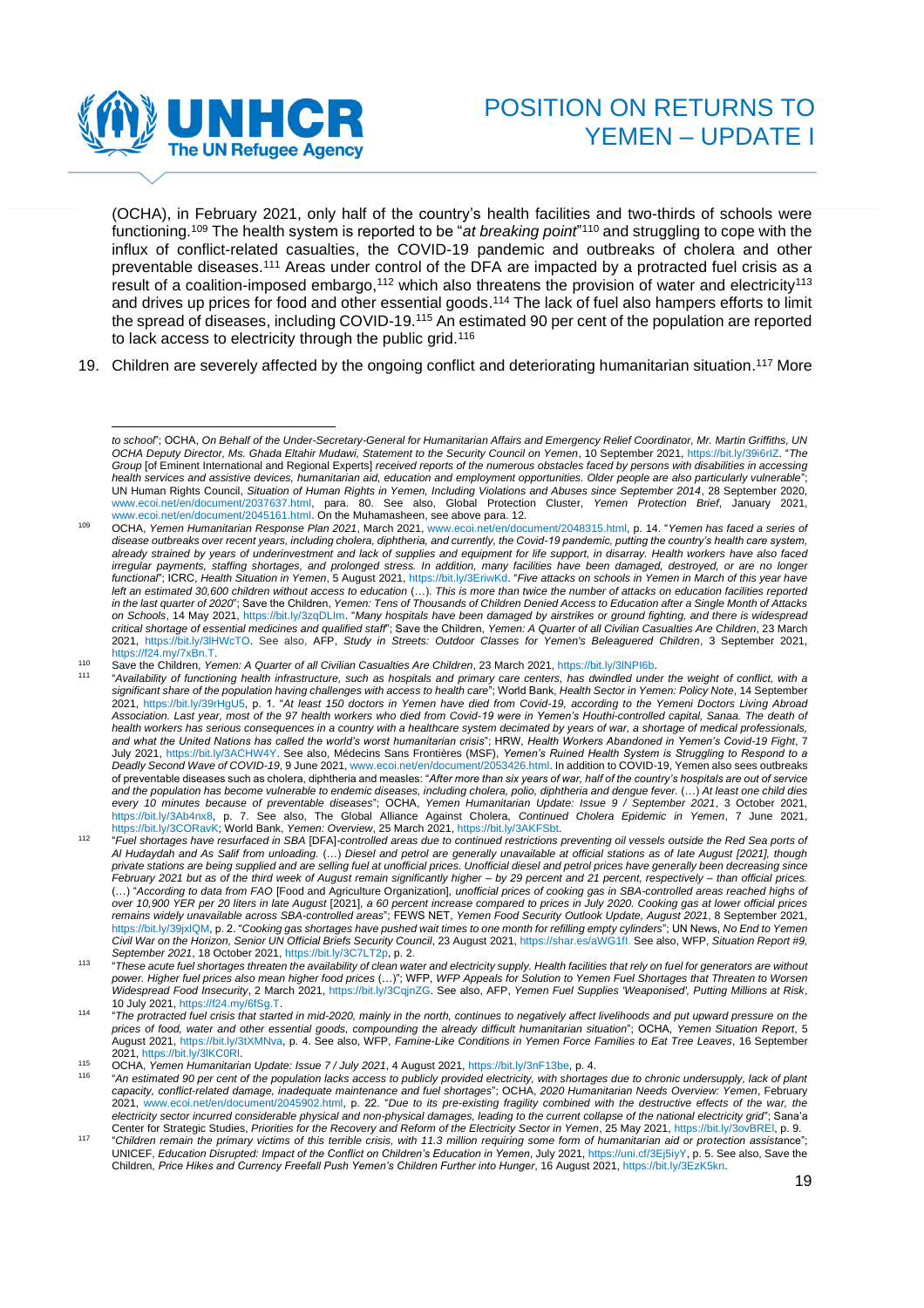

than one million and a half children are internally displaced<sup>118</sup> and over 11 million children (four out of five) are in need of humanitarian assistance.<sup>119</sup> More than two million children are reported to be out of school,<sup>120</sup> putting them at particular risk of child labour and recruitment by parties to the conflict.<sup>121</sup> The Houthis are reported to use schools to "*indoctrinate students*" and for recruitment purposes.<sup>122</sup> Parties to the conflict are also reported to use schools for military purposes, exposing children and teachers to attacks.<sup>123</sup> Malnutrition among children under the age of five is reported to be the highest ever recorded.<sup>124</sup> According to Henrietta Fore, Executive Director of the United Nations Children's Fund (UNICEF), "*one child dies every 10 minutes from preventable causes, including malnutrition and vaccine-preventable diseases.*" <sup>125</sup> Large numbers of children are reported to be severely traumatized.<sup>126</sup>

20. Yemen is also highly vulnerable to climate change-related impacts and has seen both severe droughts and floods, most recently in July 2021, exacerbating the already highly precarious humanitarian

<sup>118</sup> UNICEF, *Remarks on the Situation in Yemen by UNICEF Executive Director Henrietta Fore at the 8840th Meeting of the UN Security Council*, 23 August 2021, https://shar.es/aWG16k.

<sup>119</sup> UN News, *Yemen War Reaches 'Shameful Milestone': 10,000 Children now Killed or Maimed*, 19 October 2021, [https://shar.es/aWjRQk.](https://shar.es/aWjRQk) 120 "*Just over 2 million school-age girls and boys in Yemen are now out of school because of poverty, conflict and lack of educational opportunities. This is more than twice the number in 2015, when 890,000 children were not in classrooms. Of the children who are not attending school, more than 400,000 have been pushed out of school directly by the war, which has also seen 2,5075 schools damaged, used as shelter by internally displaced people or occupied by armed groups*." An additional four million children are estimated to be at risk of dropping out of school because two-thirds of the teachers, like many other public sector employees, have not been paid regularly since 2016 and may quit their jobs to find another income; UNICEF, *Education Disrupted: Impact of the Conflict on Children's Education in Yemen*, July 2021, [https://uni.cf/3Ej5iyY,](https://uni.cf/3Ej5iyY) p. 6. "*Girls are especially vulnerable to dropping out of school for financial and safety reasons, which increases the likelihood of early marriage, abuse, and exploitation*"; HRW, *Submission to the Committee on the Elimination of Discrimination Against Women on Yemen*, 7 February 2020, [https://bit.ly/2XCszv6.](https://bit.ly/2XCszv6) The lack of birth certificates has been reported to be another obstacle for many children: "*Limited access to school and other services is compounded by lack of birth certificates. Around one million children in Yemen need birth certificates per year. Children's access to birth certificates remains limited due to lack of awareness, bureaucratic procedures and conflict, especially for children in IDP sites*"; Global Protection Cluster, *Yemen Protection Brief*, January 2021[, www.ecoi.net/en/document/2045161.html,](http://www.ecoi.net/en/document/2045161.html) p. 4.

<sup>121</sup> "*In Yemen, over 3,600 children were recruited to armed forces and armed groups between March 2015 and February 2021. In 2013, 17 per cent of Yemen's children between the ages of 5 and 17 – 1.3 million in total – were engaged in child labour. Today, it is likely that there are many more due to Yemen's economic collapse*"; UNICEF, *Education Disrupted: Impact of the Conflict on Children's Education in Yemen*, July 2021, [https://uni.cf/3Ej5iyY,](https://uni.cf/3Ej5iyY) p. 12. On child recruitment, see also above para. 13.

<sup>&</sup>lt;sup>122</sup> The Houthis "have imposed courses conforming to the Houthi leader's extremist, sectarian, political outlook and moulded the curriculum around *their ideology. This aims to create ideal conditions for indoctrination and recruitment among the youth*"; The Euro-Gulf Information Centre, *The Houthis and the Hijacking of Yemen's Education Sector*, 9 February 2021, [https://bit.ly/39wnUxn.](https://bit.ly/39wnUxn) "(…) *the Group [of Eminent Experts] found that the Houthis had used the education system to indoctrinate students on Houthi ideology, incite violence and recruit children in 34 schools across six governorates (Amran, Dhamar, Raymah, Sa'ada, Sana'a and Ta'izz)*"; UN Human Rights Council, *Situation of Human Rights in Yemen, Including Violations and Abuses since September 2014*, 28 September 2020, [www.ecoi.net/en/document/2037637.html,](https://www.ecoi.net/en/document/2037637.html) para. 78. See also, The Telegraph, *Houthis Indoctrinating Children in Yemen 'with Violent, Anti-Semitic and Extremist Material'*, 15 April 2021, [https://bit.ly/3EJxHyz.](https://bit.ly/3EJxHyz) 

<sup>123</sup> "*Schools are also frequently occupied and used for military and combat purposes; such as military barracks, detention centers, harboring fighters and their supply stores, or as centers for mobilization and preparation*"; Mwatana for Human Rights, *Human Rights in Yemen in 2020*, 29 September 2021[, https://bit.ly/2WEPgym,](https://bit.ly/2WEPgym) p. 88. See also, UN Human Rights Council, *Situation of Human Rights in Yemen, Including Violations and Abuses since September 2014*, 13 September 2021[, www.ecoi.net/en/document/2060340.html,](http://www.ecoi.net/en/document/2060340.html) para. 65; UN Security Council, *Children and Armed Conflict in Yemen*, 27 August 2021, [www.ecoi.net/en/document/2061538.html,](https://www.ecoi.net/en/document/2061538.html) paras 36-38; UNICEF, *UNICEF Yemen Humanitarian Situation Report: 1 January to 30 June 2021*, 13 August 2021[, https://bit.ly/3CFyizt,](https://bit.ly/3CFyizt) p. 3; The Euro-Gulf Information Centre, *The Houthis and the Hijacking of Yemen's Education Sector*, 9 February 2021[, https://bit.ly/39wnUxn.](https://bit.ly/39wnUxn)

<sup>124</sup> IRC, *Over 100% Price Increase in Staple Food Contributes to Dire Humanitarian Need as Yemen Enters 7th Year of War, Says IRC*, 26 March 2021[, https://bit.ly/3lqaoRs.](https://bit.ly/3lqaoRs) "*Acute malnutrition among young children and mothers in Yemen has increased with each passing year of conflict and worsened significantly in 2020*"; CARE, DRC et al., *INGO Briefing for the UNGA: The Humanitarian Situation in Yemen after Seven Years of Conflict*, 14 September 2021[, https://bit.ly/3EwE8oh,](https://bit.ly/3EwE8oh) p. 4. "*Already, more than 2.25 million children aged below 5 years and over a million pregnant and breastfeeding women are projected to suffer from acute malnutrition this year* [2021]"; OCHA, *Yemen Humanitarian Update: Issue 8 / August 2021*, 5 September 2021, [https://bit.ly/2VJVZXk,](https://bit.ly/2VJVZXk) p. 8. "*Close to 2.3 million children under 5 years – 2 out of every 5 children of that age in Yemen – are now at risk of acute malnutrition, including about 400,000 at risk of severe acute malnutrition. Nearly 1 in 2 children under 5 is stunted, a situation that has not changed since 2011*"; UNICEF, *Education Disrupted: Impact of the Conflict on Children's Education in Yemen*, July 2021, [https://uni.cf/3Ej5iyY,](https://uni.cf/3Ej5iyY) p. 13. "*Many children are surviving on bread and water with devastating impacts on their health, worsening an ongoing hunger and malnutrition crisis and stunting their physical and mental development, with some desperate parents selling their family gold to pay for medical care*"; Save the Children, *Price Hikes and Currency Freefall Push Yemen's Children Further into Hunger*, 16 August 2021, [https://bit.ly/3AvRKhi.](https://bit.ly/3AvRKhi) 

<sup>125</sup> Henrietta Fore further said: "*Being a child in Yemen is the stuff of nightmares*"; UNICEF, *Remarks on the Situation in Yemen by UNICEF Executive Director Henrietta Fore at the 8840th Meeting of the UN Security Council*, 23 August 2021, https://shar.es/aWG16k.

<sup>126</sup> "*Years of conflict marked by serious violations is believed to have significantly affected the psychological wellbeing of children. Almost one third of children in Yemen exhibit signs of psychological distress.* (…) *Suicide attempts have been reported among children and caregivers especially in areas affected by conflict and as a result of lack of livelihood opportunities*"; Global Protection Cluster, *Yemen Protection Brief*, January 2021, [www.ecoi.net/en/document/2045161.html,](http://www.ecoi.net/en/document/2045161.html) p. 4. A report by Save the Children "*suggests that there is a mental health crisis among children in wartorn Yemen*." It found that 55% of children in Yemen are sad or depressed, 19% of children are always fearful, and 79% of school-aged children in Sana'a report symptoms of posttraumatic stress disorder; Save the Children, *Five Years of Fear and Loss: The Devastating Impact of War on the Mental Health of Yemen's Children*, 24 March 2020[, https://bit.ly/3zqy5OB.](https://bit.ly/3zqy5OB)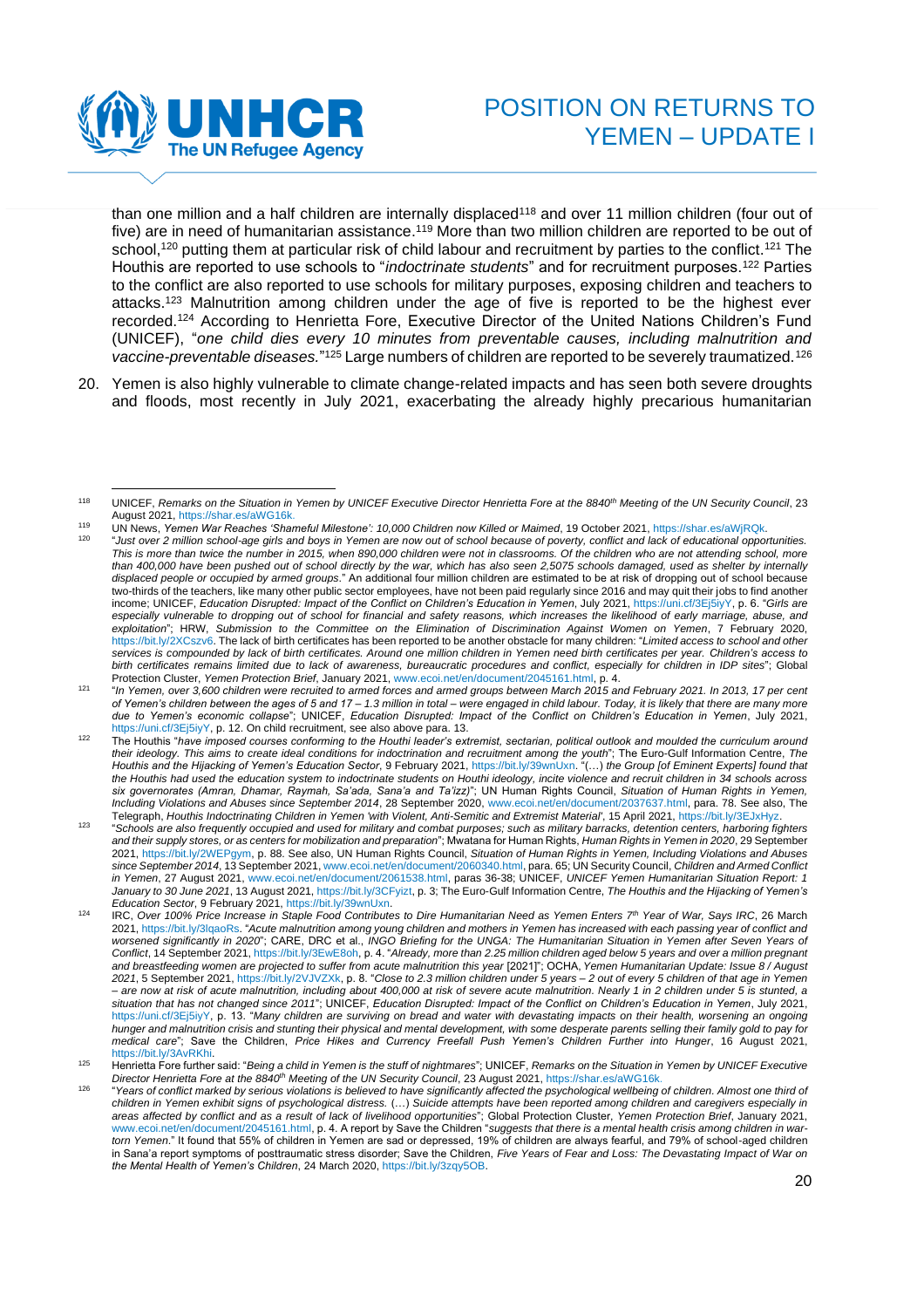

<span id="page-20-1"></span>situation and resulting in additional displacement.<sup>127</sup>

- 21. Humanitarian access continues to be restricted as a result of insecurity, bureaucracy, and deliberate obstruction by parties to the conflict.<sup>128</sup> Humanitarian workers are also at risk of violent incidents, including threats, arbitrary arrest, detention and in some cases killing at the hands of parties to the conflict. 129
- 22. At the time of writing, the Yemen Humanitarian Response Plan had received only 54.5 per cent of its total budget requirements,<sup>130</sup> and aid programmes are at risk due to funding shortfalls.<sup>131</sup>

### <span id="page-20-0"></span>Internal Displacement

23. Yemen is the fourth-largest conflict-driven internal displacement crisis in the world. <sup>132</sup> As of 31 December 2020, there were over four million internally displaced persons (IDPs),<sup>133</sup> many of whom have been displaced multiple times $^{\rm 134}$  and all of whom are in urgent need of humanitarian assistance. $^{\rm 135}$ 

<sup>127</sup> "*Starting in late July* [2021] *and continuing into early August, torrential rains and widespread flooding hit Yemen for the second time this year. Floods damaged public infrastructure, homes and shelters and reportedly caused multiple deaths and injuries. Damage to private property and other structures – including sites hosting internally displaced persons (IDPs), houses, farms, roads, power networks and sewage systems – was reported in one-third of Yemen's districts – 101 districts – and across 18 governorates. Overall, it is estimated that 34,383 families (about 240,681 individuals) were affected, 10,412 of whom need urgent assistance*"; OCHA, *Yemen Humanitarian Update: Issue 8 / August 2021*, 5 September 2021[, https://bit.ly/2VJVZXk,](https://bit.ly/2VJVZXk) p. 4. "*An estimated 300,000 people in Yemen have lost their homes, crops, livestock and personal belongings in the*  last three months due to torrential rains and severe flash floods. Amongst the newly displaced are people were previously forced to flee their *homes by the conflict.* (…) *The most badly-hit areas include Marib, Amran, Hajjah, Al Hudaydah, Taizz, Lahj, Aden and Abyan governorates where floods have killed at least 148 people in the last two months alone*"; UNHCR, *300,000 People Lose Homes, Incomes, Food Supplies and Belongings due to Catastrophic Flooding in Yemen*, 21 August 2020[, https://bit.ly/3zIFucf.](https://bit.ly/3zIFucf) See also, AFP, *One Dead as Rain, Floods Hit South Yemen City*, 7 October 2021[, https://bit.ly/2YCtifZ.](https://bit.ly/2YCtifZ) 

<sup>128</sup> "*Several cities in Yemen remain under siege or are impacted by blockades. Restrictions by parties on freedom of movement and the siege-like warfare used by the Houthis around the city of Ta'izz since August 2015 and in Hajjah since the end of 2018 have significantly impeded humanitarian access and aid delivery. Cumbersome and overly restrictive bureaucratic measures imposed by parties have delayed relief operations and programmes*"; UN Human Rights Council, *Situation of Human Rights in Yemen, Including Violations and Abuses since September 2014*, 13 September 2021[, www.ecoi.net/en/document/2060340.html,](http://www.ecoi.net/en/document/2060340.html) para. 32. "*Human Rights Watch has documented severe restrictions by the Houthi authorities, the Yemeni government and affiliated forces, and the UAE-backed STC on the delivery of desperately needed humanitarian aid*"; HRW, *Yemen: Key Human Rights Concerns for UN Envoy*, 12 September 2021[, https://bit.ly/2ZbGpFr.](https://bit.ly/2ZbGpFr) "*Access remains extremely challenging in Yemen as a result of insecurity, bureaucratic impediments, and COVID-19 restrictions*"; ACAPS, *Humanitarian Access Overview*, July 2021, [www.ecoi.net/en/document/2056817.html,](http://www.ecoi.net/en/document/2056817.html) p. 9. "*The parties to the conflict impeded the flow of life-saving goods, including food, medicine and fuel, and Huthi forces continued to impose arbitrary restrictions on humanitarian aid agencies*"; Amnesty International, *The State of the World's Human Rights: Yemen 2020*, April 2021[, www.ecoi.net/en/document/2048793.html.](https://www.ecoi.net/en/document/2048793.html) See also, UN Security Council, *Children and Armed Conflict in Yemen*, 27 August 2021[, www.ecoi.net/en/document/2061538.html,](https://www.ecoi.net/en/document/2061538.html) paras 46-51; Mwatana for Human Rights, *Civilians in Yemen Remain Stuck Between the Warring Parties and Waiting for Justice*, 28 March 2021, [https://bit.ly/3tUIlgY;](https://bit.ly/3tUIlgY) HRW, *Deadly Consequences: Obstruction of Aid in Yemen During Covid-19*, 14 September 2020, [www.ecoi.net/en/document/2037607.html,](http://www.ecoi.net/en/document/2037607.html)

<sup>129</sup> UN Human Rights Council, *Situation of Human Rights in Yemen, Including Violations and Abuses since September 2014*, 13 September 2021, [www.ecoi.net/en/document/2060340.html,](http://www.ecoi.net/en/document/2060340.html) para. 32. "(…) *the United Nations Department of Safety and Security (UNDSS) has recorded some 100 incidents of violence and insecurity impacting humanitarian personnel, assets and facilities since January 2020. Seventy-one of these occurred last year, and a further 29 were in the first seven months of 2021. Most – 62 incidents – pertained to physical assault, detention, intimidation and other forms of mistreatment of humanitarian personnel, while the remaining 38 incidents involved humanitarian assets and facilities*"; OCHA, *Yemen Humanitarian Update: Issue 8 / August 2021*, 5 September 2021[, https://bit.ly/2VJVZXk,](https://bit.ly/2VJVZXk) p. 7. "*Houthi forces have closed or raided NGO*  offices and detained workers (...)"; Freedom House, Freedom in the World 2021: Yemen, 3 March 2021, www.ecoi.net/en/document/2052879.html See also, UN Security Council, *Children and Armed Conflict in Yemen*, 27 August 2021[, www.ecoi.net/en/document/2061538.html,](https://www.ecoi.net/en/document/2061538.html) para. 50.

<sup>130</sup> As at 23 October 2021, US\$ 2.1 billion out of a total of US\$ 3.85 billion has been received. Several sectors such as health, shelter and non-food items, water, sanitation, and protection remain critically underfunded; Financial Tracking Service (FTS), *Yemen Humanitarian Response Plan 2021*, accessed 23 October 2021[, https://fts.unocha.org/appeals/1024/summary;](https://fts.unocha.org/appeals/1024/summary) OCHA, *Yemen Humanitarian Update: Issue 9 / September 2021*, 3 October 2021[, https://bit.ly/3Ab4nx8,](https://bit.ly/3Ab4nx8) pp. 9-10.

<sup>131</sup> "(…) *several sectors still face grave funding gaps, including health, shelter, and water, sanitation and hygiene. Without additional funding, critical life-saving programmes – including food assistance – will be reduced or closed down as soon as next month*"; OCHA, *Daily Noon Briefing Highlights: Yemen*, 16 September 2021[, https://bit.ly/39mHxYL.](https://bit.ly/39mHxYL) See also, Associated Press, *UN: In War, 16 Million Yemenis 'Marching' Toward Starvation*, 23 September 2021[, https://bit.ly/3CIyyxD;](https://bit.ly/3CIyyxD) IRC, *Millions of Lives at Stake as a Result of Yemen HRP Underfunding, Warns IRC ahead* 

of UNGA High-Level Meeting, 21 September 2021[, https://bit.ly/2Zk9f6A.](https://bit.ly/2Zk9f6A)<br><sup>132</sup> UNHCR, *Yemen Fact Sheet: September 2021*, 30 September 2021, [https://bit.ly/3ot0TEf,](https://bit.ly/3ot0TEf) p. 1. For example: "*Over the course of the conflict,* [Marib's] *population has grown from around 30,000 people to almost two million due to the influx of internally displaced persons (IDPs) from other governorates*"; ACLED, *Mid-Year Update: 10 Conflicts to Worry about in 2021*, August 2020[, www.ecoi.net/en/document/2057666.html.](http://www.ecoi.net/en/document/2057666.html)

<sup>133</sup> OCHA, *2020 Humanitarian Needs Overview: Yemen*, February 2021, [www.ecoi.net/en/document/2045902.html,](http://www.ecoi.net/en/document/2045902.html) p. 14.

<sup>134</sup> UN News, *WFP Scales Up Support in Yemen but Fears Response Could Be Hampered*, 24 May 2021, [https://shar.es/aWGpmx;](https://shar.es/aWGpmx) OCHA, *2020 Humanitarian Needs Overview: Yemen*, February 2021[, www.ecoi.net/en/document/2045902.html,](http://www.ecoi.net/en/document/2045902.html) p. 20.

<sup>135</sup> UNHCR, *Yemen Fact Sheet: September 2021*, 30 September 2021, [https://bit.ly/3ot0TEf,](https://bit.ly/3ot0TEf) p. 2. UNHCR assessments revealed that IDPs are becoming increasingly vulnerable: "*So far in 2021, UNHCR has assessed almost 150,000 households, out of which, 92% report having at least one family member with a vulnerability, including 23% children at risk (unaccompanied and separated children, out-of-school children, child labour*  and children exposed to neglect, abuse and exploitation), mirroring findings reported by the child protection actors; 43% women at risk, including women heading households (one out of five) and single women with no community support; and, 25% older persons living alone with no community *support. In addition, 32% of households reported having persons with various protection needs such as psychological distress, fear of arrest or*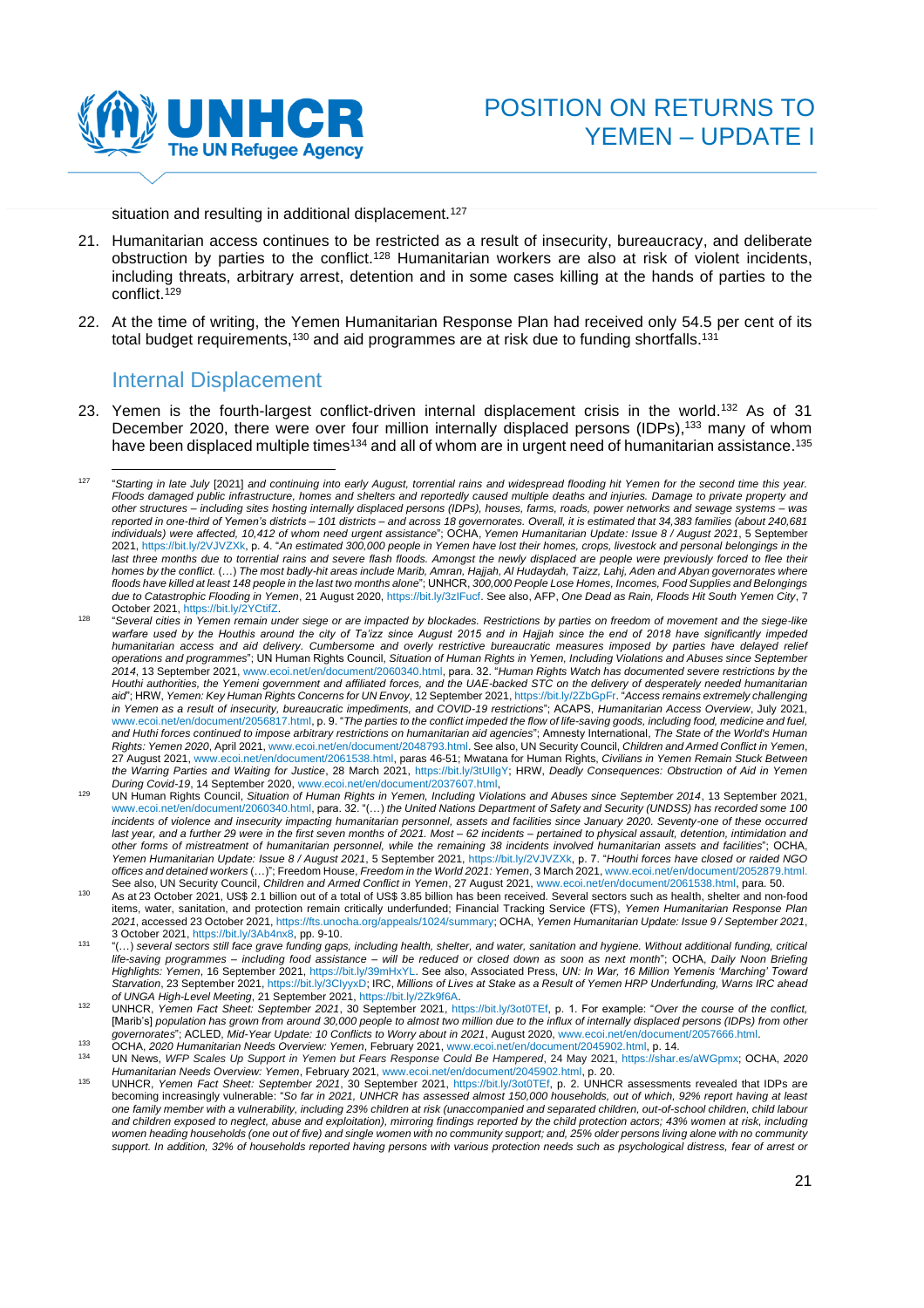

As at September 2021, nearly 1.2 million IDPs lived across 1,800 makeshift sites mostly in Hajja, Hodeida and Marib governorates. Only 20 per cent of these sites were supported by humanitarian actors due to the prevailing insecurity near active frontlines and lack of funding. <sup>136</sup> Nearly 2.6 million IDPs in Yemen are "*a step away from famine*."<sup>137</sup> Between January and mid-October 2021, some 79,000 persons have been newly displaced at least once as a result of escalating conflict, <sup>138</sup> and further displacements are likely in the near future.<sup>139</sup>

# <span id="page-21-0"></span>Situation of Foreign Nationals (Including Asylum-Seekers, Refugees and Migrants)

24. Yemen hosts over 140,000 refugees and asylum-seekers from mainly Somalia, as well as Ethiopia, Syria, Iraq, Eritrea, the State of Palestine, Sudan and other countries.<sup>140</sup> The combination of conflict and the COVID-19 pandemic has resulted in a significant reduction of new arrivals, including refugees

*detention and situations of violence involving women and girls*"; UNHCR, *Yemen: UNHCR Operational Update, Covering the Period 12 - 21 October 2021*, 21 October 2021, [https://bit.ly/3Eew6zL,](https://bit.ly/3Eew6zL) p. 1. "*Many are unable to return, forced into secondary or even tertiary, long-term displacement and without access to livelihoods opportunities and support networks. Even when the conflict ends, the long-term impacts of damage to hospitals, schools, businesses, power plants, and water infrastructure, will prevent people from returning back home. The fragmentation of communities also negatively impacts social cohesion, limiting the ability for communities to rebuild and recover in the long term*"; CARE, DRC et al., *INGO Briefing for the UNGA: The Humanitarian Situation in Yemen after Seven Years of Conflict*, 14 September 2021, [https://bit.ly/3EwE8oh,](https://bit.ly/3EwE8oh) p. 2. "[In Marib]*, more than 33,500 displaced families (190,000 individuals) are residing in 150 sites hosting internally displaced persons (IDPs). Due to the insecurity and lack of funding, only 21 per cent of these IDPs are reached by humanitarian organizations. IDP sites have been heavily impacted by armed violence, particularly in the first three months of the year, with frontlines pushing rapidly towards Marib City*"; UNHCR, *Humanitarian and* 

Displacement Situation in Marib Governorate, Yemen, 16, August 2021[, https://bit.ly/3EwNvnX,](https://bit.ly/3EwNvnX) pp. 1-2, see also pp. 3-4.<br><sup>136</sup> UNHCR, Yemen *Fact Sheet: September 2021*, 30 September 2021[, https://bit.ly/3ot0TEf,](https://bit.ly/3ot0TEf) p. 2; CCC *2021)*, 9 August 2021, [https://bit.ly/3mptA26;](https://bit.ly/3mptA26) REACH, *Improving Living Conditions of Displaced Families in Yemen: Mapping Service Gaps to Enhance Response to the Needs and Vulnerabilities of IDP Communities*, 24 June 2021[, https://bit.ly/3l7tEEj.](https://bit.ly/3l7tEEj) "*Millions of displaced Yemenis have*  settled in over 1,811 hosting sites in spontaneous, unplanned camps across the country. Others are crowded into unsuitable public properties *such as schools, or in buildings without doors, roofs, running water, or toilets. Others have settled on empty tracts of land, meaning they are not linked to water or sanitation networks and are highly vulnerable to eviction*"; Norwegian Refugee Council (NRC), *NRC in Yemen*, accessed 15 October 2021[, https://bit.ly/3iw5VvU.](https://bit.ly/3iw5VvU) In Marib governorate, "[S]*ettlements hosting nearly 190,000 people are now beyond capacity, and conditions are 'deplorable'.* (…) *Shelters are inadequate, and many have been further damaged by recent floods and fire incidents due to open-fire cooking.* (…) *Scores of displaced families have been forced to build their own accommodation using old blankets and plastic sheeting, due to scarce resources from humanitarian partners. Clean water, latrines, electricity, and health facilities are in short supply.*" Furthermore, "*fear of eviction is also high amongst displaced people, with nine in 10 of the settlements built on private land and without occupancy agreements*"; UN News, *Shelter Needs Soar for Displaced in Yemen's Marib Region*, 24 August 2021, [https://bit.ly/2Z8g1fv.](https://bit.ly/2Z8g1fv) See also, UNHCR, *Yemen: UNHCR Operational Update, Covering the Period 12 - 21 October 2021*, 21 October 2021, [https://bit.ly/3Eew6zL,](https://bit.ly/3Eew6zL) p. 1.

<sup>137</sup> UNHCR, *Displaced Yemenis Flee Clashes, Face Imminent Risk of Hunger*, 26 February 2021, [www.ecoi.net/en/document/2046413.html.](http://www.ecoi.net/en/document/2046413.html) IDPs are reported to be four times more at risk of falling into hunger than other Yemenis; UNHCR, *Yemen Fact Sheet: September 2021*, 30 September 2021[, https://bit.ly/3ot0TEf,](https://bit.ly/3ot0TEf) p. 2.

<sup>138</sup> International Organization for Migration (IOM), *Yemen: Rapid Displacement Tracking Update (10 - 16 October 2021)*, 18 October 2021, [https://bit.ly/3E9H612.](https://bit.ly/3E9H612) "*The recent military re-escalation in Marib, Al Bayda, Shabwah, and expansion to parts of Abyan has forced more households to flee their homes and has left many more at risk of losing their livelihoods and sources of income*"; FEWS NET, *Protests Intensify in the South due to Further Sharp Depreciation of Currency and Food Price Increases*, 6 October 2021, [https://bit.ly/3FjsvBL,](https://bit.ly/3FjsvBL) p. 1. "*The rate of*  displacement in the first half of 2021 notably worsened, as more than 20,000 families (140,000 individuals) were newly displaced or left their *location of displacement towards a safer destination. The highest numbers of displacements were linked to tensions resulting from conflict that were observed in 49 active frontlines across Marib, Hajja, Taizz, Al Hudaydah, Al Jawf, Lahj and Al Dhale'e*"; UNICEF, *Yemen Country Office Humanitarian Situation Report Mid-Year (Reporting Period: 1 January 2021 - 30 June 2021)*, 24 August 2021[, https://bit.ly/3nQsS0e,](https://bit.ly/3nQsS0e) p. 1. In 2020, over 170,000 individuals were newly displaced across 13 governorates,118 districts and over 1,249 locations in Yemen, mainly as a result of conflict. Most of these new displacements were reported in Marib Governorate followed by Hodeidah and Al Dhale'e governorates; IOM, *Yemen: Rapid Displacement Tracking – Annual Report 2020*, 21 May 2021[, https://bit.ly/3nQWBGj,](https://bit.ly/3nQWBGj) p. 1. For updated displacement figures, see also weekly Rapid Displacement Tracking reports by IOM, available at[: https://dtm.iom.int/yemen.](https://dtm.iom.int/yemen) IOM displacement tracking does however not cover all areas in the North of Yemen, including those seeing new displacement. On displacements as a result of floods, see also footnote [127.](#page-20-1)

<sup>139</sup> "*The threat of displacement and destruction of civilian infrastructure shows no sign of abating, as some 1.5 million IDPs in Ma'arib and 500,000 host community members are currently at risk of violence and (secondary) displacement should hostilities escalate*"; CARE, DRC et al., *INGO Briefing for the UNGA: The Humanitarian Situation in Yemen after Seven Years of Conflict*, 14 September 2021[, https://bit.ly/3EwE8oh,](https://bit.ly/3EwE8oh) p. 2. "*With the peace process not fully implemented in 2020, an increase in the number of conflict frontlines and thus new displacement is expected in 2021, with the number of people expected to be displaced at some 200,000 new IDPs*"; UNHCR, *UNHCR Yemen 2021 Country Operational Plan*, 4 April 2021, [https://bit.ly/2XwufpS,](https://bit.ly/2XwufpS) p. 3.

<sup>140</sup> For updated figures and geographic distribution of refugees, see UNHCR, *Operational Data Portal: Yemen*[, https://data2.unhcr.org/en/country/yem.](https://data2.unhcr.org/en/country/yem) Registration activities are ongoing in areas under the control of the IRG, carried out by the Immigration Passport and Naturalization Authority (IPNA) and UNHCR. In areas under the responsibility of the DFA, the registration process was suspended between August 2019 and February 2021, leaving asylum-seekers and refugees with no or with expired documentation, which in turn restricted their access to services and exposed them to a higher risk of detention for irregular presence, trafficking and exploitation. Starting in March 2021, the Bureau for Refugee Affairs (BRA) restarted a process of renewal of documentation (ID cards and certificates) for refugees and asylum-seekers. This process does not yet include the issuance of documentation to children born to registered refugees and asylum-seekers since the suspension of the registration process in August 2019. Furthermore, BRA has not yet resumed the registration of new asylum-seekers. At the time of writing, UNHCR was in the process of finalizing a review exercise that started in 2020; the actual number of refugees and asylum-seekers remaining in Yemen was expected to be significantly lower as many have either returned or moved on to third countries, including due to the difficult living conditions in Yemen; UNHCR, October 2021.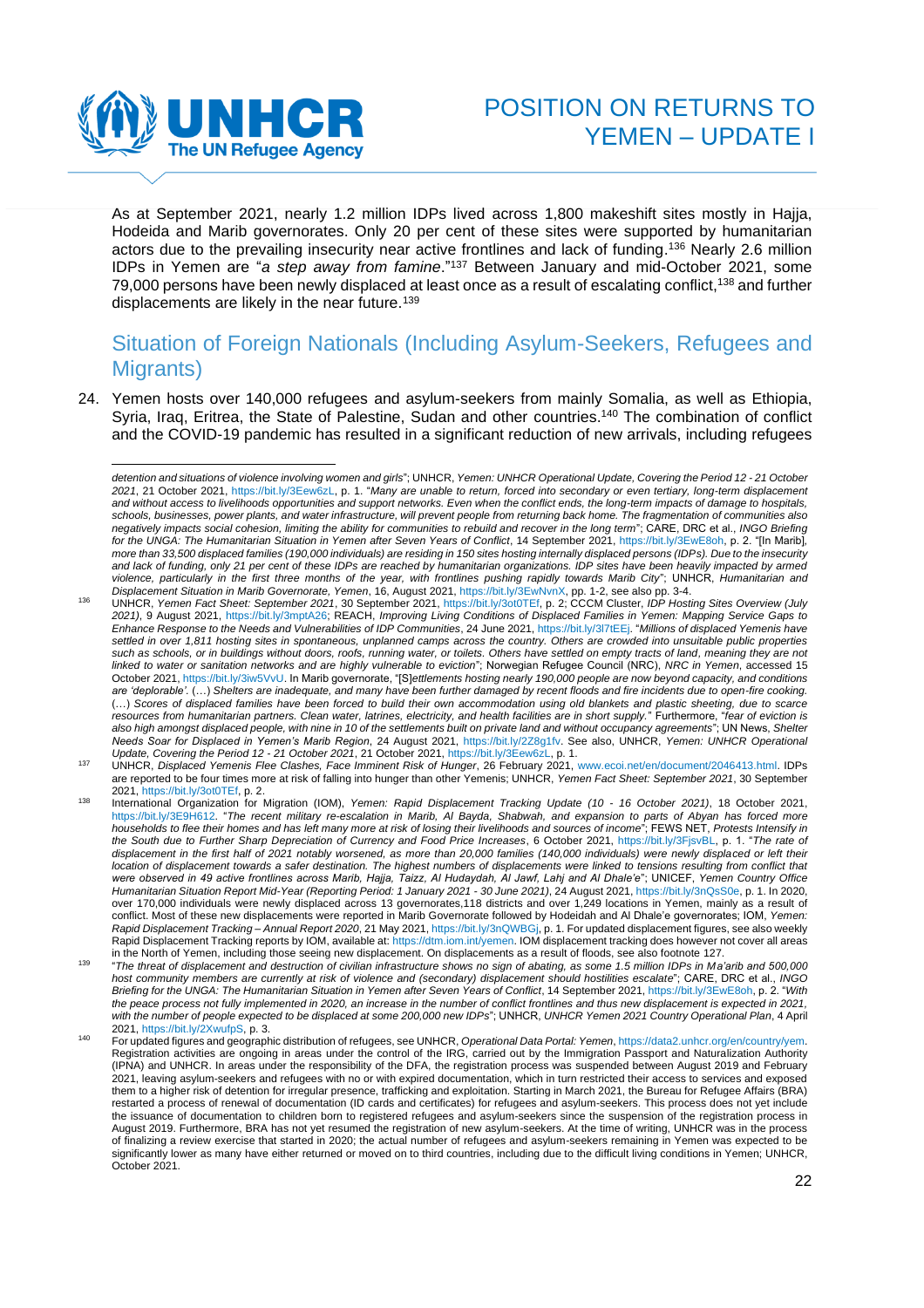

and asylum-seekers.<sup>141</sup> Notwithstanding the risks and although at a lower rate than in previous years, asylum-seekers, refugees and migrants continue to arrive in Yemen from the Horn of Africa, often in unseaworthy, overcrowded boats.<sup>142</sup> Most intend to move onwards to Gulf countries, however, many have been stranded in Yemen due to COVID-19-related movement restrictions and border closures.<sup>143</sup> In Yemen, they risk being caught up in the fighting, or subjected to physical attacks, abduction for ransom, unlawful deprivation of liberty and arbitrary detention, torture, sexual violence, sex trafficking and forced labour,<sup>144</sup> as well as forced movements across active frontlines.<sup>145</sup>

# <span id="page-22-0"></span>Access to the Territory and International Protection

- 25. As the situation in Yemen remains fluid and uncertain, UNHCR calls on all countries to allow civilians fleeing Yemen access to their territories and to ensure respect for the principle of non-refoulement at all times.
- 26. All claims for international protection need to be considered on their own merits according to fair and efficient status determination procedures and up-to-date and relevant country of origin information.

<sup>141</sup> UNHCR, *UNHCR Yemen 2021 Country Operational Plan*, 4 April 2021, [https://bit.ly/2XwufpS,](https://bit.ly/2XwufpS) p. 3.

Between January and September 2021, IOM estimates that over 16,000 third-country nationals, mostly Ethiopians, arrived in Yemen. This compares to 37,500 arrivals in 2020 and over 138,000 in 2019; IOM, *Non-Yemeni Migrant Arrivals and Yemeni Returnees in September 2021*, 7 October 2021, [https://bit.ly/3BuMon4;](https://bit.ly/3BuMon4) IOM, *Yemen: Annual Report 2020*, 8 April 2021, [https://bit.ly/3zJCCf9,](https://bit.ly/3zJCCf9) p. 14. "*This journey is dangerous,*  and incidents of capsizing boats are frequently reported. On 14 June 2021, media reported a boat originating from Djibouti sunk with upwards of *200 Ethiopian migrants in the Bab-alMandab strait*"; IOM, *Yemen: Quarterly Migration Overview (April - June 2021)*, 9 August 2021, [https://bit.ly/3i8eVXS,](https://bit.ly/3i8eVXS) p. 1. See also BBC, *Yemen: Dozens of Migrants Feared Dead after Boat Sinks*, 14 June 2021, [https://bbc.in/3AJfLSa.](https://bbc.in/3AJfLSa) Similarly, third-country nationals are reported to have drowned on their journey back to their countries of origin; Institute for Security Studies, *A Dangerous Road Home for Horn of Africa Migrants*, 25 May 2021[, https://bit.ly/3kDKElo;](https://bit.ly/3kDKElo) IOM, *44 Dead after Smuggler's Boat Capsizes off the Coast of Djibouti*, 13 April 2021[, https://bit.ly/3ESQkzT.](https://bit.ly/3ESQkzT) 

<sup>143</sup> As at June 2021, "*IOM estimates that more than 32,000 migrants are stranded in these major urban hubs (in Aden, Ma'rib, Shabwa, Al Bayda,*  Sana'a and Sa'dah governorates). A majority are living in dire conditions with extremely limited-to-no access to essential services such as shelter, *food, water and health care. Women and children in particular face significant risks, being held in smugglers yards and dens across the country and subject to physical violence and abuses. Others attempt to continue to the north towards exit points in the Sa'dah governorate and face increased risk of arrest and transfer to the south*"; IOM, *Yemen: Quarterly Migration Overview (April - June 2021)*, 9 August 2021, [https://bit.ly/3i8eVXS,](https://bit.ly/3i8eVXS) p. 1. "(…) *as Yemen is generally a transit point for migrants traveling to the Gulf for economic opportunity, restrictions, border closures, and bans on international flights stranded thousands of migrants for several months in dire living conditions and with minimal access to*  2021 Trafficking in Persons Report: Yemen, 1 July [www.ecoi.net/en/document/2055311.html.](http://www.ecoi.net/en/document/2055311.html) Women from the Horn of Africa are also reported to be trafficked to Saudi-Arabia via Yemen, exposing them to "*abuse, rape, and torture at the hands of smugglers and traffickers in Yemen*"; HRW, *World Report 2021: Yemen*, 13 January 2021, [www.ecoi.net/en/document/2043744.html.](https://www.ecoi.net/en/document/2043744.html)

<sup>144</sup> "(…) *there was an increase in reports of migrants subjected to sex trafficking, forced labor, physical and sexual abuse, and abduction for ransom. Additionally, due to a significant decrease in migrants transiting through Yemen, an international organization reported that traffickers were*  increasingly forcing migrant women to work off debts on farms or moving them to cities to work as domestic laborers, subjecting them to debt *bondage*"; US Department of State, *2021 Trafficking in Persons Report: Yemen*, 1 July 2021, [www.ecoi.net/en/document/2055311.html.](https://www.ecoi.net/en/document/2055311.html) "*Since 1 February 2021, the de facto authorities have reportedly detained hundreds of migrants, mostly Ethiopian and Somali nationals, holding them for months in overcrowded wards within the Immigration, Passports and Naturalization Authority's so-called 'holding facility' in Sana'a. On 7 March 2021, migrants at the facility were on a hunger strike, protesting their arbitrary detention and the conditions of their detention. A skirmish broke out between the protestors and several Houthi security guards. Migrants were pushed into a hangar-like building and locked up. Houthi anti-riot police arrived at the facility and launched several projectiles, one of which was said to have started a fire in the hangar-like building that was holding over 350 migrants. As a result, at least 46 adult migrant men were killed, and more than 202 others injured* "; UN Human Rights Council, *Situation of Human Rights in Yemen, Including Violations and Abuses since September 2014*, 13 September 2021, [www.ecoi.net/en/document/2060340.html,](http://www.ecoi.net/en/document/2060340.html) para. 51. "*The COVID-19 pandemic worsened the already precarious situation of migrants in Yemen, who faced ongoing discrimination, stigmatization, forcible expulsion and abuse, including sexual violence. Huthi forces detained migrants in poor conditions and denied them access to protection and asylum processes. When the pandemic spread, the Huthi authorities expelled thousands of migrants to Saudi Arabia, where they were detained in life-threatening conditions pending their repatriation*"; Amnesty International, *The State of the World's Human Rights: Yemen*  2020, April 2021[, www.ecoi.net/en/document/2048793.html.](https://www.ecoi.net/en/document/2048793.html) "Using Covid-19 as a pretext, Houthi forces in April [2020] forcibly expelled thousands *of Ethiopian migrants from northern Yemen, killing dozens and forcing them to the Saudi border. Saudi forces fired on the fleeing migrants, killing dozens more, while hundreds of survivors escaped to a mountainous border area until Saudi officials allowed hundreds to enter the country. After the Houthis forcibly expelled the migrants from Saada governorate in northern Yemen, Human Rights Watch reviewed satellite imagery that showed widespread destruction of over 300 tents and houses consistent with witness accounts in the migrant settlement area of al-Ghar*"; HRW, *World Report 2021: Yemen*, 13 January 2021[, www.ecoi.net/en/document/2043744.html.](https://www.ecoi.net/en/document/2043744.html) "*Migrants also faced an increased risk of sexual violence, illegal detention and extortion by smugglers in border areas*"; UN Security Council, *Conflict-Related Sexual Violence; Report of the Secretary-General*, S/2021/312, 30 March 2021, [www.ecoi.net/en/document/2049397.html,](http://www.ecoi.net/en/document/2049397.html) para. 59. See also, IOM, *Yemen: Quarterly Migration Overview (April - June 2021)*, 9 August 2021[, https://bit.ly/3i8eVXS,](https://bit.ly/3i8eVXS) p. 3. 145

<sup>&</sup>quot;*Forcible deportation and transfer of migrants from northern to southern governorates has continued to increase during the second quarter* [of 2021]*. Between December 2019 and March 2021, IOM documented at least 23,000 individuals pushed across active frontlines in a systematic campaign to deport migrants out of certain areas. Since April 2021, IOM has received anecdotal information of a further 10,000 moved to southern governorates, as humanitarian actors have observed migrants being transported in cramped trucks and provided with little information about their journey. The systematic campaign of forced deportation and transfer has meant that migrants seeking transit through northern governorates are*  increasingly prone to arrest, some form of detention and transfer. IOM has also noted that a number of migrants have sought to return to the north *once crossing areas of control, creating a circular transit that is exacerbating humanitarian and protection needs*"; IOM, *Yemen: Quarterly Migration Overview (April - June 2021)*, 9 August 2021[, https://bit.ly/3i8eVXS,](https://bit.ly/3i8eVXS) p. 3.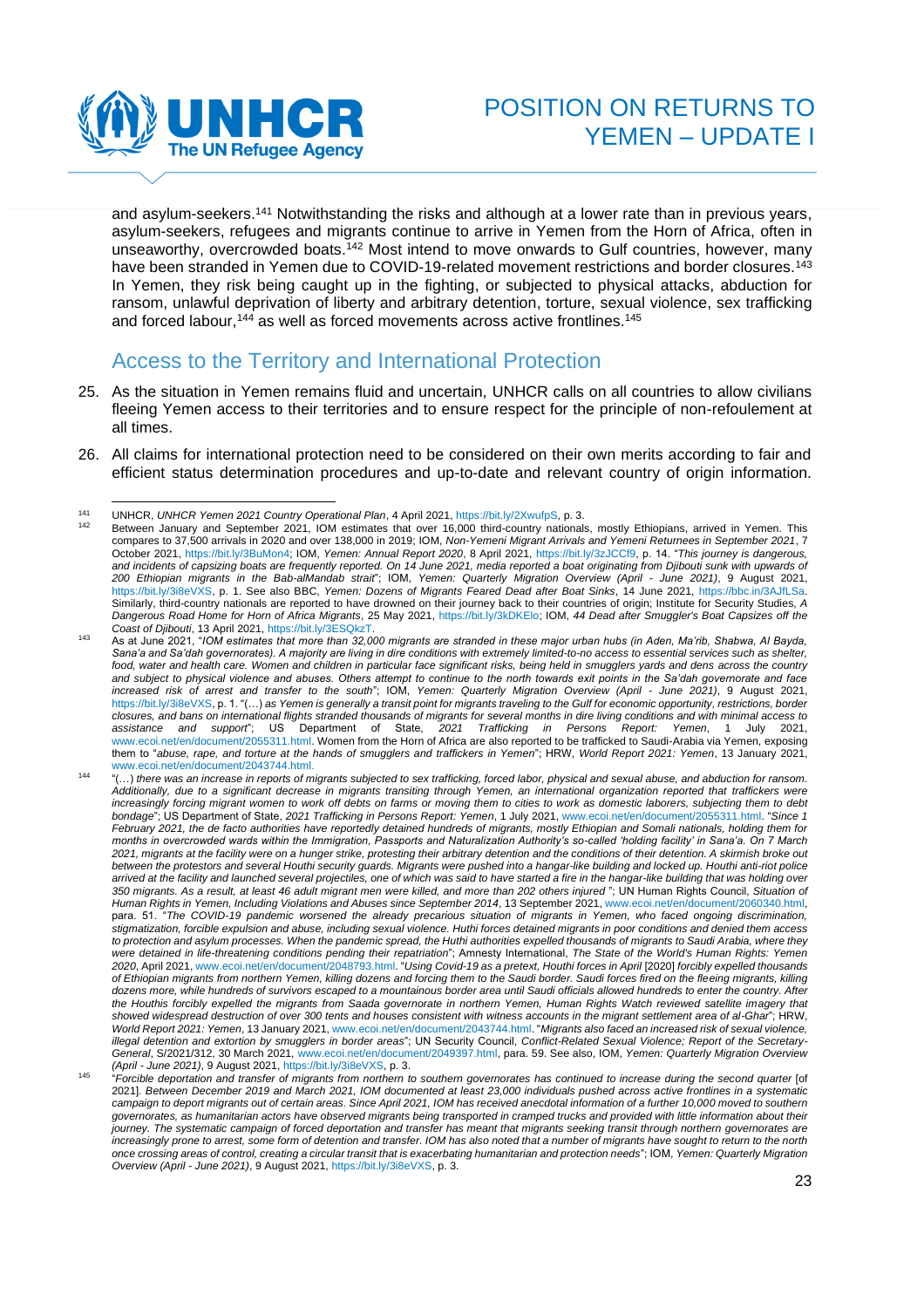

Persons fleeing Yemen may meet the 1951 Convention criteria for refugee status.<sup>146</sup> UNHCR considers that claims from persons with the following profiles require particular attention: individuals opposing or perceived to be opposing a party to the conflict, including in particular political opponents, journalists and other media professionals, human rights defenders, civil society activists, judicial officials, and academics; members of minority religious groups; women engaged in the public sphere; individuals perceived to be contravening strict Islamic rules; survivors and those at risk of sexual violence, forced and/or child marriage, domestic violence, or "honour crimes"; survivors and those at risk of under-age recruitment; and individuals of (real or perceived) diverse sexual orientations and/or gender identities. This list is not exhaustive.

- 27. In addition, given the prevailing circumstances of insecurity in Yemen, UNHCR considers that persons fleeing the ongoing conflict in Yemen are likely to be in need of international refugee protection under UNHCR's broader mandate criteria,<sup>147</sup> or the broader refugee criteria contained in regional refugee instruments, including Article 1(2) of the 1969 OAU Convention<sup>148</sup> and the Cartagena Declaration;<sup>149</sup> or subsidiary protection under Article 15 of the EU Qualification Directive.<sup>150</sup>
- 28. Depending on the individual profile and circumstances of the case, exclusion considerations may arise in claims by asylum-seekers from Yemen. 151
- 29. Given the volatility of the situation, the fragmentation of control combined with the plethora of armed groups, the massive destruction and damage to homes, critical infrastructure and agricultural lands, as well as the dire humanitarian conditions, UNHCR considers that in the current circumstances the relevance and reasonableness criteria for an internal flight or relocation alternative (IFA/IRA) are unlikely to be met.<sup>152</sup>

<sup>146</sup> UN General Assembly, *Convention Relating to the Status of Refugees*, 28 July 1951, UN Treaty Series, Vol. 189, [www.refworld.org/docid/3be01b964.html,](http://www.refworld.org/docid/3be01b964.html) p. 137, and UN General Assembly, *Protocol Relating to the Status of Refugees*, 31 January 1967, UN Treaty Series, Vol. 606[, www.refworld.org/docid/3ae6b3ae4.html,](http://www.refworld.org/docid/3ae6b3ae4.html) p. 267. For guidance on the application of the 1951 refugee definition to situations of conflict and violence, see: UNHCR, *Guidelines on International Protection No. 12: Claims for Refugee Status Related to Situations of Armed Conflict and Violence under Article 1A(2) of the 1951 Convention and/or 1967 Protocol Relating to the Status of Refugees and the Regional Refugee Definitions*, 2 December 2016, HCR/GIP/16/12[, www.refworld.org/docid/583595ff4.html.](http://www.refworld.org/docid/583595ff4.html)

<sup>147</sup> UNHCR's mandate encompasses individuals who meet the refugee criteria under the 1951 Convention and its 1967 Protocol, but has been broadened through successive UN General Assembly and ECOSOC resolutions to a variety of other situations of forced displacement resulting from indiscriminate violence or public disorder. In light of this evolution, UNHCR's competence to provide international protection to refugees extends to individuals who are outside their country of origin or habitual residence and who are unable or unwilling to return there owing to serious threats to life, physical integrity or freedom resulting from generalized violence or events seriously disturbing public order. UNHCR, *Providing International Protection Including Through Complementary Forms of Protection*, 2 June 2005, EC/55/SC/CRP.16, [www.refworld.org/docid/47fdfb49d.html;](http://www.refworld.org/docid/47fdfb49d.html) UN General Assembly, *Note on International Protection*, 7 September 1994, A/AC.96/830, [www.refworld.org/docid/3f0a935f2.html.](http://www.refworld.org/docid/3f0a935f2.html) See for example UNHCR, *MM (Iran) v. Secretary of State for the Home Department: Written Submission on Behalf of the United Nations High Commissioner for Refugees*, 3 August 2010, C5/2009/2479[, www.refworld.org/docid/4c6aa7db2.html,](http://www.refworld.org/docid/4c6aa7db2.html) para. 10.

<sup>&</sup>lt;sup>148</sup> Organization of African Unity, Convention Governing the Specific Aspects of Refugee Problems in Africa ("OAU Convention"), 10 September 1969, 1001 UN Treaty Series, Vol. 45, [www.refworld.org/docid/3ae6b36018.html.](http://www.refworld.org/docid/3ae6b36018.html) 

<sup>149</sup> Cartagena Declaration on Refugees, *Colloquium on the International Protection of Refugees in Central America, Mexico and Panama*, 22 November 1984, [www.refworld.org/docid/3ae6b36ec.html,](http://www.refworld.org/docid/3ae6b36ec.html) Section III.3. Although the Cartagena Declaration is included in a nonbinding regional instrument, the Cartagena refugee definition has attained a particular standing in the region, not least through its incorporation into 15 national laws and State practice. For guidance on the interpretation of the refugee definition in the Cartagena Declaration, see: UNHCR, *Guidelines on International Protection No. 12: Claims for Refugee Status Related to Situations of Armed Conflict and Violence under Article 1A(2) of the 1951 Convention and/or 1967 Protocol Relating to the Status of Refugees and the Regional Refugee Definitions*, 2 December 2016, HCR/GIP/16/12,

[www.refworld.org/docid/583595ff4.html,](http://www.refworld.org/docid/583595ff4.html) paras 61-85. <sup>150</sup> European Union, *Directive 2011/95/EU of the European Parliament and of the Council on Standards for the Qualification of Third-Country Nationals or Stateless Persons as Beneficiaries of International Protection, for a Uniform Status for Refugees or for Persons Eligible for Subsidiary Protection, and for the Content of the Protection Granted (recast)*, 13 December 2011[, www.refworld.org/docid/4f197df02.html,](http://www.refworld.org/docid/4f197df02.html) arts 2(f), 15.

<sup>151</sup> UNHCR, *Guidelines on International Protection No. 5: Application of the Exclusion Clauses: Article 1F of the 1951 Convention Relating to the Status of Refugees,* 4 September 2003, CR/GIP/03/05[, www.unhcr.org/refworld/docid/3f5857684.html.](http://www.unhcr.org/refworld/docid/3f5857684.html)

The decision-maker bears the burden of proof of establishing that an analysis of relocation is relevant to the particular case. If considered relevant, it is up to the party asserting this to identify the proposed area of relocation and provide evidence establishing that it is a reasonable alternative for the individual concerned. See: UNHCR, *Guidelines on International Protection No. 4: Internal Flight or Relocation Alternative" Within the Context of Article 1A(2) of the 1951 Convention and/or 1967 Protocol Relating to the Status of Refugees*, HCR/GIP/03/04, 23 July 2003, [www.refworld.org/pdfid/3f2791a44.pdf,](http://www.refworld.org/pdfid/3f2791a44.pdf) paras 33-35. For an IFA/IRA to be relevant, the proposed area of relocation must be practically, safely and legally accessible. Further, where the claimant has a well-founded fear of persecution at the hands of the State and its agents, there is a presumption that consideration of an IFA/IRA is not "*relevant*" for areas under the control of the State. If the applicant fears persecution by a nonstate agent of persecution, the ability to pursue the claimant in the proposed area and the State's ability to provide protection there must be considered, see paras 9-21. UNHCR considers that a similar analysis would apply when the applicability of IFA is considered in the context of determining eligibility for subsidiary protection.